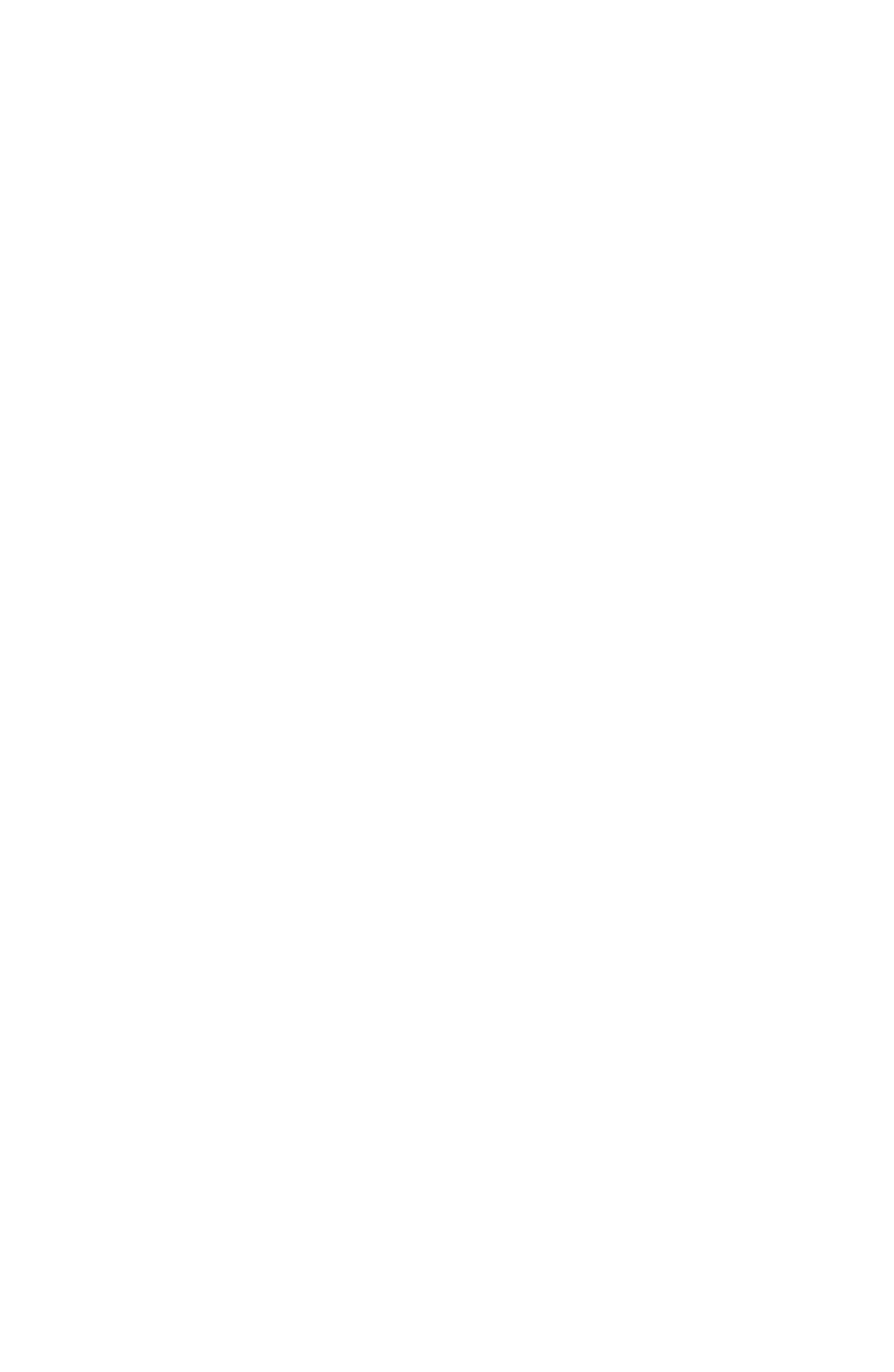## Children's Booklist

❧

compiled by

The Children's Committee of The Theosophical Society Pasadena, California

#### NOTE: Each chapter title links to its opening page.

#### **Contents**

| Science and Nature: Nonfiction and Fiction  45     |
|----------------------------------------------------|
|                                                    |
|                                                    |
| Some Sources for Finding More Children's Books  61 |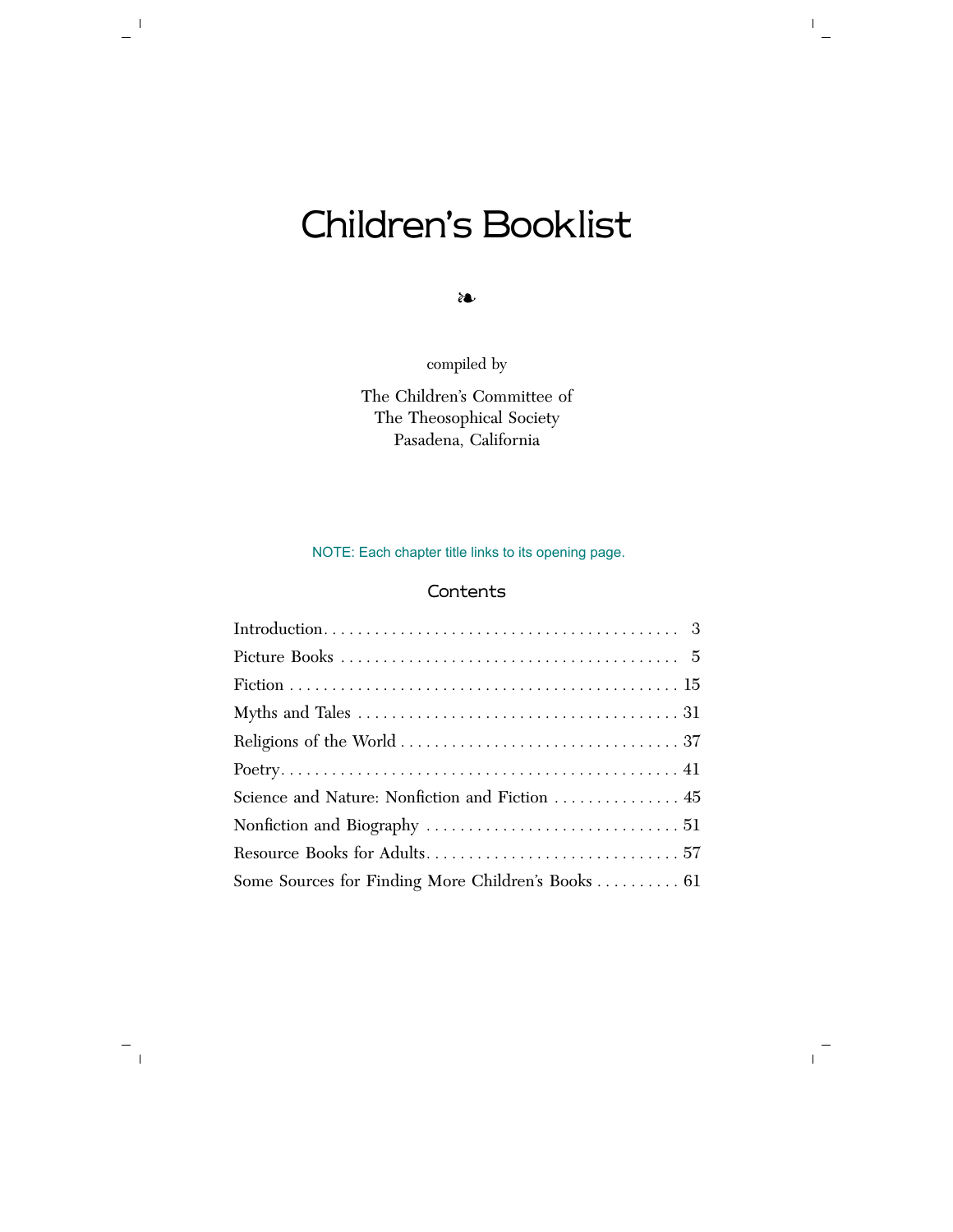With special thanks to the staff of the Newport Way Branch of the King County Library System, Washington, for their extensive efforts in locating many books reviewed in compiling this list; and to the staffs of the Altadena and Pasadena public libraries, California, for their able assistance.



First Edition © 1990 Theosophical University Press Second & Expanded Edition © 2005 Theosophical University Press Post Office Box C, Pasadena, California 91109-7107 www.theosociety.org All rights reserved. Printed on recycled, acid-free paper. Print ISBN 978-1-55700-176-4 PDF eBook ISBN 978-1-55700-219-8 Produced at Theosophical University Press, Pasadena, California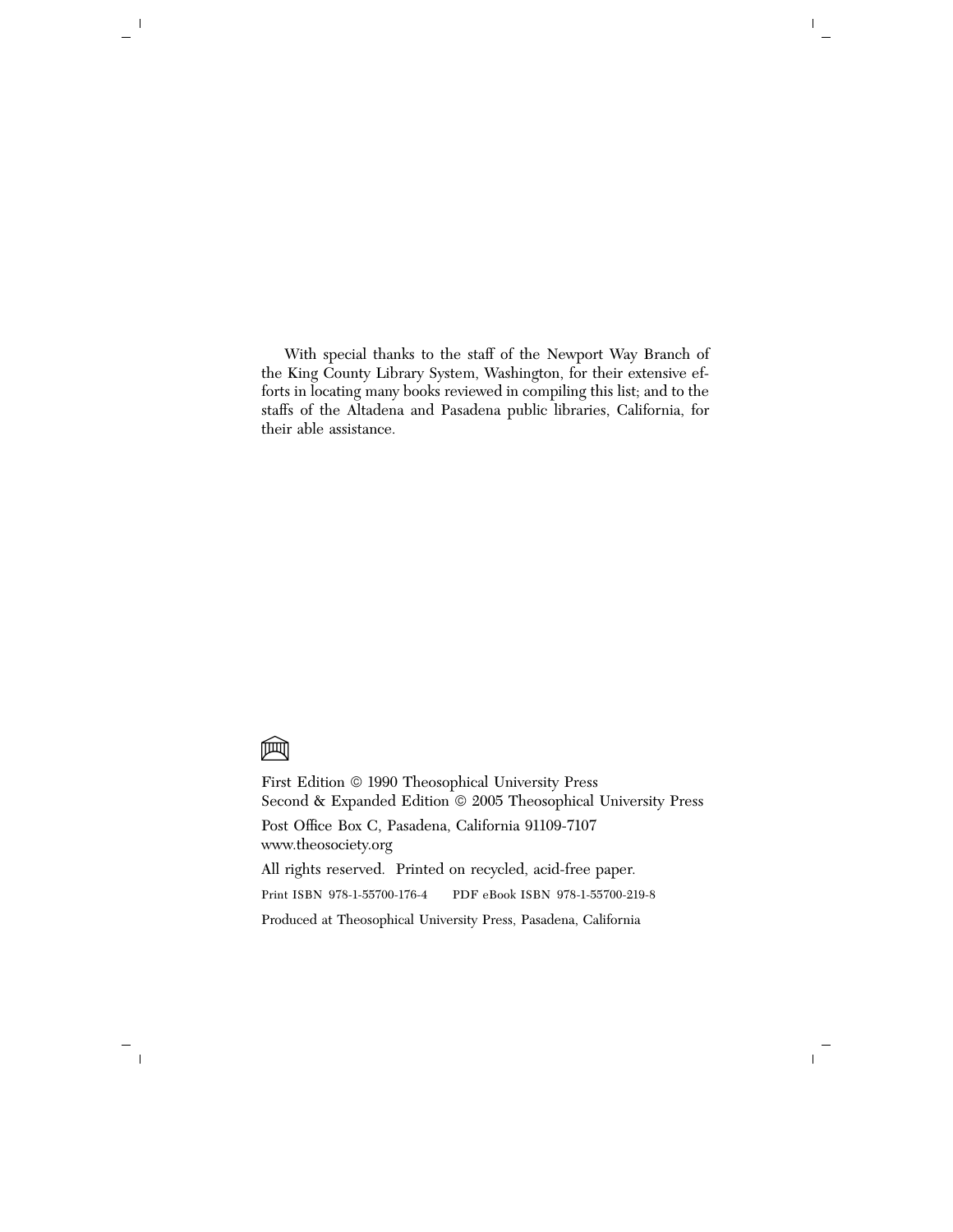#### Introduction

<span id="page-4-0"></span>For the child, whose sense of wonder is boundless, books that speak to the heart and stretch the imagination are vital friends. They share great experiences and emotions with children, build respect for all life, and help broaden viewpoints and values.

This list represents a cross-section of the many fine publications available in libraries and/or bookstores. It brings together a wide range of titles selected not only for their literary and artistic quality but for their universality and contribution to emotional, intellectual, and spiritual growth. Many deal constructively with social and environmental issues; others speak more to the imagination and to what it means to be a human being.

While the majority of books are for boys and girls up to 15 years of age, some are also suitable for older readers. The ages suggested refer to content and interest level, not to the child's reading level. They are only approximations to aid adults in judging which titles may meet a particular child's needs, personality, and stage of maturity. Each child is unique and relates to a story from his or her own inner self and experience — and this identity with a story is part of the magic of books.

We do not include publisher information as many children's books are published by more than one publisher and in many editions, and go in and out of print. *Books in Print* or bookstore inquiry will reveal if the title is in print at present. A library catalog or librarian can quickly determine if the title is available at a given library — the list was, in fact, compiled with the idea that parents obtain most of their children's reading material from library collections rather than bookstores.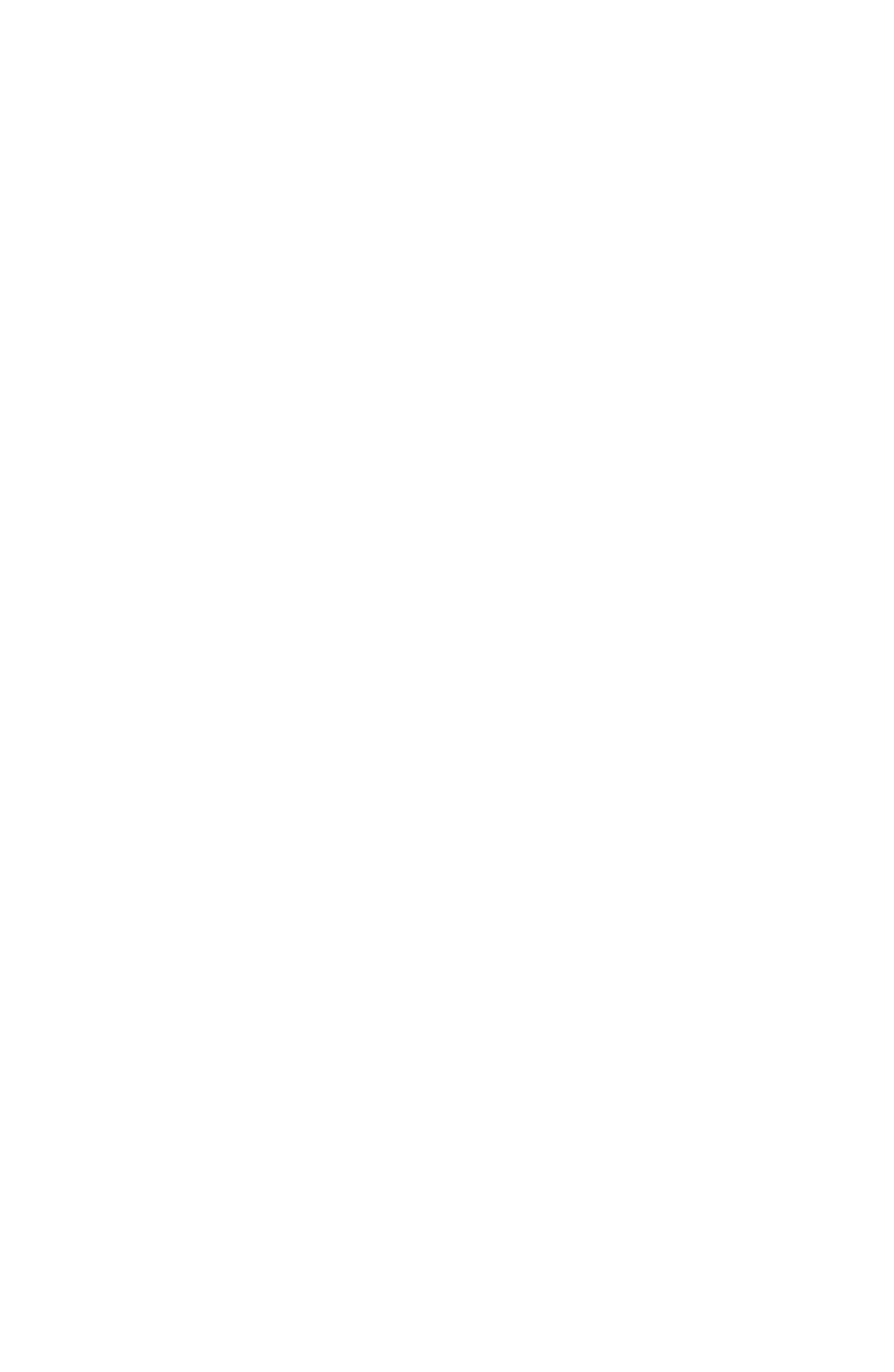## Picture Books\*

- <span id="page-6-0"></span>Ada, Alma Flor, *The Gold Coin* (6-10). An old woman's goodness and generosity teaches a thief to value more than gold.
- Alexander, Lloyd, *The King's Fountain* (4-7). A poor man's honesty and courage persuade a king to consider his people's interests.
- Aliki, *The Two of Them* (4-7). The loving relationship between a grandfather and granddaughter; after his death, her acceptance of life's continuity.
- Allen, Thomas B., *Granddaddy's Farm* (6-10). Beautiful pencil drawings bring to life the author's summers in rural Tennessee.
- Anderson, C. W., *The Crooked Colt* (3-7). A colt succeeds through perseverance and love. Also the *Blaze Pony* series (3-8).
- Anno, Mitsumasa, *Topsy-Turvies: Pictures to Stretch the Imagination* (4-8). Escher-like perspective illusions for children.
- Aragon, Jane Chelsea, *Salt Hands* (3-7). In the middle of the night a young girl watches a deer that comes and licks salt from her hands.
- Ardizzone, Edward, *Little Tim and the Brave Sea Captain* (3-8). A little boy who wishes to become a sailor stows away on a steamer and has exciting adventures; first in a series.
- Atwood, Ann, *The Little Circle* (4-7). A little circle's search to find itself in nature, illustrated with photographs.
- Balgassi, Haemi, *Peacebound Trains* (5-9). Story of a family's separation and escape from Seoul during the Korean War; based on a true story.
- Bang, Molly, *When Sophie Gets Angry Really, Really Angry . . .* (2-8). A little girl turns to nature to get over her anger.
- Barasch, Lynne, *Radio Rescue* (6-11). A boy's enthusiasm for being an amateur radio operator in the 1920s allows him to contact people around the world, and to help in emergencies; based on a true story.

<sup>\*</sup>Further picture books appear in other subject sections, particularly under Myths and Tales, Religions of the World, and Science and Nature.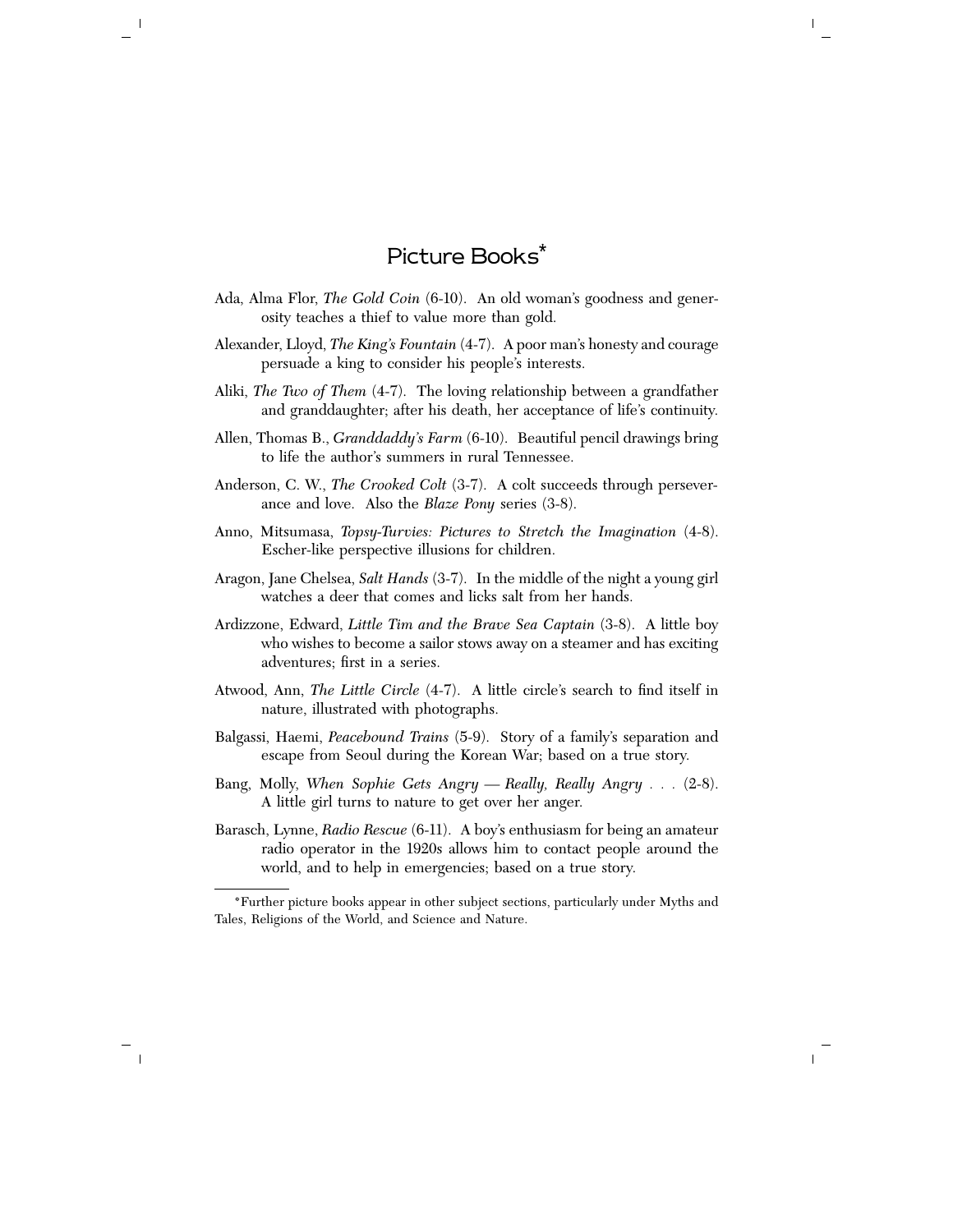- Barker, Cicely Mary, *Flower Fairy Series* (2-6). Accurate paintings of plants, shown with their "fairies," with poems giving information about the plants. Series includes "Spring," "Summer," "Trees," "Garden," and many more.
- Barrett, Judi, *Cloudy with a Chance of Meatballs* (4-12). Grandpa's tall tale about the disaster that overwhelms a city where food and drink fall from the sky.
- Bauer, Caroline Feller, *Midnight Snowman* (4-8). Neighborhood parents and children enjoy making a snowman together late one night.
- Baylor, Byrd, *Before You Came This Way* (4-up). Rock paintings in a deserted canyon lead to a discussion of ancient peoples.
- —— *The Way to Start a Day* (5-up). The many ways people of the world, past and present, greet the new day.
- Bemelmans, Ludwig, *Parsley* (4-7). Friendship and helpfulness between a stag and an old, twisted tree. Also the *Madeliene* series (4-7).
- Berger, Barbara, *Animalia* (5-up). Thirteen short tales from various cultures about people who have lived gently with animals.
- —— *Grandfather Twilight* (3-7). Twilight personified as an old man brings the night in a fascinating bedtime story without words.
- Beskow, Elsa, *Ollie's Ski Trip* (4-8). A young Swedish boy's adventures with Jack Frost and King Winter.
- —— *Peter and the Blueberry Children* (4-8). Imaginative pictures bring to life Peter's adventures with the inhabitants of the Swedish countryside. Also *Around the Year* (4-7).
- Blood, Charles L., and Martin Link, *The Goat in the Rug* (3-8). Charming story of a Navaho weaver told by her pet goat.
- Booth, Barbara D., *Mandy* (6-11). A deaf girl living with her grandmother copes successfully with everyday tasks and a storm in the woods.
- Borack, Barbara, *Grandpa* (4-9). A little girl describes her feelings about her grandfather through the experiences they share together.
- Bornstein, Ruth, *Little Gorilla* (2-6). Everyone loves the little gorilla, even after he grows up.
- Brett, Molly, *The Runaway Fairy* (3-6). Charmingly illustrated story of a rose fairy who leaves the garden to visit her country cousins.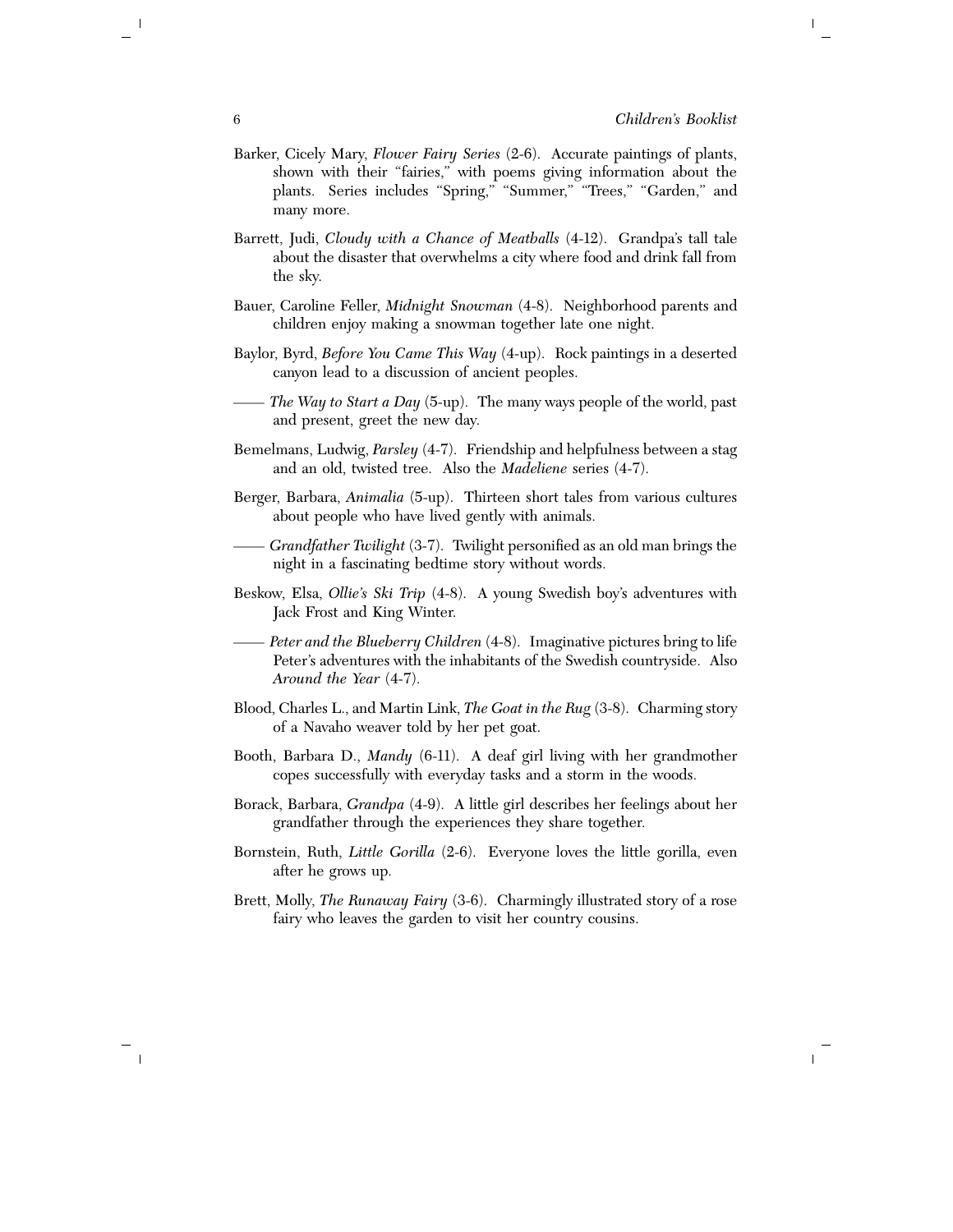- Bright, Robert, *Georgie* (3-7). A gentle little ghost in a New England village finds that there is no place like home; first of a series.
- Brown, Margaret Wise, *Goodnight Moon* (2-5). Peaceful bedtime story by the author of many children's favorites.
- Browne, Anthony, *Gorilla* (5-9). A lonely girl, neglected by her busy father, is befriended by a magical gorilla.
- Brunhoff, Jean de, *The Story of Babar* (3-8). This first of seven stories about a little elephant's adventures tells of his life in the city and his return to the jungle. Series continued by the author's son Laurent.
- Buehner, Caralyn, *Fanny's Dream* (4-8). Sturdy farm girl hopes to marry a prince like Cinderella did, but is happier with a farmer.
- Bulla, Clyde Robert, *The Christmas Coat* (4-7). Two brothers learn to cooperate when they must fix a neighbor's ruined Christmas present.
- —— *The Poppy Seeds* (4-8). A boy's generosity teaches an old man to share and care; set in Mexico. Also *Daniel's Duck* (5-7), an easy-to-read book.
- Bunting, Eve, *Smoky Night* (5-up). Displaced because of rioting in their neighborhood, people who resented each other are brought together.
- —— *Sunshine Home* (6-11). Family members learn how much they love and need each other, and the importance of being honest about their feelings, when grandmother enters a rest home. Also *Fly Away Home* (5-12), about homelessness.
- —— *The Wall* (5-8). Sensitively-told story of a boy who visits the Vietnam War Memorial in Washington DC with his father, where they find his grandfather's name.
- Burningham, John, *Granpa* (4-7). Whimsical vignettes of a little girl and her grandfather enjoying each other's company.
- Burton, Virginia Lee, *The Little House* (3-8). A happy country house is surrounded by the city, rescued, and moved back to the country.
- Buscaglia, Leo F., *The Fall of Freddie the Leaf* (4-up). A ''story of life for all ages'' explores change and death, using the natural cycle of the seasons.
- Caines, Jeanette, *Just Us Women* (6-9). A girl and her favorite aunt enjoy planning a car trip and then doing what they enjoy most en route.
- Carle, Eric, *The Mixed-Up Chameleon* (3-7). Amusing story of a chameleon who, when his wish to be like other animals in the zoo comes true, realizes the value of being himself.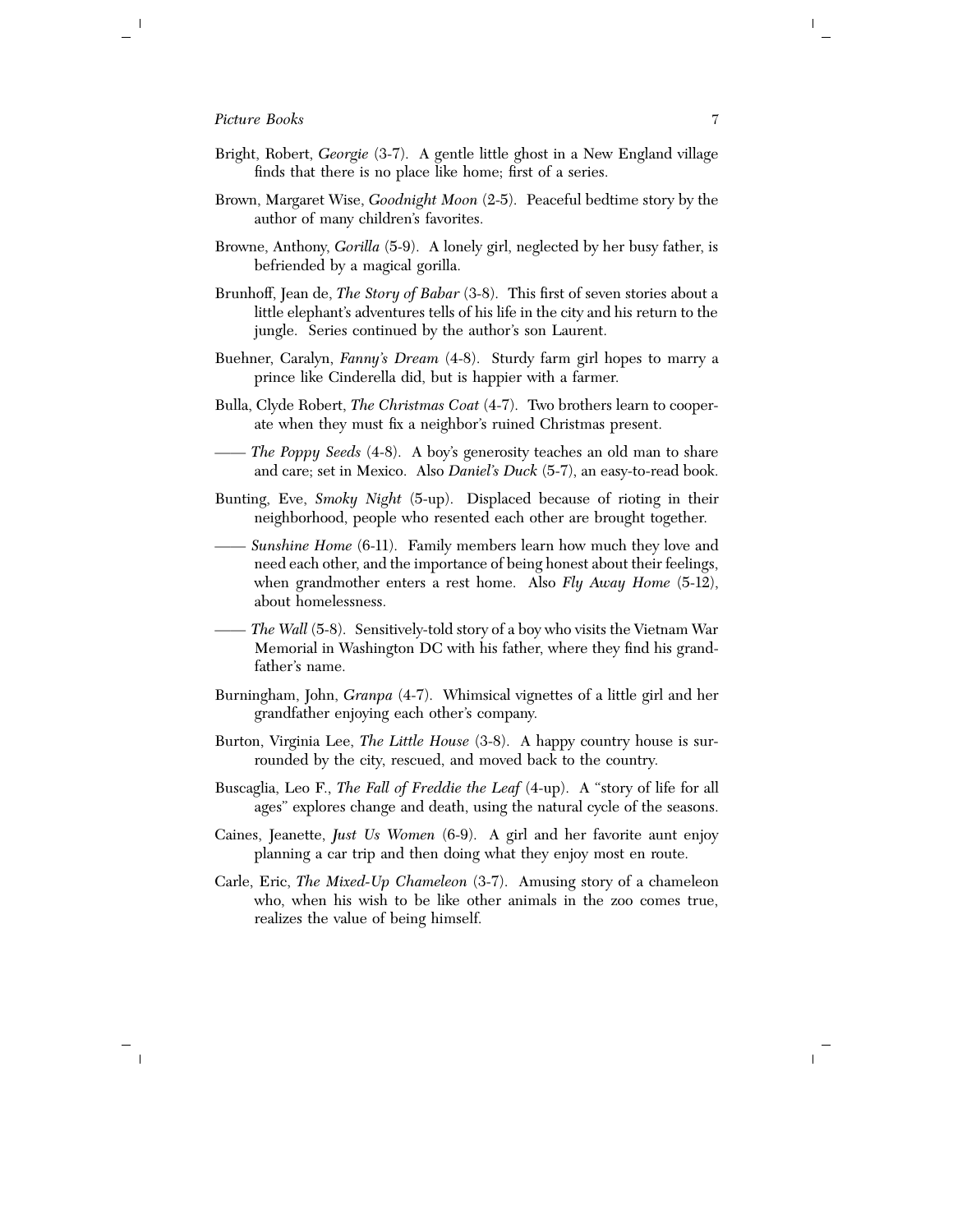- Carlstrom, Nancy White, *Grandpappy* (5-11). Carefully observed moments during a boy's summer visit with his grandfather bring out the special relationship between them.
- Church, Kristine, *My Brother John* (3-7). An older brother is braver and bigger, but his little sister is more fearless about one thing.
- Crystal, Billy, *I Already Know I Love You* (3-7). A first-time grandfather anticipates all the fun he'll have with his new grandchild.
- Curle, Jock, *The Four Good Friends* (4-7). A grumpy man learns the value of kindness and hospitality.
- Curtis, Chara M., *All I See Is Part of Me* (3-12). Brings out simply the oneness of each person with the universe, and the spiritual basis of existence.
- Damjan, Mischa, *Atuk* (5-10). After slaying the wolf who killed his puppy, an Eskimo boy discovers that hate and revenge bring no satisfaction.
- Davis, Maggie S., *Something Magic* (4-9). A look back at summers spent at her grandmother's house in Maine, the shared joys and sorrows, and the "magic" inside that we all share.
- Demi, *The Empty Pot* (4-10). Beautiful, Chinese-style illustrations enhance the story of how a boy's honesty wins him the Emperor's throne; continued in *The Greatest Power*.
- —— *Liang and the Magic Paintbrush* (4-7). With a magic paintbrush, a poor boy paints pictures which come to life.
- De Paola, Tomie, *The Hunter and the Animals* (2-6). Wordless book about a hunter becoming friends with the animals.
- —— *Now One Foot, Now the Other* (6-12). Touching story of the close relationship between a little boy and his grandfather, which continues as the boy helps his grandfather recover from a stroke.
- De Regniers, Beatrice Schenk, *A Little House of Your Own* (3-7). Expresses charmingly each person's need for a special place.
- DiSalvo-Ryan, DyAnne, *Uncle Willie and the Soup Kitchen* (5-8). A boy helps his uncle and learns that soup kitchens are busy, friendly places for helping others.
- Eisenberg, Phyllis Rose, *You're My Nikki* (4-7). A little girl needs reassurance that she won't be forgotten when her mother goes back to work.
- Ets, Marie Hall, *In the Forest* (2-6). A boy goes for a walk in the forest blowing his trumpet, and is joined by a parade of animals.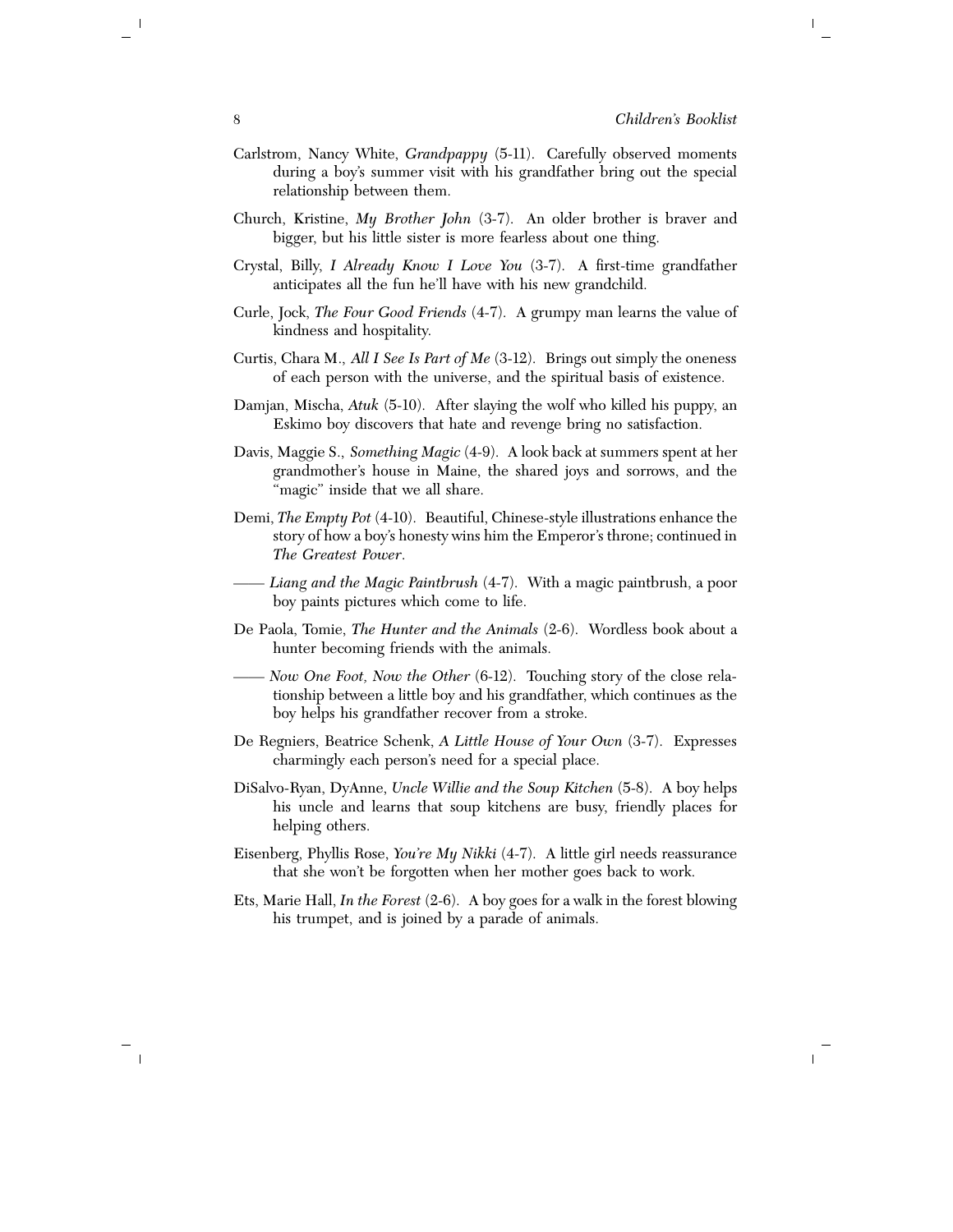- —— *Mister Penny* (4-8). Mr. Penny's lazy animals learn the satisfaction of helping and working. Also *Play with Me* (3-6).
- Falconer, Ian, *Olivia* (4-11). Energetic, feisty little pig enjoys her day; whimsical illustrations.
- Flack, Majorie, *Angus and the Cat* (3-6). Gentle story of a Scottie dog who chases the new cat in his house for several days, and then finds they've become friends; first of a series. Also *The Story about Ping* (3-6).
- Fox, Mem, *Wilfrid Gordon McDonald Partridge* (4-7). A caring little boy helps an old woman find her lost memory.
- Frost, Robert, *Birches*, ill. Ed Young (8-up), and *Stopping by Woods on a Snowy Evening*, ill. Susan Jeffers (3-up). Beautifully-done picture books of these individual poems.
- Gerstein, Mordicai, *The Mountains of Tibet* (4-up). A boy grows up, dies, and chooses to return to the same valley in Tibet; inspired by the author's reading of the *Tibetan Book of the Dead*.
- Gray, Nigel and Philippe Dupasquier, *A Country Far Away* (3-8). Parallel pictures bring out underlying similarities amid obvious differences in the daily lives of a European city boy and a rural African boy.
- Greenfield, Eloise, *Grandpa's Face* (3-9). When she sees her actor Grandpa rehearse a very mean face, Tamika is afraid that someday he will look at her that way; a reassuring book.
- Grifalconi, Ann, *Kinda Blue* (4-8). A little girl is lonely until her uncle explains that everything is individual and needs special attention.
- Heide, Florence Parry and Judith Heide Gilliland, *The Day of Ahmed's Secret* (4-10). A boy who works all day waits till evening to tell his family a happy secret; pictures bring Cairo's streets alive.
- —— *Sami and the Time of the Troubles* (4-10). Daily life of a boy and his family in war-torn Beirut shows the determination of people living in tragic chaos; beautifully illustrated.
- Hendershot, Judith, *In Coal Country* (5-up). Reminiscences about growing up in a coal-mining town.
- Henterly, Jamichael, *Good King Wenceslas* (all ages). Sumptuous illustrations enhance the familiar Christmas carol.
- Herriot, James, *Moses the Kitten* (4-10). Love of animals comes through clearly in this story of an abandoned kitten adopted on a North England farm.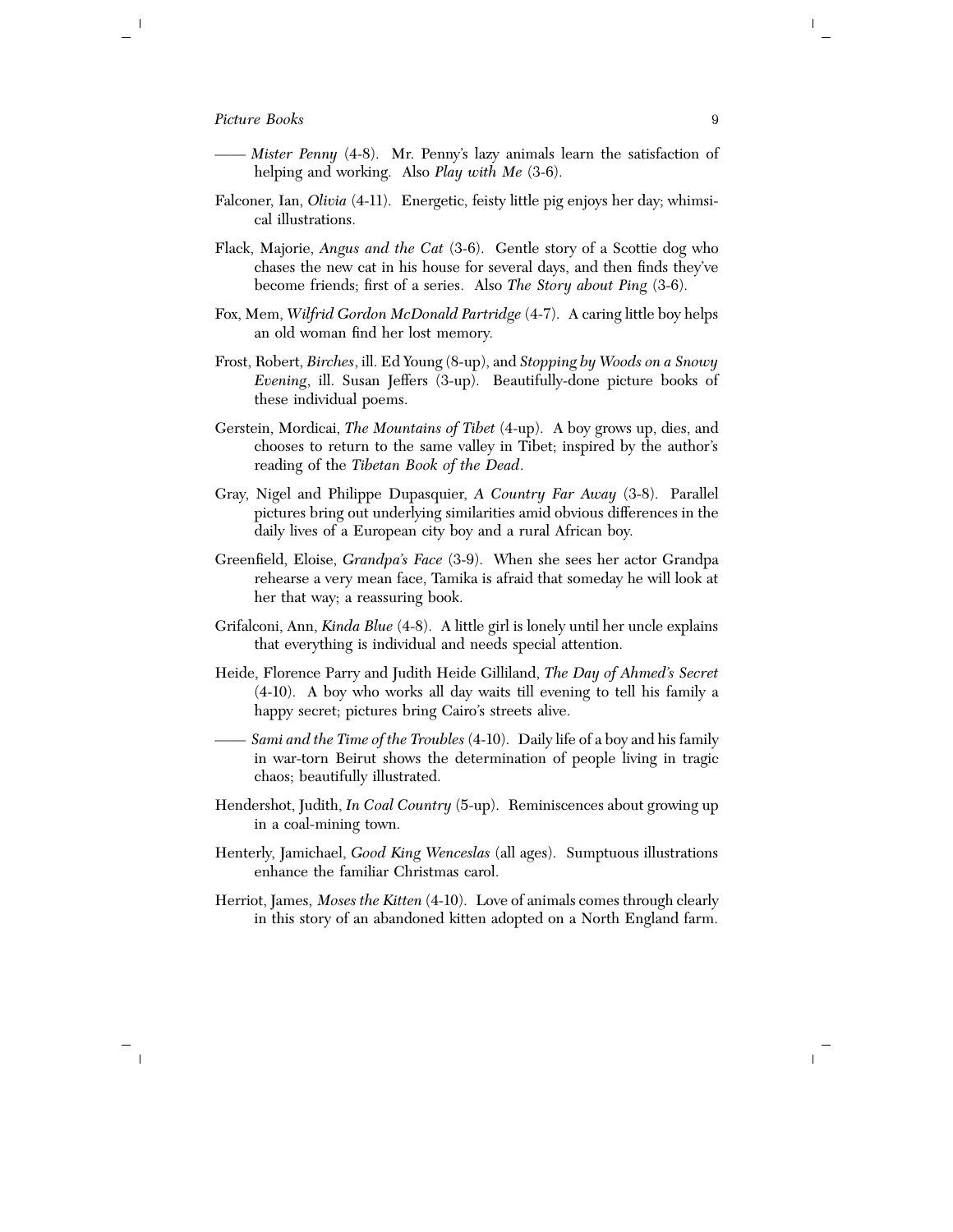- Hewett, Joan, *Rosalie* (4-8). Depicts a family's love for their very old dog.
- Hickman, Martha Whitmore, *When Andy's Father Went to Prison* (5-9). The story of one boy addresses the concerns of children whose fathers are in prison, and gives understanding of children in that situation.
- Hoose, Hannah and Phil, *Hey, Little Ant* (4-8). An ant tries to convince a boy to spare him; emphasizes compassion and empathy for all beings.
- Jenkins, Emily, *Five Creatures* (3-8). Comparisons among members of a happy household of three humans and two cats.
- Johnson, Angela, *When I Am Old with You* (3-8). A child thinks of all the things he likes to do with his grandfather.
- Joslin, Sesyle, *What Do You Say, Dear?* (4-7). Delightful, absurd situations illustrate good manners.
- Joyce, William, *Bently and Egg* (4-9). The adventures of a sophisticated frog looking after an egg for his friend, the duck.
- Keats, Ezra Jack, *The Snowy Day* (2-6). A little boy explores his city neighborhood on a snowy day.
- Kesselman, Wendy, *Emma* (6-11). A 72-year old woman takes up painting and finds great pleasure in it.
- Kraus, Robert, *Herman the Helper* (3-7). A little octopus helps everyone around him.
- —— *Leo the Late Bloomer* (6-10). Despite his father's worries, Leo learns to read, write, draw, and speak all in his own good time.
- Krauss, Ruth, *The Big World and the Little House* (4-7). A family makes an abandoned house into a home.
- Lasker, Joe, *He's My Brother* (5-11). Home and school experiences of a younger brother with a learning disability.
- Leaf, Munro, *The Story of Ferdinand* (3-7). A gentle bull refuses to fight in the bull ring.
- Lenzen, Hans Georg, *The Blue Marble* (5-10). A quiet boy is given a marble that stimulates his imagination and he then gives it to another child.
- Lesser, Carolyn, *The Goodnight Circle* (4-8). Peaceful goodnight book recounting the cycle of the day-animals going to sleep and the nightcreatures' activities.
- Lindgren, Astrid, *The Tomten* (3-7). A Swedish tomte (gnome) visits animals and people on a farm one winter night. Also *The Tomten and the Fox* .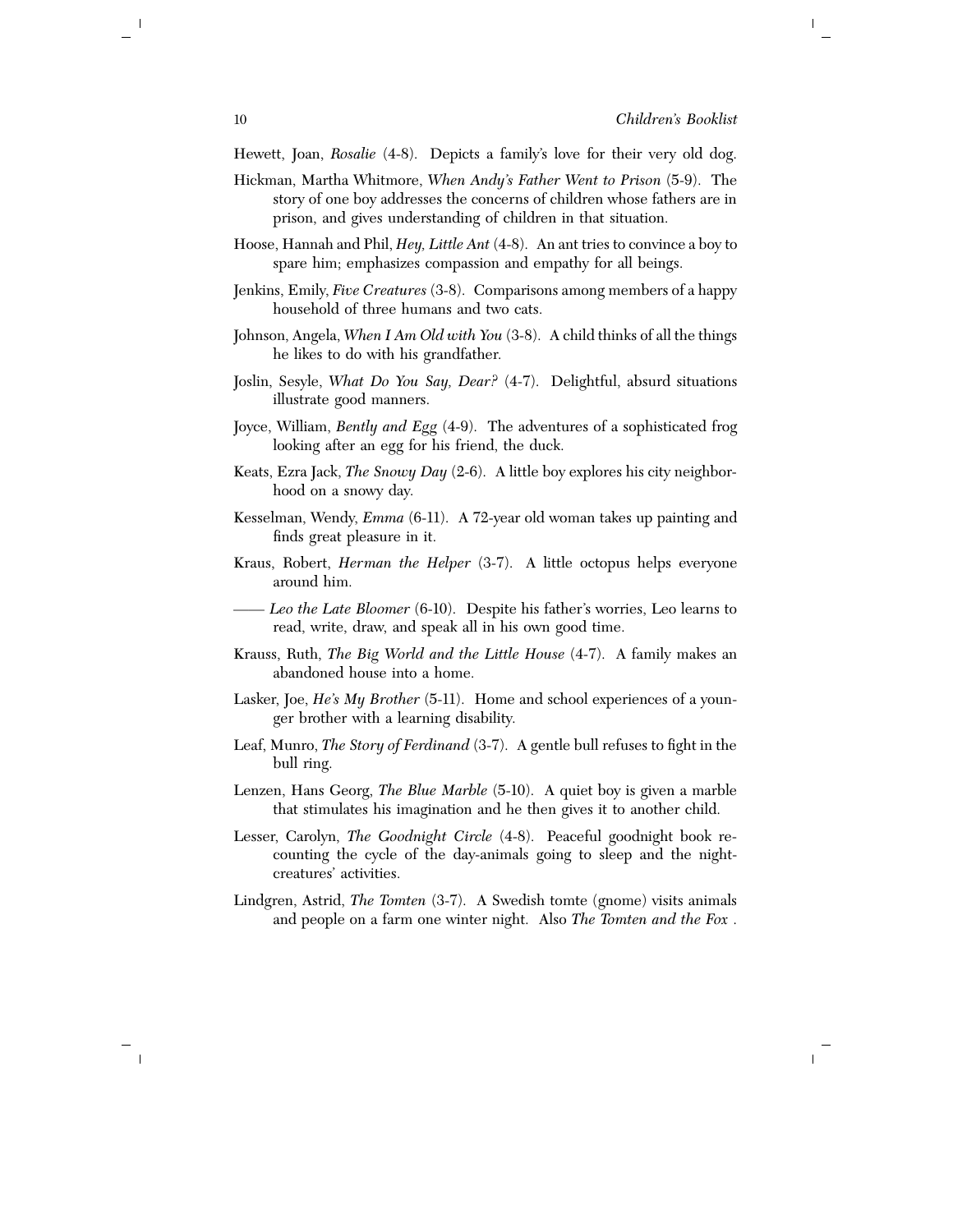- Lionni, Leo, *Frederick* (3-6). A poet-mouse stores up his own gifts for the winter.
- —— *Little Blue and Little Yellow* (2-5). A story of friendship told with patches of color.
- —— *Swimmy* (3-6). A different little fish finds a way to help the other fishes.
- Lobel, Arnold. *Frog and Toad Are Friends* (3-7). One in a series featuring these friends and their adventures.
- Loh, Morag, *Tucking Mommy In* (3-10). Reversing roles, two little girls help their tired mother get ready for bed.
- Louchard, Antonin, *Little Star* (4-9). Wordless story of a starfish's adventures dreaming it is a celestial star, based on a poem by Hubert Michel.
- Lyon, George Ella, *Who Came Down That Road?* (5-8). Mother and child ponder who might have traveled down an old, old road from pioneer days to prehistory in this beautifully illustrated book.
- MacDonald, Golden, *The Little Island* (3-7). Although the island was little, it was part of the whole and had an important role to play.
- Marshall, James, *George and Martha Encore* (3-7). One in a series of humorous, sensitive stories about two hippo friends.
- Martin, Bill, Jr., and John Archambault, *Knots on a Counting Rope* (6-12). Close bond between a blind Navaho boy and his grandfather.
- McBrier, Page, *Beatrice's Goat* (5-10). A family in Uganda receives a goat from Heifer Project International, which changes their lives; fact based.
- McCarty, Peter, *Hondo & Fabian* (3-9). Hondo the dog goes to the beach to meet his friend, while Fabian the cat spends the day at home.
- McCloskey, Robert, *Make Way for Duckling* (3-7), *One Morning in Maine* (4-7), and *Time of Wonder* (4-9). The inimitable ties between man and nature told with gentle charm.
- McCourt, Lisa, *Chicken Soup for Little Souls: The Goodness Gorillas* (5-9). Classmates form a club to perform random acts of kindness, even for the meanest boy in class.
- Minarik, Else, *Little Bear* (3-5). Warm relationships in a family of bears; one in a series.
- Molk, Laurel, *When You Were Just a Heartbeat* (4-6). Anticipation for the coming baby in terms of the changing seasons; expectant parents may enjoy it also.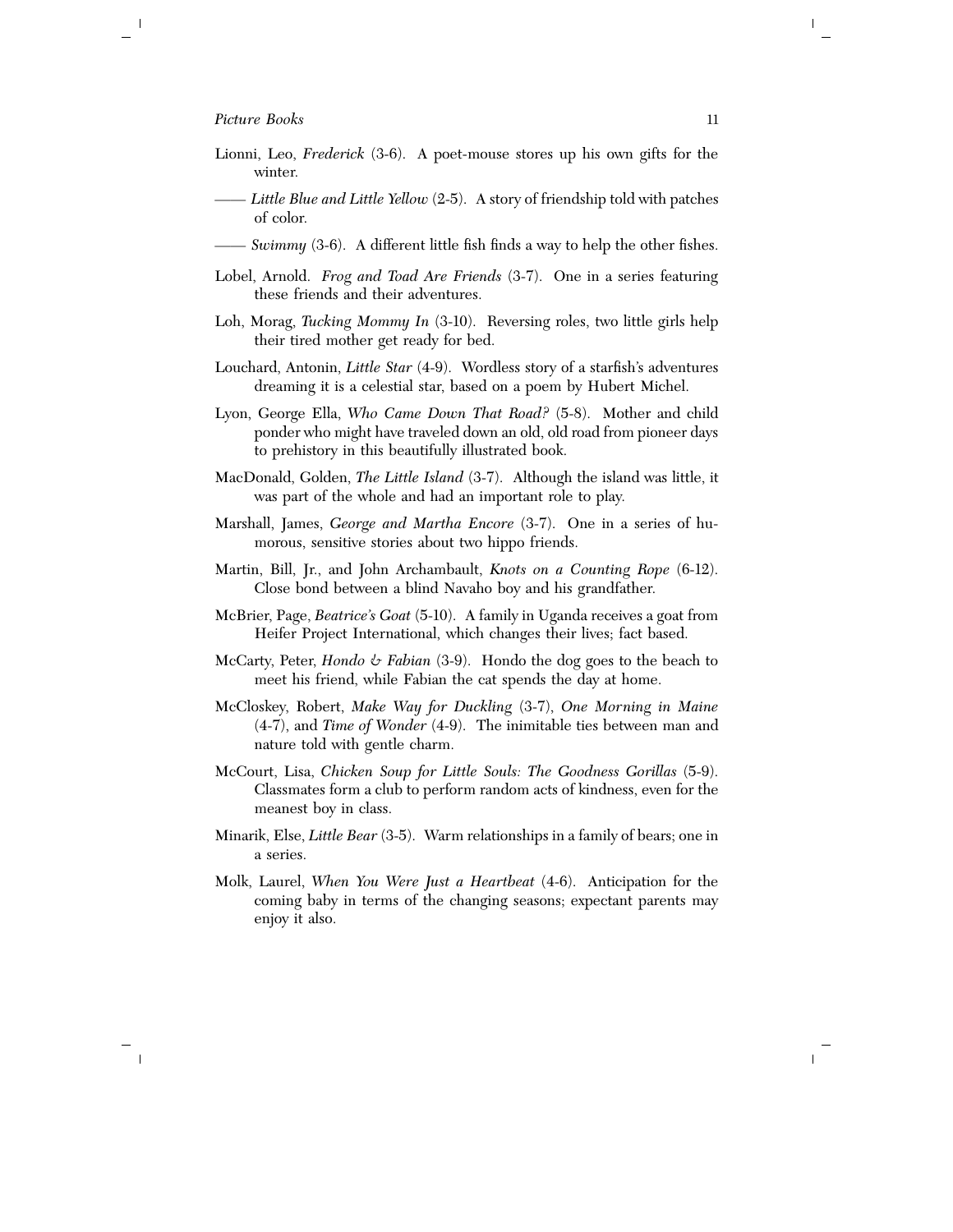- Mora, Pat, *Tomás and the Library Lady* (4-9). A child of migrant farm workers learns the wonder of books; based on experience of Tomás Rivera, a chancellor of the University of California.
- Newberry, Clare Turlay, *Mittens* (3-7). When Richard finally gets a kitten, it becomes lost and finally found; beautifully illustrated.
- Ormerod, Jan, *Messy Baby* (2-6). A sensitive father accepts the chaos produced by a very young child undoing his clean-up efforts.
- —— *Moonlight* (2-7). Humorous, wordless book about parents putting a young child to bed. Also *Sunshine* (2-7).
- Perkins, Lynne Rae, *Home Lovely* (5-8). Moving to an isolated mobile home, a little girl makes a garden with the help of the postman.
- Pilkey, Dav, *The Paperboy* (4-10). A paperboy and his dog go through their early-morning routine together.
- Piper, Watty, *The Little Engine That Could* (3-7). Success story about the little train that needed to get over the mountain.
- Potter, Beatrix, *The Tale of Peter Rabbit* (3-7). First of the author's many beautifully written and illustrated stories; available in many editions. Favorites include *Mrs. Titlemouse, Jeremy Fisher,* and *Tom Kitten*.
- Rayner, Mary, *Mr. and Mrs. Pig's Evening Out* (3-8). Mr. and Mrs. Pig leave their ten piglets with a new babysitter, Mrs. Wolf.
- Richardson, Frederick, ill., *Mother Goose: Classic Volland Edition* (all ages). Beautiful, large, color illustrations make this Mother Goose extra-special.
- Ringi, Kjell, *The Man Who Had No Dream* (4-8). A rich man is transformed by caring for an injured bird.
- Rylant, Cynthia, *Appalachia: The Voices of Sleeping Birds* (6-up). Atmospheric paintings and text describe life in the mountains.
- Say, Allen, *The Bicycle Man* (4-8). Two American soldiers in occupied Japan transform villagers' apprehension into friendship. Also *Grandfather's Journey* (4-12).
- Sendak, Maurice, *Where the Wild Things Are* (3-7). How a little boy uses his imagination to handle the frustration of feeling helpless.
- Seuss, Dr., *Horton Hears a Who* (3-7) and *Horton Hatches an Egg* (3-7). Stories about a conscientious elephant who believes ''a person's a person no matter how small'' and in keeping his word.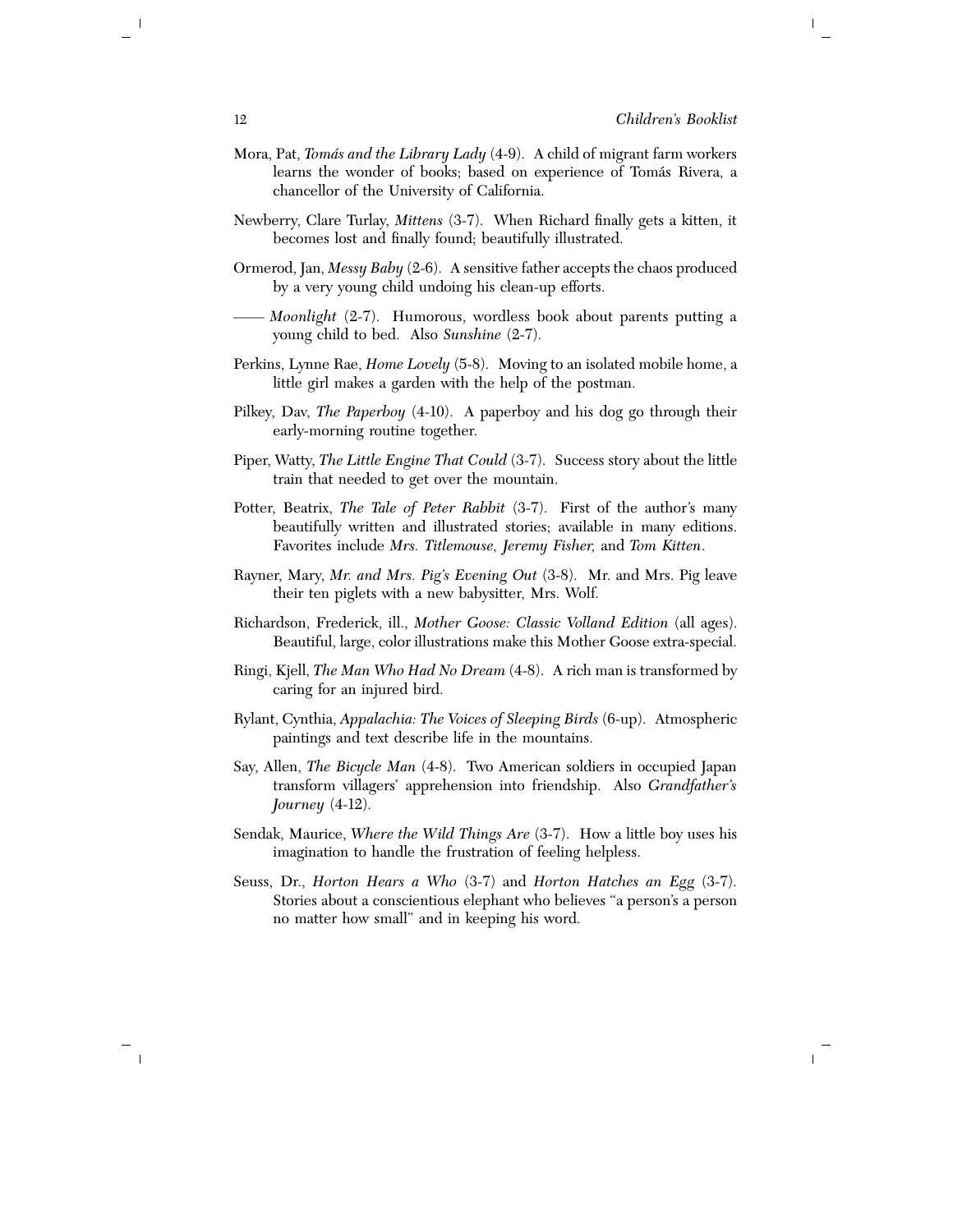- —— *How the Grinch Stole Christmas* (2-up). About the real meaning of Christmas.
- Shaw, Charles G., *It Looked like Spilt Milk* (to 6). What are the white splotches on a blue background, which look like so many things?
- Shulevitz, Uri, *The Treasure* (4-up). An old man discovers that ''sometimes one must travel far to discover what is near.'' Also *Dawn* (3-up).
- —— *The Magician* (5-10). Passover story of a poor elderly couple who entertain Elijah unawares.
- Skorpen, Liesel Moak, *Mandy's Grandmother* (5-10). Mandy and her grandmother become good friends once each accepts the other for who she is.
- Sonneborn, Ruth A., *Friday Night is Papa Night* (4-8). Warm story of a family looking forward to Papa's return from working all week at distant jobs.
- Spier, Peter, *People* (4-8). Illustrations of people worldwide, with their many superficial differences, bring appreciation of our common humanity.
- Spinelli, Eileen, *Somebody Loves You, Mr. Hatch* (7-12). Transformed by an anonymous valentine, a shy man finds his resulting helpfulness and friendliness make him many loving friends.
- Steig, William, *Amos and Boris* (3-7). Friendship between a mouse and a whale in this variation of ''The Lion and the Mouse.'' Also *Doctor de Soto* (4-10) and *Spinky Sulks* (4-10).
- Steptoe, John, *Stevie* (5-8). Only after a younger foster brother has left does a boy realize his affection for him.
- Stevenson, James, *Grandpa's Too-Good Garden* (4-8). When Louie and Mary Ann try to start a garden, Grandpa tells a tall tale about his first attempt at gardening with his younger brother. Also *Grandpa's Great City Tour* (3-7), an alphabet book.
- Stolz, Mary, *Storm in the Night* (7-11). Warm relationship between a boy and his grandfather seen on a stormy night when the lights go out.
- Thoreau, Henry David, *Walden* (5-10). Short selections from Thoreau's writings, accompanied by full-page linoleum-cut pictures, describe his life in the woods. Selections by Steve Lowe, ill. by Robert Sabuda.
- Tolstoy, Leo, *Shoemaker Martin* (5-10). In this adaptation, a shoemaker wonders how he would welcome Jesus and learns that ''as ye have done it unto the least of these my brethren, ye have done it unto me.''
- Tresselt, Alvin, *The Frog in the Well* (5-9). A frog finds there is much more to the world than living alone in his well.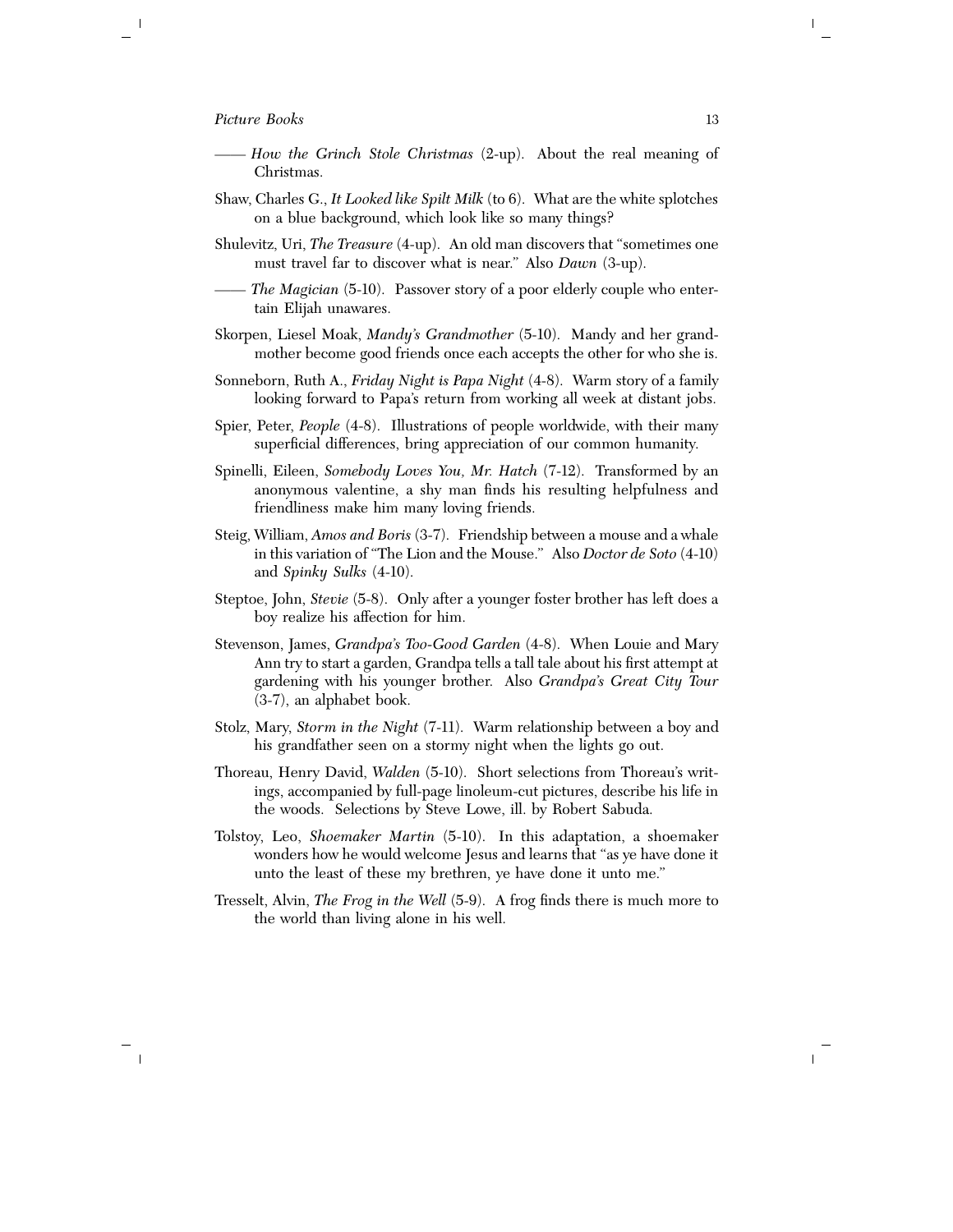- —— *White Snow, Bright Snow* (3-6). Poetic treatment of events from the first snow through the coming of spring.
- Udry, Janice May, *Let's Be Enemies* (4-7). Fed up with his friend's bossiness, John tells him they are enemies, but finds they are good friends indeed.
- Ungerer, Tomi, *Crictor* (4-8). An old lady receives a boa constrictor from her son, which becomes a popular pet for the whole village.
- Van Allsburg, Chris, *Just a Dream* (5-up). A thoughtless boy realizes the importance of caring for the environment after dreaming of a polluted future. Also *Polar Express* (all ages).
- Van Leeuwen, Jean, *Amanda Pig and Her Big Brother Oliver* (3-7). A little sister who wants to do what her big brother does; one of a series.
- Watson, Wendy, *Jamie's Story* (1-3). Wordless story of a little boy's day helping his parents.
- Weigelt, Udo, *Bear's Last Journey* (3-8). A gentle treatment of a young child's reactions to a friend's last illness and death, told with animal characters.
- Wells, Rosemary, *Shy Charles* (3-7). A happy, shy mouse refuses to speak to strangers, and his parents' efforts to make him sociable only make matters worse.
- Wildsmith, Brian, *Hunter and his Dog* (4-8). A kind-hearted dog changes his master's outlook on hunting.
- Williams, Vera B., *A Chair for My Mother* (4-8). A family saves to buy a special chair after a fire destroys all their furniture.
- Wisniewski, David, *The Warrior and the Wise Man* (5-10). A Japanese emperor sets a quest for his twin sons, who are a contrast of brute force and reason; beautiful cut-paper illustrations.
- Yashima, Taro, *Crow Boy* (5-10). Sensitive tale of rejection and acceptance.
- Young, Miriam, *Miss Suzy's Easter Surprise* (3-6). A squirrel unexpectedly finds herself adopting four young squirrels.
- Zolotow, Charlotte, *The Hating Book* (4-7). About friendship and misunderstanding.
- —— *My Grandson Lew* (4-7). A boy and his mother realize grandfather's influence after his death.
- —— *When the Wind Stops* (4-7). Cycles in nature and everyday life. Also *William's Doll* (4-7).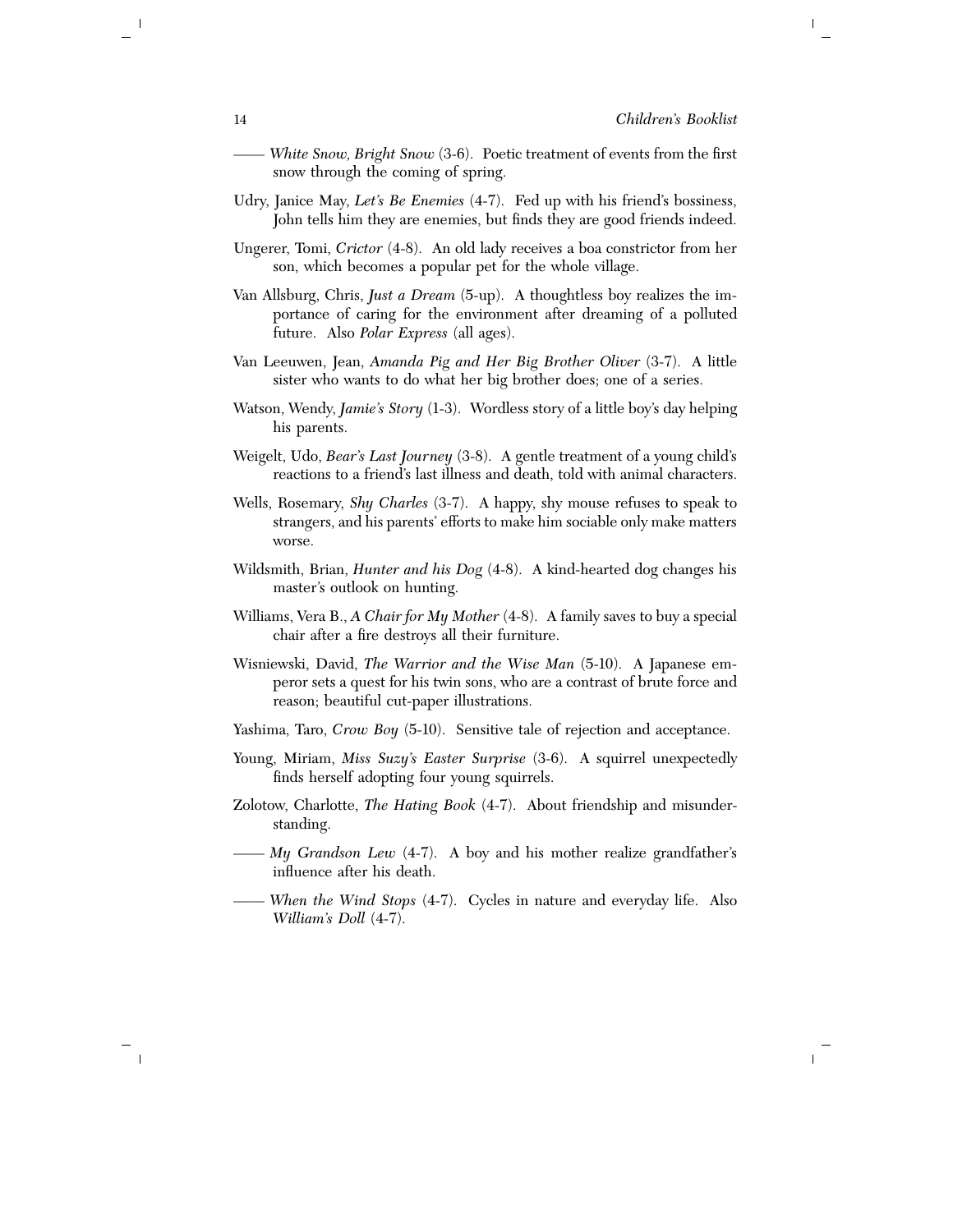### Fiction

<span id="page-16-0"></span>(Including fictionalized autobiography; some fiction also under Science and Nature)

- Alcott, Louisa May, *Little Women* (10-up). Classic novel about family life and human relations.
- Anderson, C. W., *Afraid to Ride* (8-12). After an accident Judy is too afraid to ride again, but recovers after a wise horseman gives her a horse to care for that has been ruined by over-training; beautifully illustrated.
- Atwater, Richard and Florence, *Mr. Popper's Penguins* (6-10). Delightful story of the absurd consequences of a man's love for the Antarctic.
- Austen, Jane, *Pride and Prejudice* (14-up). Witty novel about a man and woman overcoming misunderstanding, self-deception, and human foibles (their own and others'). Also *Emma* (14-up), *Sense and Sensibility* (14-up).
- Avi, *Crispin: The Cross of Lead* (12-15). In this suspense novel set in medieval England, a 13-year-old boy flees false charges, finds an unexpected protector, and undergoes many adventures.
- Bach, Richard, *Jonathan Livingston Seagull* (7-up). Symbolic story of aspiration and compassion.
- Bailey, Carolyn Sherwin, *Miss Hickory* (6-up). Whimsical fantasy about a person with an apple-wood twig body and a hickory head, and her life with the animals of the New Hampshire countryside.
- Barrett, William E., *The Lilies of the Field* (12-up). After stopping to help four German nuns working in a field, a young black man ends up building them a church.
- Baudouy, Michel-Airne, *The Boy Who Belonged to No One* (12-up). An independent boy raised by construction workers learns that no one can be judged by appearances.
- Baum, L. Frank, *The Wonderful Wizard of Oz* (5-up). First of the imaginative stories about Dorothy and the inhabitants of Oz. Also notable are *The Land of Oz*, *Ozma of Oz*, and *The Lost Princess of Oz*.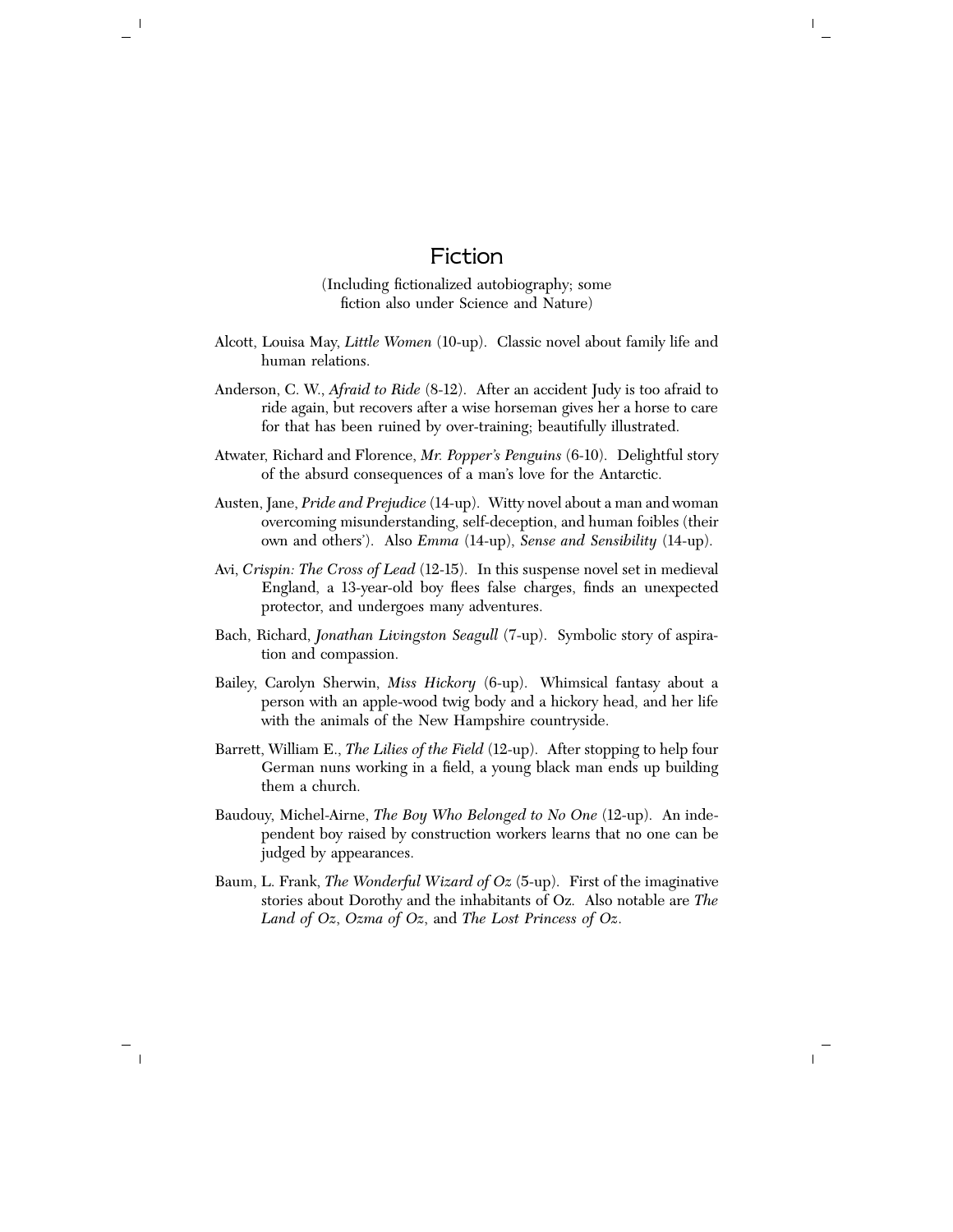- Becerra de Jenkins, Lyll, *The Honorable Prison* (12-15). A Latin American family held as political prisoners illustrates the vital importance of holding to individual values in attempting to overcome oppression, while not overlooking its cost; derived from the author's experience.
- Bellamy, Edward, *Looking Backward* (15-up). Thought-provoking 19th-century Utopian novel with many interesting predictions and ideas about the future.
- Benary-Isbert, Margot, *The Ark* (9-up). Happy story of a German refugee family that tries to find a place in their own country after WWII; a tribute to human will and spirit that overcomes misery and hardship. Continued in *Rowan Farm* (11-up).
- —— *Castle on the Border* (12-up). In post-WWII Germany, a self-absorbed teenager learns to care for others while performing in a repertory company based at her aunt and uncle's country house.
- Benchley, Nathaniel, *Bright Candles: A Novel of the Danish Resistance* (12-up). How the Danish people saved Jews in their country from the Nazis.
- Bond, Michael, *A Bear Called Paddington* (4-8). Whimsical tales of a Peruvian bear living with a London family; first in a series.
- Bosse, Malcolm J., *The Examination* (12-up). Adventures and trials of two brothers on their journey through 16th-century China to the capital so the elder can take the advanced government examination.
- —— *Ordinary Magic* (12-up). A 14-year-old American, raised in India as a Hindu, comes to live in the Midwest after his father's death (formerly titled *Ganseh*).
- Bothwell, Jean, *Little Flute Player* (8-12). How a Hindu boy saves his family in a time of famine.
- Bridges, Sue Ellen, *Home Before Dark* (12-up). Teenage girl in a migrant worker family longs to hold on to her first permanent home; through her reactions to hardship, joy, sorrow, and new circumstances, she comes to realize the value of change.
- Brink, Carol Ryrie, *Caddie Woodlawn* (9-up). Warm, adventurous tale of a tomboy growing up in a pioneer family.
- Bronte, Charlotte, *Jane Eyre* (14-up). The life of an orphan, who overcomes a harsh childhood and discovers self-respect, independence, and love.
- Buck, Pearl S., *The Big Wave* (9-14). After the destruction of his village, an orphan is cared for by his friend's family and comes to accept life again.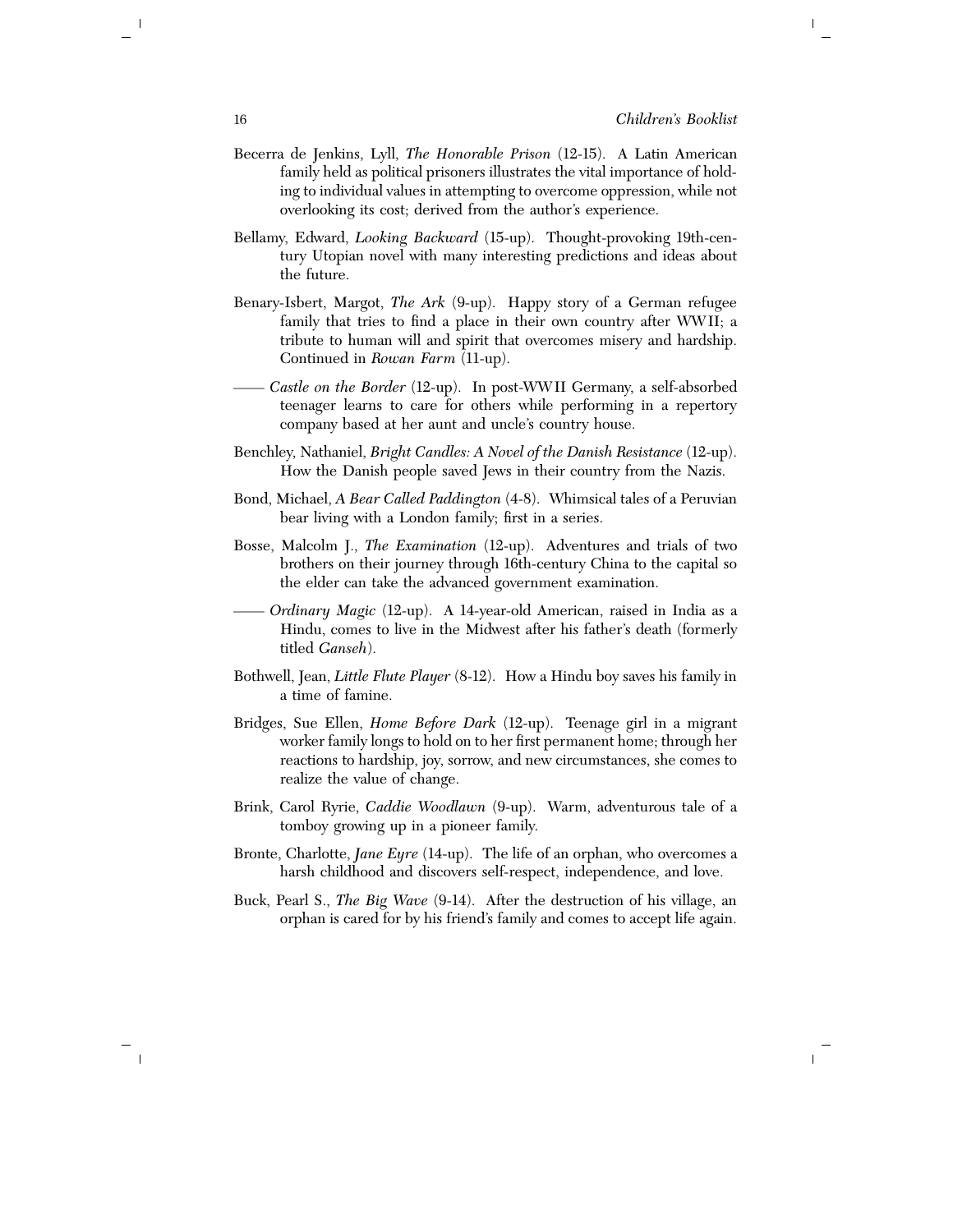- Bunting, Eve, *The Empty Window* (8-12). By doing something for his dying friend, a boy conquers fear and uncertainty.
- Burnett, Frances Hodgson, *Little Lord Fauntleroy* (6-12). A New York boy finds himself heir to an English earl and wins his grandfather's love.
- —— *A Little Princess* (8-12). A wealthy girl reduced to poverty wins out through goodness and strong character.
- —— *The Secret Garden* (6-12). Well-loved story of an unpleasant orphan and her hypochondriac cousin transformed by the magic of love, positive thinking, and wholesome activity.
- Butler, Beverly, *Light a Single Candle* (13-up). Experiences of a 14-year-old girl on becoming blind: loneliness, sadness, and disbelief offset by courage and determination; the author is blind.
- Byars, Betsy, *The Pinballs* (8-12). Three very different children change their attitudes with understanding foster parents, offering a promising future for all of them in this witty, happy book.
- —— *The Summer of the Swans* (12-up). The problems of growing up, centering on a teenager's love for her retarded brother.
- Cameron, Ann, *The Secret Life of Amanda K. Woods* (7-12). Girls will identify with this individualistic fifth-grader on the road to self-discovery in a flawed family.
- Carlson, Natalie Savage, *The Family Under the Bridge* (8-up). A Parisian hobo befriends a homeless family at Christmas and grows to care about them in spite of himself. Also the Christmas story *Surprise in the Mountains*  $(4-10)$ .
- Caudill, Rebecca, *The Happy Little Family* (4-7). Five adventures of a fouryear-old girl living in a log cabin with her sisters and brother.
- Choi, Sook Nyul, *Year of Impossible Goodbyes* (12-up). Harrowing, exciting story of a family in occupied Korea which survives the Japanese occupation and flees to the South after WWII; based on the author's experiences. First of a series.
- Clark, Ann Nolan, *Secret of the Andes* (9-up). A modern Inca llama herder learns about himself and his heritage on a journey to Cusco. Also *To Stand Against the Wind* (12-up).
- Cleary, Beverly, *Henry Huggins* and *Ramona* series (7-12). Well-observed, humorous incidents in the lives of children, their friends and families; excellent family reading.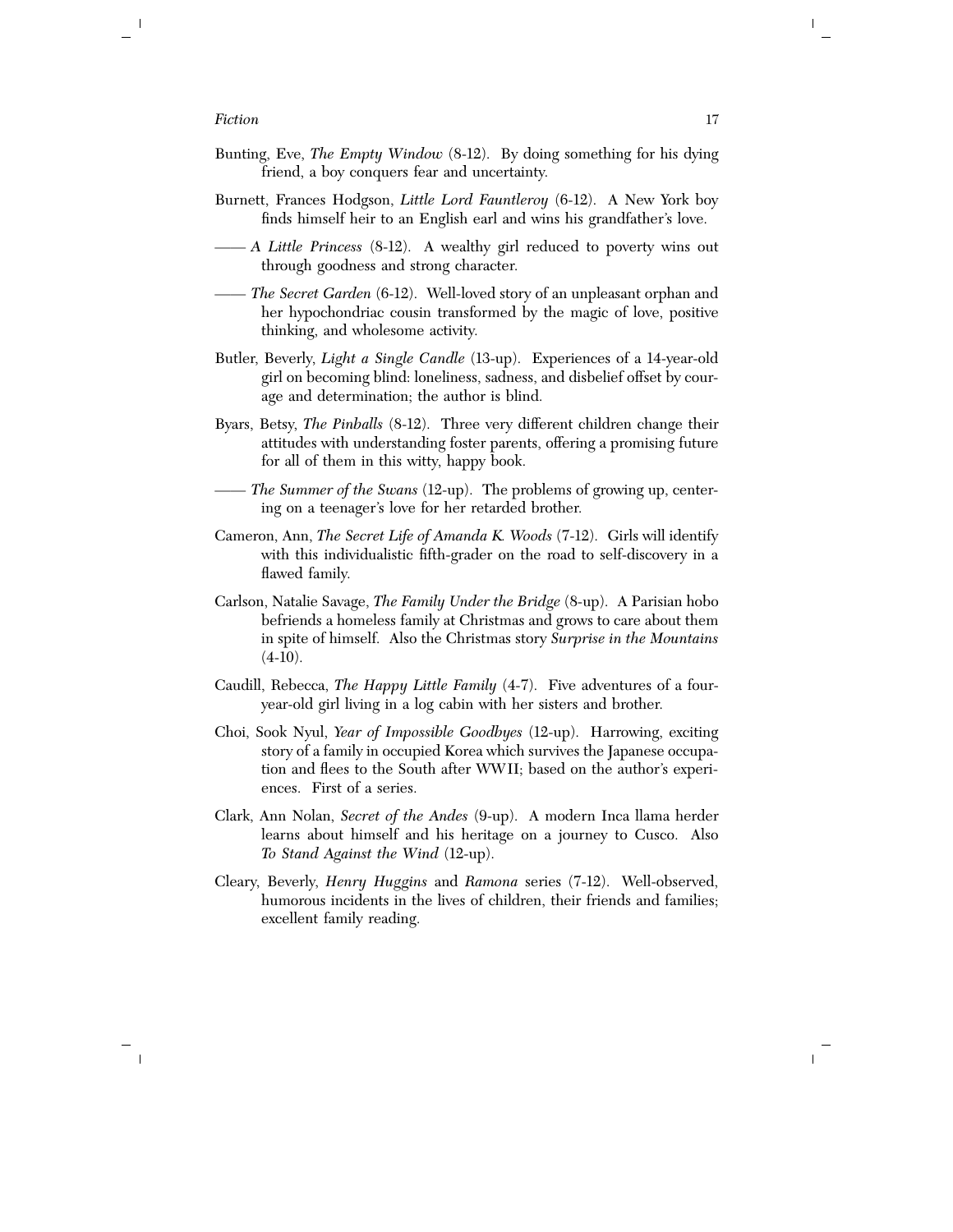- Clifton, Mark, *Eight Keys to Eden* (12-up). Top scientist, sent to investigate inexplicable happenings on an Eden-like planet, finds an unexpected key to consciousness.
- Coatsworth, Elizabeth, *The Cat Who Went to Heaven* (7-up). A Japanese painter, a cat, and a miracle in a Buddhist setting.
- Cole, Brock, *Celine* (12-up). Amusing story of a high-school junior to whom things seem to happen out of the blue, one after another. How she meets and solves all these events will cause readers to smile and root all the way for this heroine.
- Collodi, C., *The Adventures of Pinocchio* (7-10). Classic about a live puppet's struggle to become a real boy.
- Cooper, Susan, *The Dark Is Rising* series (10-up). This excellent fantasy series, blending realism and Celtic mythological themes, includes *Over Sea, Under Stone; The Dark Is Rising; Greenwitch; The Grey King;* and *Silver on the Tree*.
- Coutant, Helen, *First Snow* (6-up). A Vietnamese girl learns the meaning of death and change.
- Craik, Dinah Maria Mulock, *The Little Lame Prince* (5-11). A boy overcomes injustice and hardship to become a wise king.
- Crane, Stephen, *The Red Badge of Courage* (14-up). Portrait of one young soldier's fear and bravery during a Civil War battle.
- Craven, Margaret, *I Heard the Owl Call My Name* (12-up). A young clergyman's last years spent among the Indians of the Pacific Coast yield rich lessons.
- Cronin, A. J., *The Stars Look Down* (15-up). A family of English miners experience poverty, ill-health, and needless accidents; finally the owners are forced to pay higher wages and follow safety rules.
- Degens, T., *Transport 7-41-R* (12-up). A 13-year-old undergoes a risky journey from East to West Germany after WWII, and the decency, trust, and kindness of an old man give her new expectations.
- De Jong, Meindert, *The House of Sixty Fathers* (10-up). A Chinese boy's bravery and ingenuity during his journey through enemy territory to find his family.
- Dickens, Charles, *A Christmas Carol* (8-up). Miserly, selfish Scrooge is transformed by the ghosts of Christmas. Also *David Copperfield* (14-up).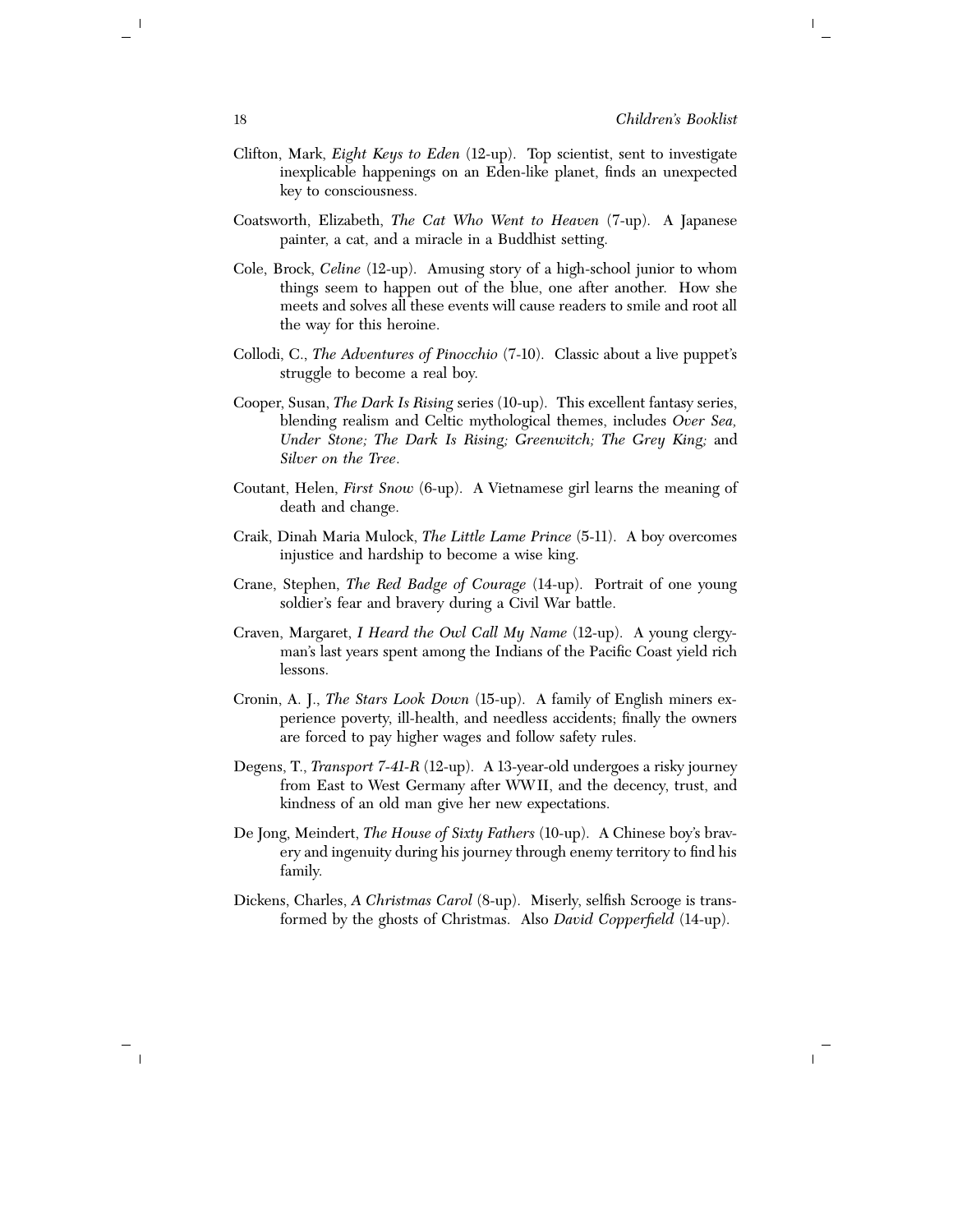- Dickinson, Peter, *Tulku* (12-up). During the Boxer Rebellion the son of an American missionary in China flees to Tibet with an eccentric English botanist and her Chinese servant, meeting with unusual adventures.
- Druon, Maurice, *Tistou of the Green Thumbs* (4-up). Whimsical fantasy about a little boy who solves society's problems with his ''green thumbs.''
- Dumas, Alexandre, *The Count of Monte Cristo* (14-up). Rousing tale of betrayal and vengeance, where the wronged hero in the end becomes self-regenerated, but only after destroying his false accusers. Also *The Three Musketeers* (12-up).
- Ende, Michael, *The Neverending Story* (10-15). Fantasy-adventure about a boy who seeks to save Fantastica, then returns to his ordinary world with the ability to love.
- Enright, Elizabeth, *Thimble Summer* (7-12). A Minnesota farm girl's experiences with her family and friends one summer in the 1930s.
- Estes, Eleanor, *The Hundred Dresses* (8-12). Powerful treatment of intolerance, dignity, and compassion.
- —— *The Moffats* (7-12). Warm, humorous episodes concerning a family which finds enjoyment although times are hard during WWI; first of a series. Also in the same setting, *Gynger Pye* and *Pinkie Pye* (7-12).
- —— *The Witch Family* (6-11). Charming Halloween story interweaving the lives of two little girls and of Old Witch on the glass mountain.
- Fife, Dale, *North of Danger* (10-15). A boy undertakes a 200-mile ski trip to warn his father of the German invasion of Norway in WWII; exciting tale of courage, survival, and trust, based on a true story.
- Fine, Anne, *The Chicken Gave It to Me* (6-10). Humorous fantasy about a chicken who alerts two children and a planet of aliens to the inhumane treatment of farm animals.
- Fisher, Dorothy Canfield, *Day of Glory* (14-up). Thought-provoking story emphasizing how we survive and triumph over adversity, through courage and self-forgetfulness.
- —— *Understood Betsy* (7-12). An overprotected girl finds confidence, selfreliance, love, and understanding living with her cousins in Vermont.
- Fisher, Robert, *The Knight in Rusty Armor* (12-up). Lighthearted allegory of a desperate knight trapped in his rusty armor, which takes the reader through the ups and downs of the struggle to understand life's meaning and come to self-realization.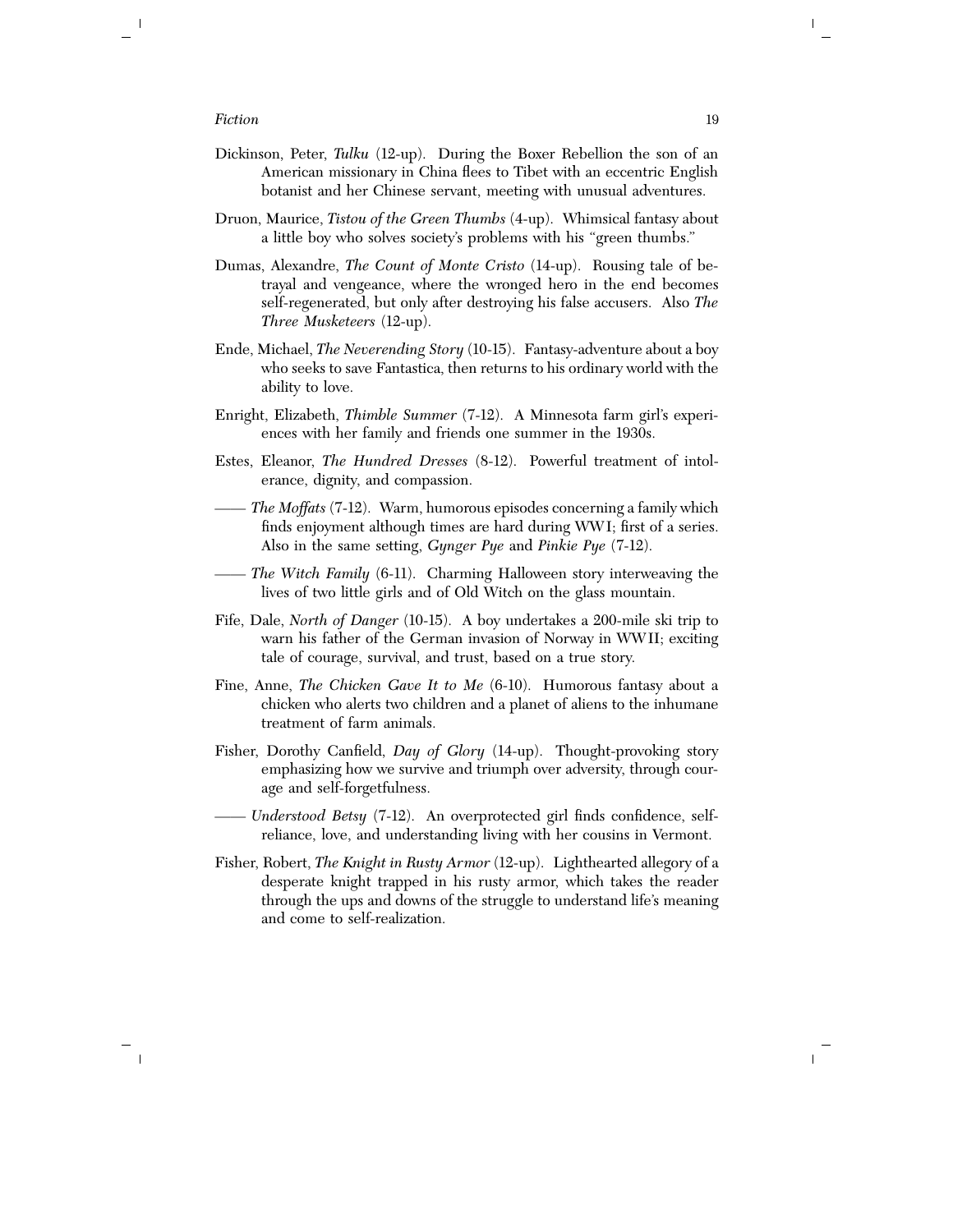- Flory, Jane, *One Hundred and Eight Bells* (10-13). Portrait of an artistic girl in a traditional Japanese family; rich with descriptions of Asian beauty, customs, and values.
- Forbes, Kathryn, *Mama's Bank Account* (12-up). Anecdotes about a Norwegian immigrant family full of warmth and self-forgetfulness.
- Gannett, Ruth, *My Father's Dragon* (5-9). Elmer Elevator goes to rescue a baby dragon held captive by the animals on Wild Island; continued in *Elmer and the Dragon* and *The Dragons of Blueland*.
- Gardiner, John Reynolds, *Stone Fox* (6-10). When his grandfather falls ill, a young boy tries to keep up the farm and enters the annual dog race to pay the back taxes; unexpected tragedy brings tears as well as thankfulness; easy reader.
- Garfield, Leon, *The December Rose* (14-up). A young chimney sweep in Victorian London falls into a situation filled with murder, infamy, and espionage, and in the course of solving the mystery matures as a human being.
- Gates, Doris, *Blue Willow* (9-up). Realistic story of a migrant worker family in the Depression, and the daughter's longing for a permanent home.
- Godden, Rumer, *The Mousewife* (7-12). A house mouse befriends and frees a dove who widens her horizons.
- Grahame, Kenneth, *The Wind in the Willows* (7-up). Timeless tale of friendship among the riverbank animals; beautifully written.
- Grant, Joan, *Winged Pharoah* (13-up). Life of a royal woman of ancient Egypt, with many mystical aspects. Also *Life as Carola* (14-up).
- Griese, Arnold A., *The Wind Is Not a River* (12-up). Sister and brother survive by themselves on the Aleutian Islands after the Japanese invasion, helping a wounded enemy soldier before escaping.
- Harnden, Ruth, *The High Pasture* (12-up). City boy staying on his aunt's highcountry ranch gradually accepts his beloved mother's death, and comes to appreciate his father.
- Hartling, Peter, *Crutches* (12-15). Exciting tale of a 12-year-old Austrian boy separated from his mother after WWII and his relationship with a onelegged soldier; they support each other through hunger and real danger on the long journey to find the boy's mother; based on the author's life.
- Haugaard, Erik Christian, *The Little Fishes* (12-up). Story of three Italian waifs during WWII reveals courage and the endurance of the human spirit. Also, the historical novel *Hakon of Rogen's Saga* (8-12).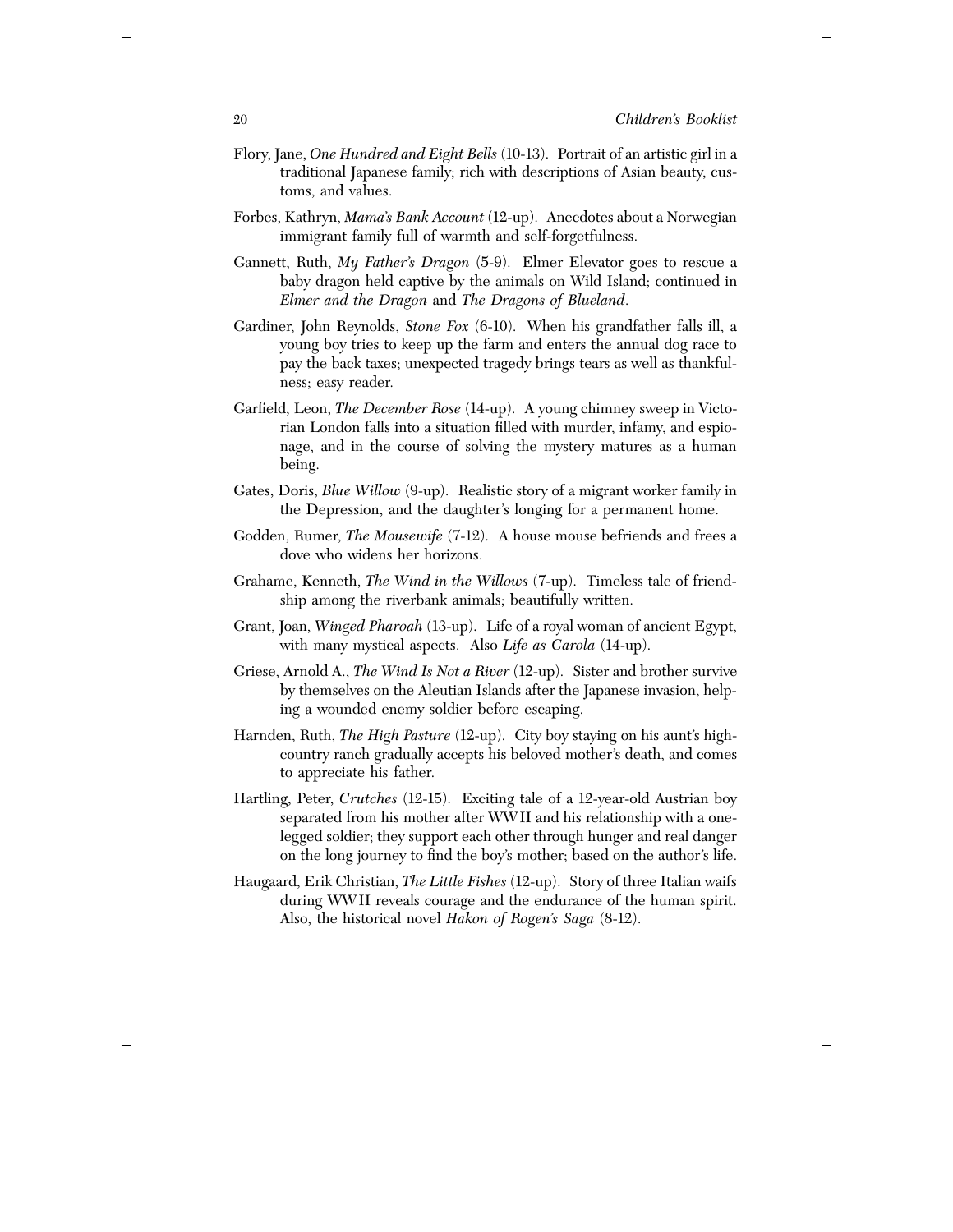- Hautzig, Esther, *The Endless Steppe* (12-up). Based on the author's experience as a Jewish girl deported from Poland to Siberia during WWII, reflecting the optimism and resilience of the human spirit.
- Hemingway, Ernest, *The Old Man and the Sea* (13-up). Classic written from the heart, depicts strength, endurance, and the questioning of conviction toward one's life's work.
- Herriot, James, *James Herriot's Treasury for Children* (4-12). A collection of Herriot's animal-story picture books in one volume.
- Hodges, Margaret, *The Wave* (5-12). An old man burns his rice fields to warn villagers of a tidal wave; based on a tale of Lafcadio Hearn.
- Holling, Holling Clancy, *Paddle-to the-Sea* (8-12). A carved wooden Indian and canoe travel through the Great Lakes to the Atlantic.
- Hughes, Monica, *The Keeper of the Isis Light* (11-15). A human girl lives joyously on a far planet with her Guardian until settlers from earth arrive; thought-provoking examination of prejudice, acceptance, and rejection.
- Hughs, Ted, *The Iron Giant: A Story in Five Nights* (5-9). A mechanical giant, pacified by a group of farmers, saves earth from a huge star-monster; notable drawings.
- Hunt, Irene, *Up a Road Slowly* (11-14). A girl growing up learns that a life without kindness and love has little meaning.
- Jarrell, Randall, *The Animal Family* (6-up). Exceptional story of a hunter and a mermaid, who live with a bear, a lynx, and a little boy. Also *The Bat Poet* (8-up).
- Juster, Norton, *The Phantom Tollbooth* (8-up). A bored boy is swept into adventure in a fantasy kingdom; imaginative wordplay.
- Kaplan, Bess, *The Empty Chair* (10-13). A 10-year-old Jewish girl loses her mother, then adjusts to her step-mother, sharing her thoughts, feelings, and schemes with readers in a sprightly way.
- Kipling, Rudyard, *The Jungle Book* (5-up). Adventures of a boy raised by wolves in the Indian jungle, along with other animal tales such as ''Rikki-Tikki-Tavi.''
- —— *Just So Stories* (4-up). Well-written, witty tales; many also available as individual picture books.
- —— *Kim* (11-up). Anglo-Irish orphan's adventures in India with a Lama and the Secret Service.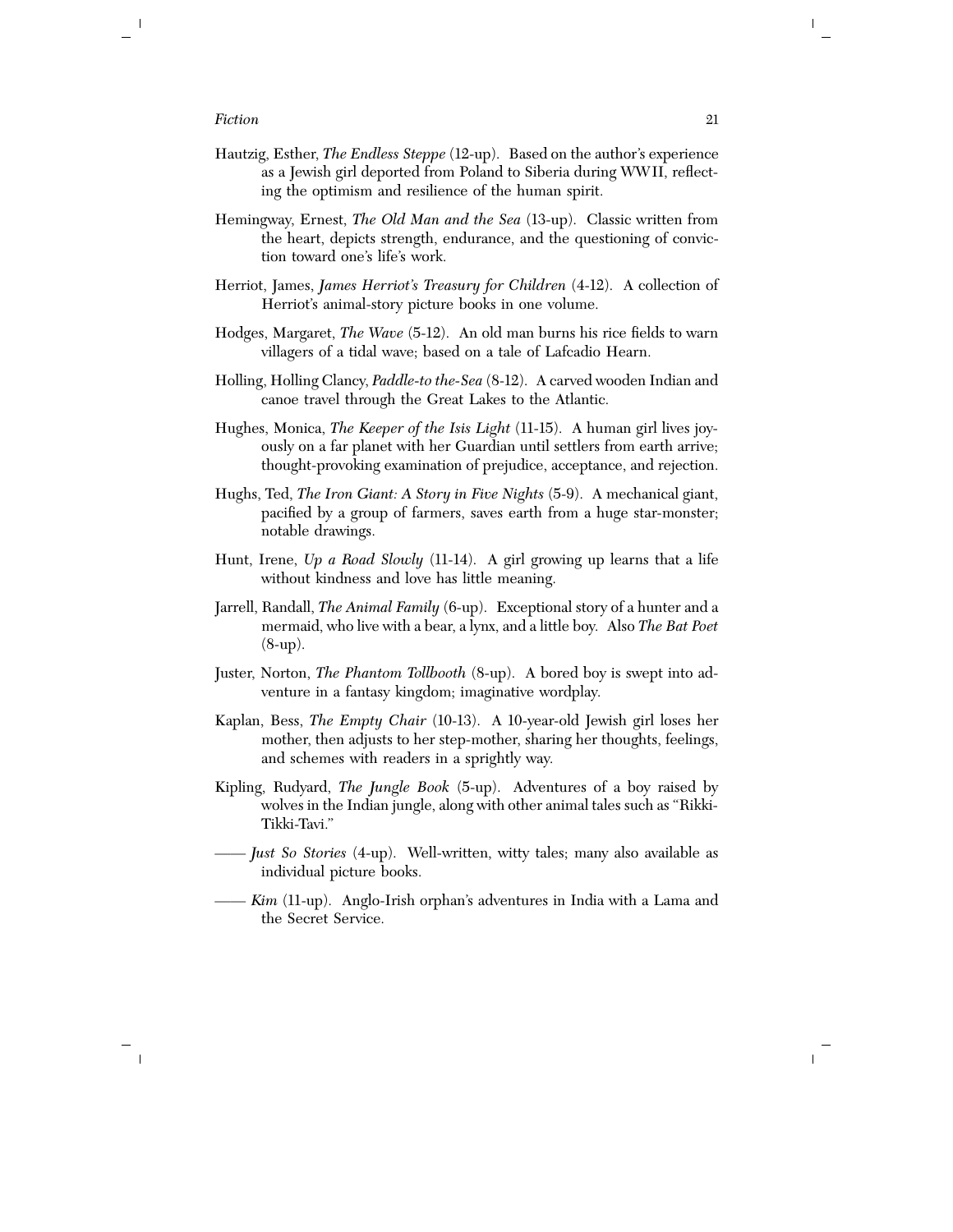- Konigsburg, E. L., *Journey to an 800 Number* (12-up). A bright, snobbish boy is transformed by spending a month with his father, a camel-keeper.
- Korner, Wolfgang, *The Green Frontier* (12-up). Fictionalized autobiography of an East German teenager whose parents crossed into West Berlin nine years before the Wall was built, telling of the confusion, resentment, and adaptability of youthful political refugees.
- Krumgold, Joseph, *Onion John* (11-up). A small-town boy's friendship with a wise eccentric reveals to him and others that in trying to help another one must allow for individual freedom.
- Lagerlof, Selma, *The Wonderful Adventures of Nils* (9-14). A cruel and lazy boy learns compassion and love of animals traveling around Sweden with a flock of geese while enchanted as a tomte.
- Lampman, Evelyn Sibley, *The City under the Back Steps* (7-12). Two children become tiny and are forced to take an active role in the life of a colony of ants, whom they come to respect.
- Lawson, Robert, *Rabbit Hill* (6-12). Warm, humorous fantasy about the small animals living around a country house, and the owners' kindness.
- Lee, Harper, *To Kill a Mockingbird* (12-up). Coming of age story set against racial injustice in the South.
- L'Engle, Madeleine, *A Wrinkle in Time* (9-14). Thought-provoking science fiction about remarkable children fighting the evil holding their father captive on a far planet. Continued in *A Wind in the Door* (9-14).
- Lewis, C. S., *The Lion, the Witch and the Wardrobe* (7-up). Four children enter a frozen world and participate in a battle between good and evil in this Christian allegory; first of the *Chronicles of Narnia* series.
- —— *Out of the Silent Planet* (13-up). Allegorical science fiction concerning an Englishman's fight against evil on Venus, and its strange races of inhabitants. Continued in *Perelandra* and *That Hideous Strength*.
- Lewis, Elizabeth Foreman, *Young Fu of the Upper Yangtze* (10-14). A widow and her son move to the city, where he has adventures, dreams, and accomplishments; a beautiful description of old China.
- Lifton, Betty Jean, *The Dwarf Pine Tree* (6-12). Set in Japan, this story tells of a tree's self-sacrifice.
- Lowry, Lois, *Anastasia Krupnik* (9-12). Humorous events, at home and in school, in the life of a precocious and individualistic 10-year-old; first in a series.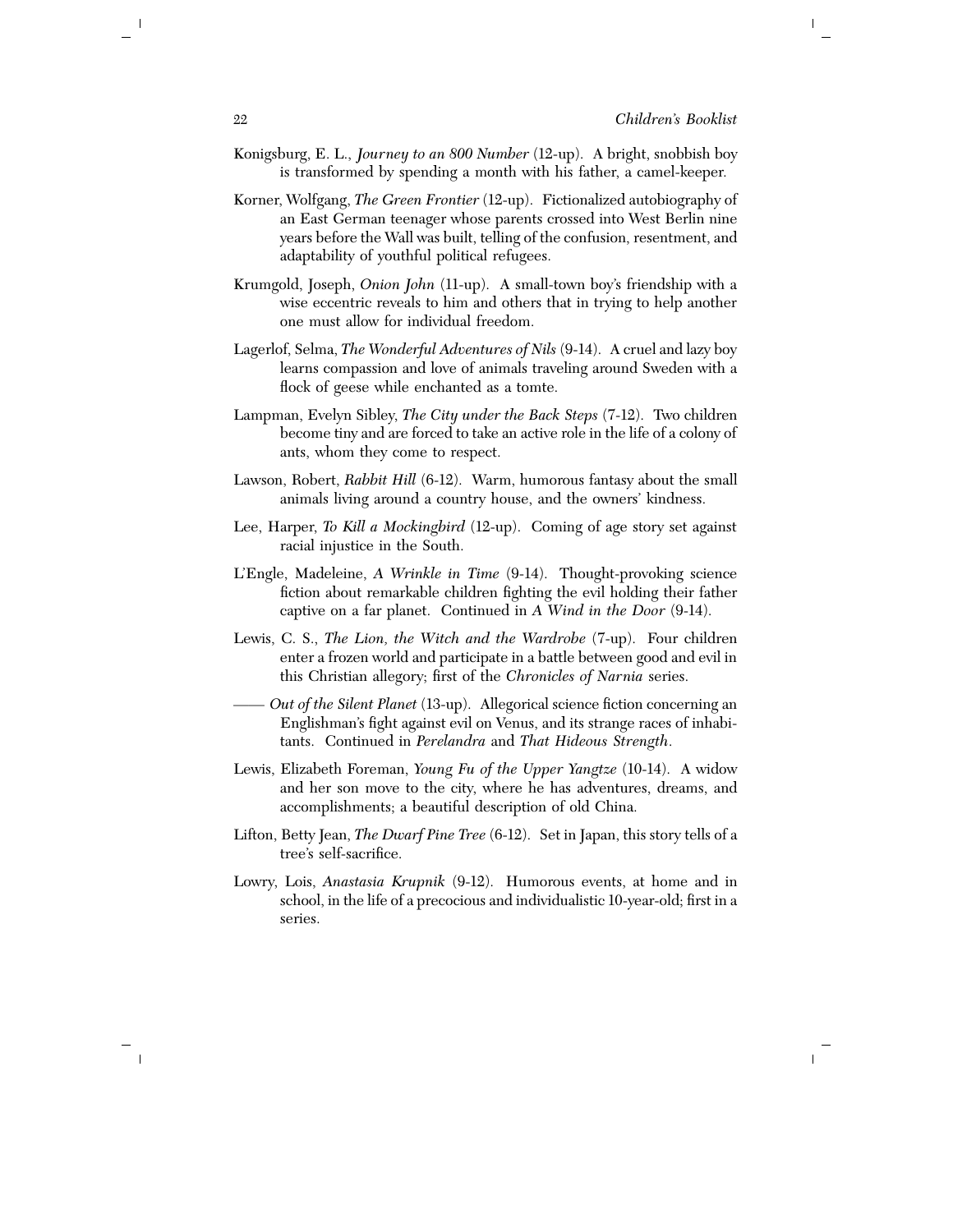- —— *The Giver* (12-up). In a painfree "utopia" a boy must receive mankind's memories from their elderly keeper; brings out the dehumanizing effect of seeking to abolish all pain, conflict, unhappiness, and personal choice.
- —— *Number the Stars* (10-14). Suspenseful story of a Danish family hiding a Jewish girl during WWII.
- Lyon, George Ella, *Borrowed Children* (12-15). Tender story of a poor, discontented 12-year-old in 1930s Kentucky who must care for her family after her mother nearly dies in childbirth.
- MacDonald, Betty, *Mrs. Piggle-Wiggle* (5-12). A humorous look at children's behavior problems which are solved by a somewhat magical old woman; first of a series. Also *Nancy and Plum* (7-11).
- Macdonald, George, *At the Back of the North Wind* (9-12). Young Diamond learns much in his nightly adventures with the North Wind.
- —— *The Lost Princess: A Double Story* (7-11). An unappealing princess is swept into strange adventures, and returns home transformed.
- —— *The Princess and the Goblin* (7-10). A princess and a miner boy defeat the designs of wicked goblins in this mystical tale.
- MacLachlan, Patricia, *Sarah, Plain and Tall* (8-12). Well-told story of a mailorder bride brings out self-sacrifice, self-esteem, and family.
- —— *Through Grandpa's Eyes* (4-10). A boy's visit to his blind grandfather gives insight into how the blind perceive the world.
- Mahy, Margaret, *The Catalogue of the Universe* (11-up). Unlikely friendship between a high school boy and girl in this fascinating book.
- Magorian, Michelle, *Good Night, Mr. Tom* (10-up). Abused boy evacuated to the countryside blossoms under the care of an old man in this moving story.
- Malot, Hector Henri, *Nobody's Girl* (10-up). An orphan in France keeps her identity secret until she wins her grandfather's love through goodness, courage, and intelligence.
- Mathis, Sharon Bell, *The Hundred Penny Box* (8-up). The love between a young boy and his very old great-great-aunt.
- McKinley, Robin, *The Hero and the Crown* (11-up). Riveting tale of a kingdom where dragons still live and of the heroine-princess who slays them.
- Miles, Miska, *Annie and the Old One* (7-11). A Navaho girl learns to accept death as part of the cycle of life.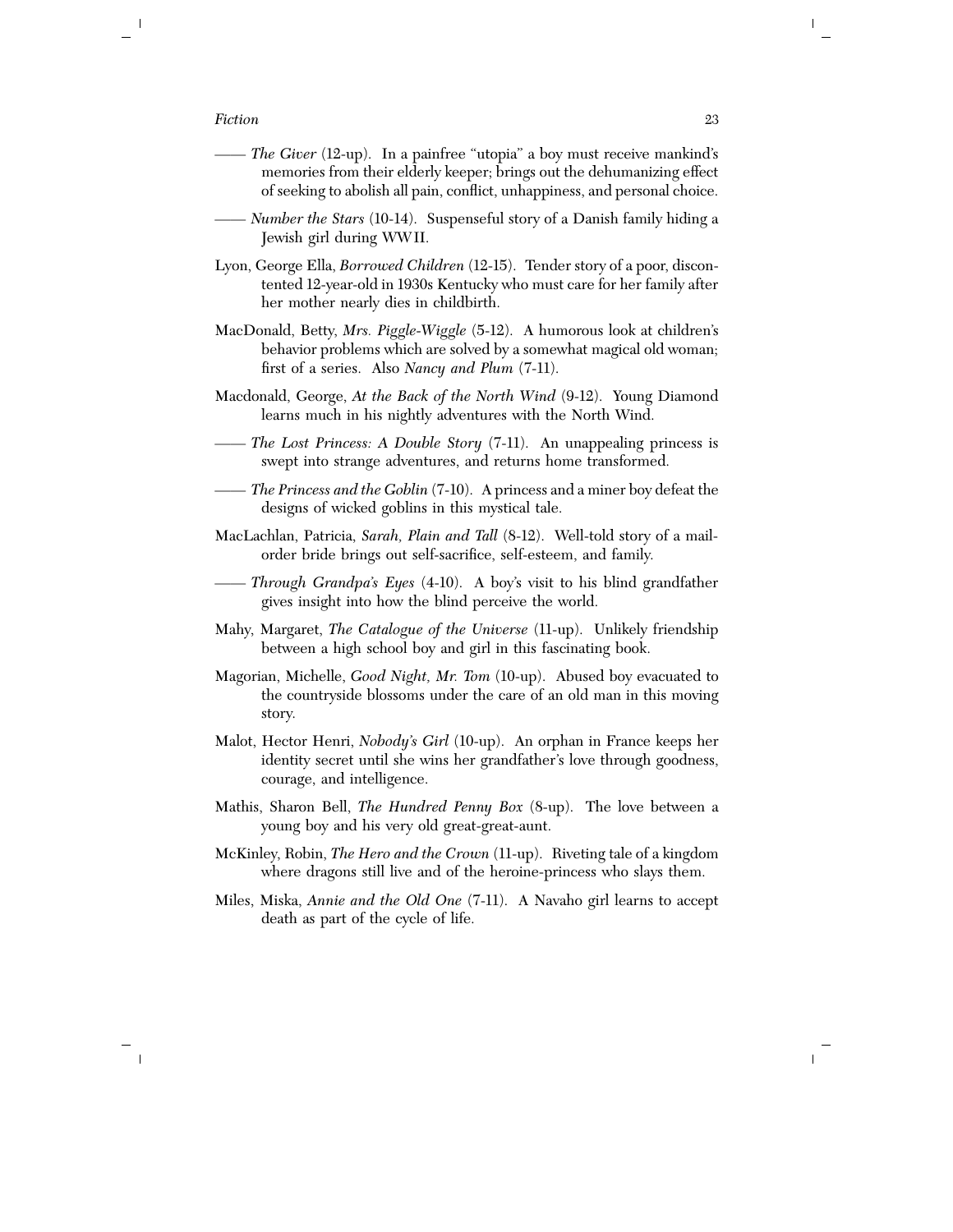- Millman, Dan, *Secret of the Peaceful Warrior* (6-10). An old man teaches a boy how to handle a bully through courage and love.
- Milne, A. A., *Winnie-the-Pooh* (5-up). Classic tale of Christopher Robin and his escapades with Edward Bear, Eeyore, Piglet, and other forest friends.
- Moe, Barbara, *Pickles and Prunes* (12-up). A sensitive and unusual examination of the effects of dying and of death itself.
- Montgomery, L. M., *Anne of Green Gables* (8-12). The relationship of an imaginative Canadian orphan with the elderly brother and sister who adopt her; first of a series.
- Mundy, Talbot, *Om: The Secret of Ahbor Valley* (12-up). Stirring adventure story with mystical overtones set in 1920s India, involving a mysterious lama, his chela, and a British operative determined to uncover their secret. Also *The Devil's Guard* (14-up).
- Naidoo, Beverly, *Journey to Jo'burg* (7-12). Story of the problems of native South African family life, rural and urban, under apartheid.
- Namoika, Lensey, *April and the Dragon Lady* (12-up). Chinese-American high school girl copes with her manipulative, old-fashioned grandmother.
- Naylor, Phyllis Reynolds, *The Keeper* (12-up). As his father becomes increasingly violent and delusional, a boy and his mother become fearful and isolated, and despair of having him involuntarily committed until the situation is resolved. Suspenseful but not depressing, the book encourages readers to ask others for help when it is needed.
- —— *To Walk the Sky Path* (10-up). A young Florida Indian is torn between the traditional culture of his family and the demands of a modern public school.
- Nesbit, E. S., *The Railway Children* (7-12). Riches to rags to riches tale of three Edwardian children who help in clearing their father of a false charge. Also *The Enchanted Garden* (7-12).
- Neville, Emily Cheney, *Berries Goodman* (11-up). Explores friendship, anti-Semitism, and city vs. suburb.
- Newton, Suzanne, *I Will Call It Georgie's Blues* (12-up). A troubled minister learns from his children the effects of his hypocrisy; a story of hope and regeneration.
- O'Dell, Scott, *Island of the Blue Dolphins* (10-14). Historical novel about the resourcefulness of an Indian girl left behind to survive alone on an island off Southern California.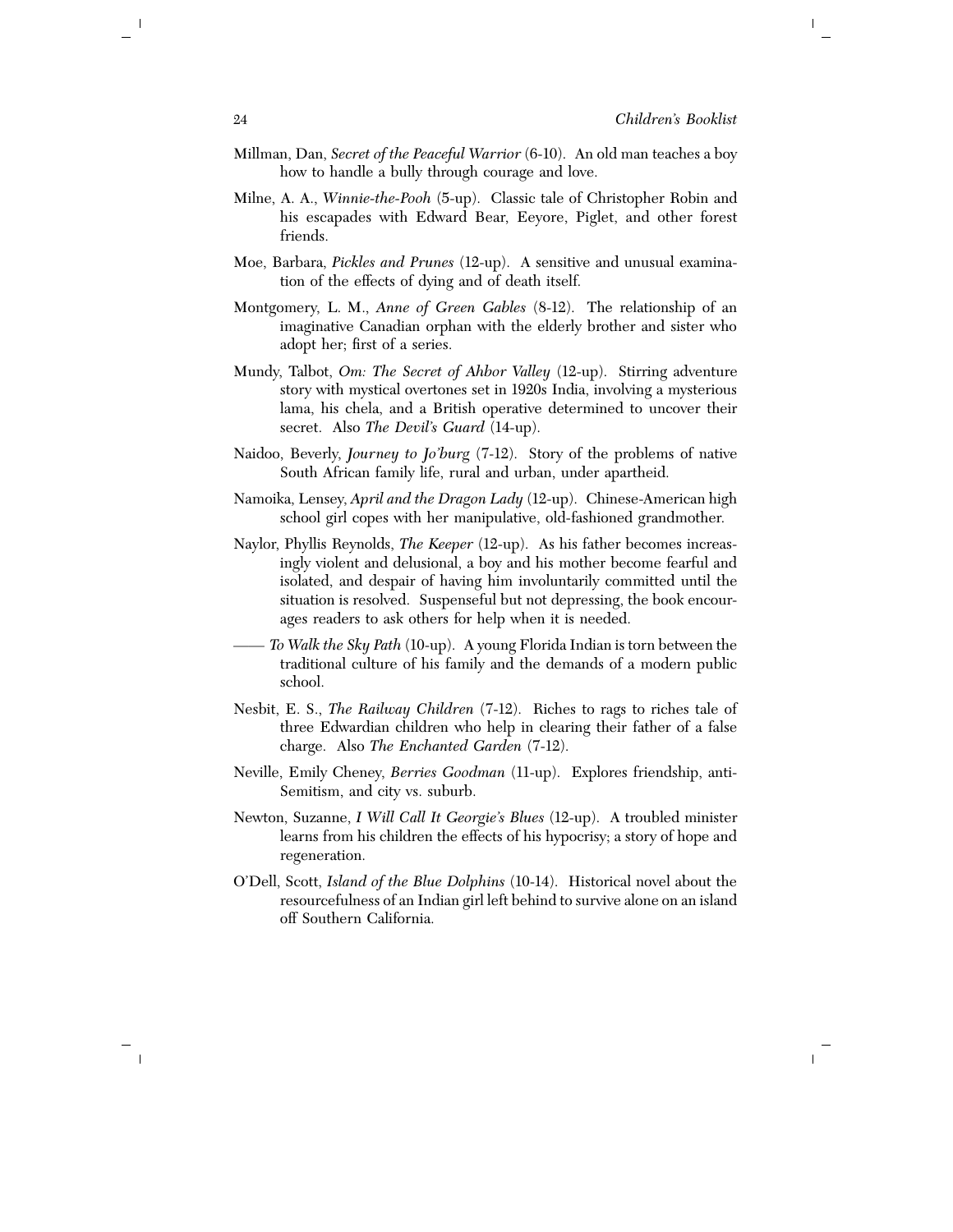- Ogiwara, Noriko, *Dragon Sword and Wind Child* (10-15). Using motifs from Japanese mythology, a story of the battle between the forces of heaven and earth.
- Orgel, Doris, *The Devil in Vienna* (12-up). The close friendship of the daughter of a Nazi storm trooper and a Jew; based on the author's experiences.
- Orwell, George, *Animal Farm* (13-up). Fable, using farm animals, about totalitarianism and the corruption of idealism by power. Also *1984* (14-up).
- Park, Linda Sue, *Single Shard* (12-up). Young boy in 12th-century Korea makes a long, dangerous journey which unexpectedly changes his life, promising to make his dreams come true.
- Paterson, Katherine, *Of Nightingales That Weep* (12-up). Daughter of a Samurai learns the emptiness of appearances and the importance of integrity, set in turbulent 12th-century Japan.
- —— *The Great Gilly Hopkins* (10-14). A rough, witty girl who has been shifted from one foster home to the next, learns to love and to accept her responsibilities from the unconditional love of her last foster-parent.
- Pfeffer, Susan Beth, *What Do You Do When Your Mouth Won't Open?* (12-up). Trials of a young girl who eventually masters her great fear of public speaking.
- Potok, Chaim, *The Chosen* (14-up). Two brilliant young Jews, sons of a Hasidic rabbi and a Zionist, begin with hate and finally achieve enduring friendship despite conflicts between their fathers; illuminates Jewish history and tradition.
- Preussler, Otfried, *The Satanic Mill* (12-up). Beggar boy in 17th-century Germany, lured to an isolated mill, finds the miller a magician running a black arts school; points out the value of love and courage.
- Raskin, Ellen, *The Westing Game* (13-up). Unusual mystery in which the will of an unpopular rich man challenges people to find his murderer; full of puzzles.
- Reaver, Chap, *Bill* (12-up). Teenage girl lives with her alcoholic moonshiner father and her wonderful dog; one day a door of opportunity begins to open for them.
- Reiss, Johanna, *The Upstairs Room* (11-up). Story of two Jewish sisters hidden by a farm family in Holland, told by the younger, with fine characterizations and realistic reactions that come from life-experience. Her family's post-war experiences are told in *The Journey Back* (11-up).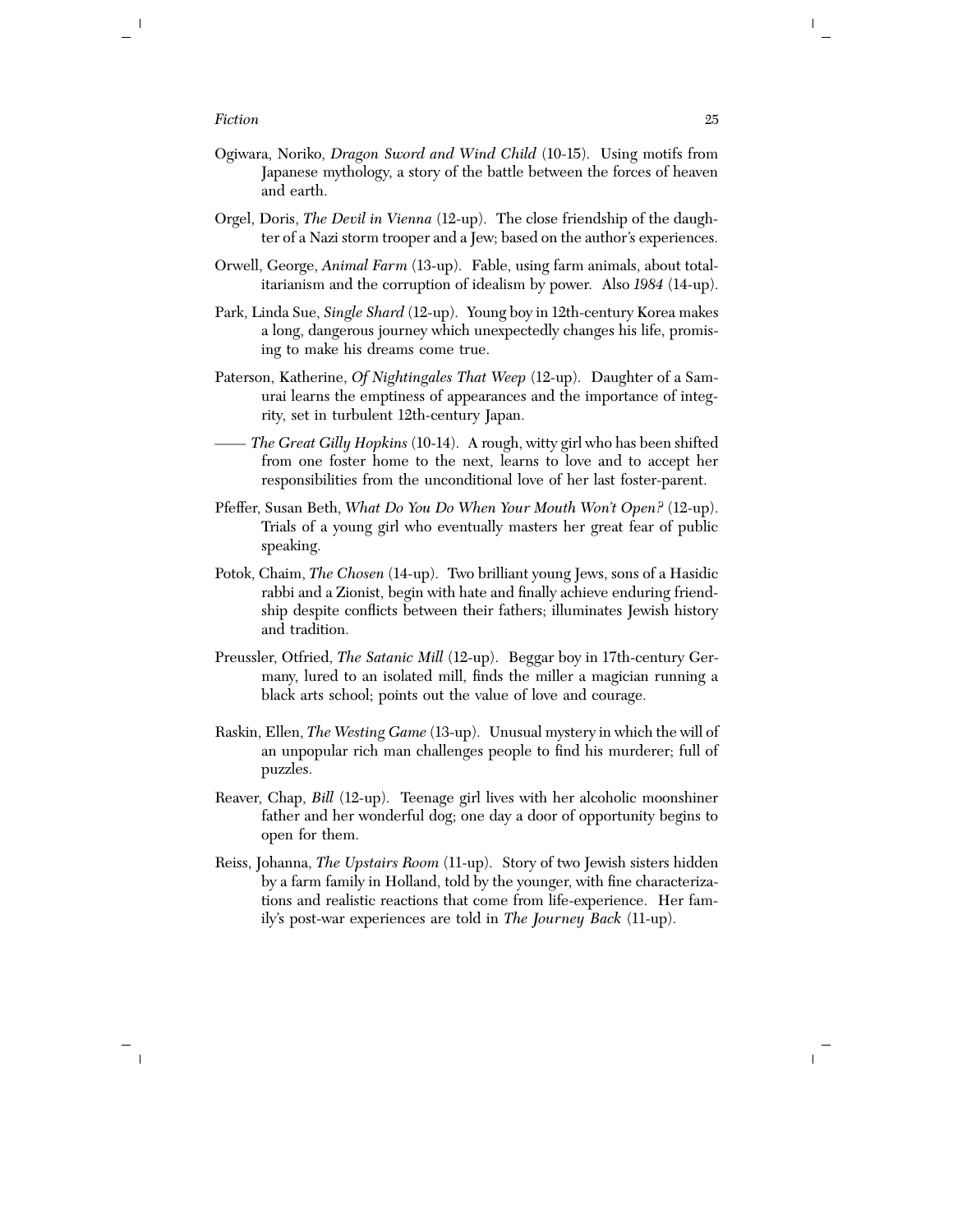- Robertson, Keith, *In Search of a Sandhill Crane* (10-14). A teenager from the city matures while staying with his aunt in the country.
- Robinson, Veronica, *David in Silence* (10-13). Perceptive story of a deaf boy, new in town, and the relationships he forms with hearing children.
- Rodgers, Mary, *Freaky Friday* (10-up). A 13-year-old switches bodies with her mother for a day in this amusing story.
- Rostkowski, Margaret I., *After the Dancing Days* (12-15). The friendship of a teenager with a badly-deformed WWI veteran erases the young man's bitterness, clarifies her conflicts between service, honesty, and loyalty, and awakens deeper understanding and compassion in the hearts of her extended family. Also, *Moon Dancer* (12-14).
- Rushdie, Salman, *Haroon and the Sea of Stories* (11-up). Exuberant wordplay highlights this fantasy about a boy's journey to give his father back the ability to tell stories.
- Ruskin, John, *The King of the Golden River* (6-12). Allegory of greed and cruelty vs. kindness and goodness, centering on three brothers.
- Saint-Exupery, Antoine de, *The Little Prince* (10-up). Mystical tale of a small visitor from another planet.
- Salinger, J. D., *Franny and Zooey* (14-up). Youngest children in an unusual family, now grown up, help each other come to some realization of the meaning of life.
- Sandoz, Mari, *The Horse Catcher* (12-up). The young hero, hating killing but loving to catch horses, eventually earns a position of honor and respect; describes Indian life and at-oneness with the earth, its bounty, and living things.
- Saroyan, William, *The Human Comedy* (13-up). Warm, sad, funny tale of a family in California's central valley during WWII, with a feeling for the unity of all people and of all life.
- Saunders, Marshall, *Beautiful Joe* (6-up). Warm "autobiography" of a mistreated dog at last leading a dignified, contented life; emphasizing the importance of loving care, this classic based on an actual dog helped change public attitudes toward animals.
- Schami, Rafik, *A Hand Full of Stars* (12-15). Four years from the diary of a Christian teen in Damascus seeking to be a journalist despite repression, giving insight into family life, religion, love, and political and social conditions.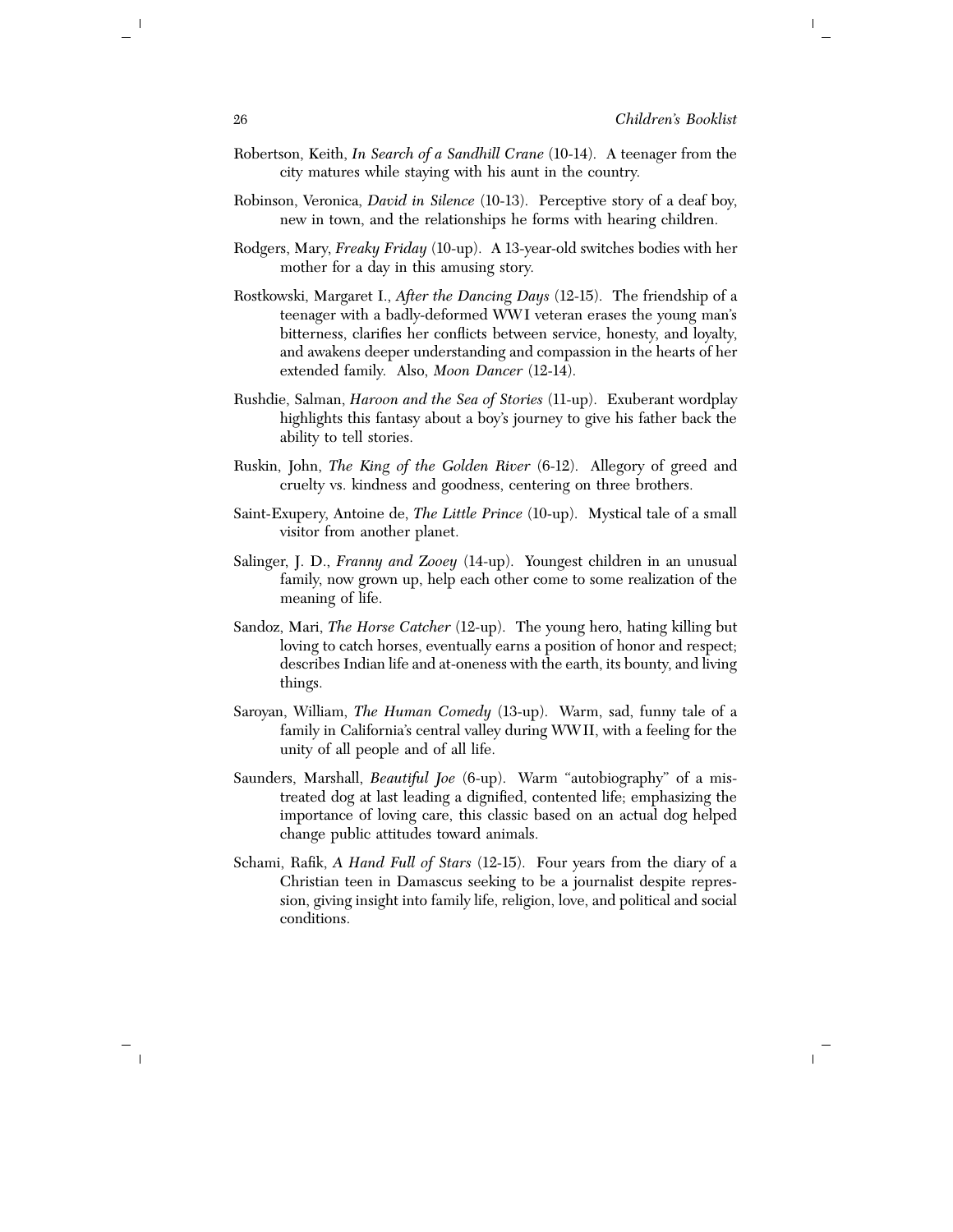- Schlee, Ann, *The Vandal* (13-up). Surrealistic view of the future controlled by computers, without memory from day to day, without violence or emotion — and the few who dare to break out; a tribute to the humanness of present mankind.
- Sebestyen, Ouida, *Words by Heart* (12-up). A universal story of the risks of rising above prejudice, fear, and tragedy to grasp and affirm life.
- Seredy, Kate, *The Good Master* (7-11). Adventures of a lively girl who goes to live in the Hungarian countryside with her uncle's family; continued in *The Singing Tree*.
- —— *Philomena* (5-9). An orphan follows her intuition in order to find her aunt in the city.
- Sewell, Anna, *Black Beauty* (7-11). Classic animal story of the ups and downs in a horse's life, told from the horse's viewpoint.
- Shaw, George Bernard, *Pygmalion* (14-up). Witty play about a linguistic professor's molding of a Cockney flowergirl comments on class and human relations.
- Shelley, Mary W., *Frankenstein* (13-up). Thought-provoking classic about a scientist's overweening ambition and his refusal to accept and love his creation.
- Shriver, Maria, *What's Wrong with Timmy?* (4-10). Story may help parents discuss questions about children with developmental disabilities.
- Shute, Nevil, *Pied Piper* (13-up). A man fleeing the Nazi occupation of France finds himself helping a group of children reach England.
- Shyer, Marlene Fanta, *Welcome Home, Jellybean* (10-up). The ups and downs when a mentally retarded teenager returns to live with her parents and younger brother; surprisingly humorous.
- Sidney, Margaret, *Five Little Peppers and How They Grew* (6-10). Classic story about a poor but close family who unexpectedly find prosperity and happiness; first of a series.
- Singer, Isaac Bashevis, *The Power of Light* (5-12). Eight beautifully told stories, set in Europe and America, convey something of the miraculous quality of the Hanukkah festival.
- Skurzynski, Gloria, *Good-bye, Billy Radish* (11-15). Friendship between Irish-American and immigrant Ukrainian boys in a WWI steel mill town, telling of the happiness and hardships of those days before labor laws.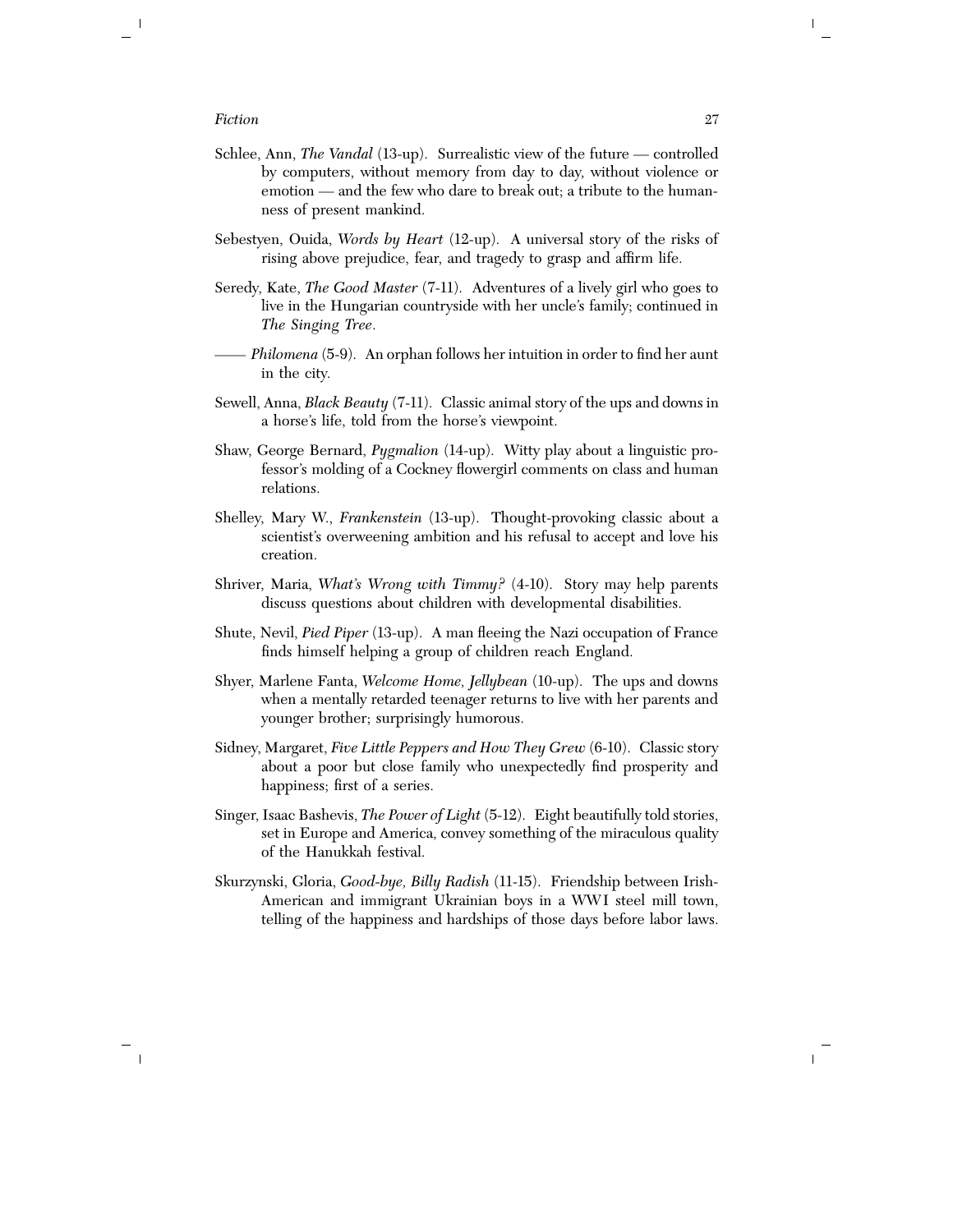- Snyder, Zilpha Keatley, *The Egypt Game* (10-12). A young girl's adventures and friendships show the need for people to reach out to each other.
- Sommerfelt, Aimee, *The Road to Agra* (12-up). A poor boy takes his young sister on a long, dangerous walk through India to get an eye operation; full of atmosphere, excitement, and Eastern wisdom.
- Sperry, Armstrong, *Call It Courage* (8-10). Polynesian boy sails alone to a distant island on a quest to conquer his fear of the sea.
- Spinelli, Jerry, *Maniac Magee* (12-up). Amusing yet serious story of a runaway boy, the fastest runner in the world, who comes to the city and accepts help wherever he finds it, among blacks and whites, eventually helping to avert racial conflict.
- Spyri, Johanna, *Heidi* (8-10). Swiss orphan transforms the life of her grandfather and others around her, and overcomes adversity to return to her mountain home.
- Staples, Suzanne Fisher, *Shabandu, Daughter of the Wind* (11-up). Story of the independent 11-year-old daughter of a camel trader, written with great empathy for the desert dwellers of Pakistan; continued in *Haveli*.
- Steig, William, *Dominic* (9-12). A joyous journey with a most unusual dog as hero, illustrated by the author and filled with humor, generosity, and adventure.
- Steinbeck, John, *The Grapes of Wrath* (14-up). The plight of the homeless fleeing the Dust Bowl in the 1930s, stressing the humanity of the poor and displaced.
- Stevenson, Robert Louis, *The Strange Case of Dr. Jeckyll and Mr. Hyde* (13-up). Dramatization of the duality of human nature.
- Stevenson, William, *The Bushbabies* (10-up). A young girl travels on foot through East Africa with an African herdsman and her beloved bushbaby; exciting and historical.
- Strete, Craig Kee, *When Grandfather Journeys into Winter* (8-12). The bond of love between a wise old Indian and his young grandson in a world where ancient traditions are hard to maintain.
- Taylor, Mildred, *Roll of Thunder, Hear My Cry* (10-15). Intense story of a black farm family surviving in 1930s Mississippi; first of a series.
- Taylor, Sydney, *All-of-a-Kind Family* (8-12). Five sisters in a poor but happy Jewish family in turn-of-the-century New York; first of a series.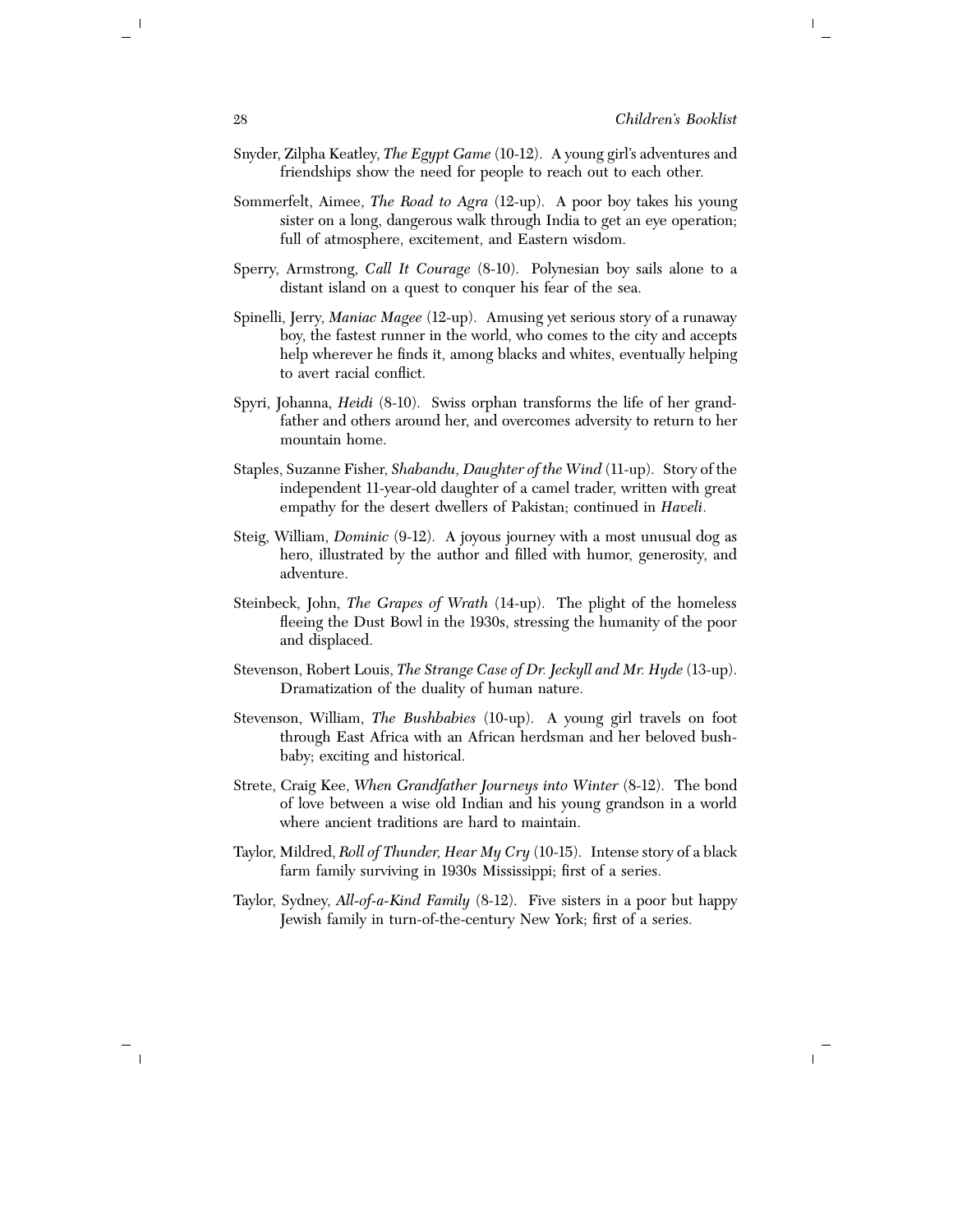- Terlouw, Jan, *How to Become King* (10-14). A 17-year-old boy undergoes seven tests to become king in this satirical fantasy.
- Tolkien, J. R. R., *The Hobbit* (7-10). Written especially for children, this book introduces Middle Earth and its inhabitants with an adventure of dwarves, a dragon, and stolen treasure.
- —— *The Lord of the Rings* (11-up). The stirring, mythic adventure of the inhabitants of Middle Earth battling to prevent the triumph of the forces of evil; includes *The Fellowship of the Ring*, *The Two Towers*, and *The Return of the King*.
- Travers, P. L., *Mary Poppins* (6-10). A mysterious nanny transforms the lives of the Banks family; first of a series.
- Trevino, Elizabeth Borton de, *I, Juan de Parejo* (11-up). Story centering on Velazquez' African slave, who wins his freedom, throws light on the Spanish painter.
- Uchida, Yoshiko, *A Jar of Dreams* (12-up). Japanese-Americans during the Depression deal with prejudice; set against a warm family background.
- —— *Journey Home* (8-12). Based on the author's experiences, a Japanese-American girl and her family return from internment camp to begin from scratch, meeting prejudice, hard times, and happiness. The story is begun with the family's internment in *Journey to Topaz* (8-12).
- Warner, Gertrude Chandler, *The Boxcar Children* (6-10). The adventures of four orphans left almost penniless, whose daring and resourcefulness lead to a delightful ending; easy-reader, first of a series.
- Watkins, Yoko Kawashima, *So Far from the Bamboo Grove* (11-up). Gripping story of the hardships involved in a Japanese family's escape from Korea and their struggles in Japan after WWII; based on the author's life. Continued in *My Brother, My Sister, and I* (11-up).
- Weiman, Eiveen, *Which Way Courage* (12-up). An Amish teenager, who does not fit into the patterns family and community demand, finds strength and courage; introduction to Amish beliefs and way of life.
- Wells, H. G., *The Island of Dr. Moreau* (13-up). Suspenseful science fiction brings out the horror of vivisection and of scientific research divorced from ethics. Also *The Time Machine* (13-up).
- Whelen, Gloria, *Chu Ju's House* (13-up). Chinese girl runs away from home to save her little sister, and by sheer will power and hard work at last finds success and serenity.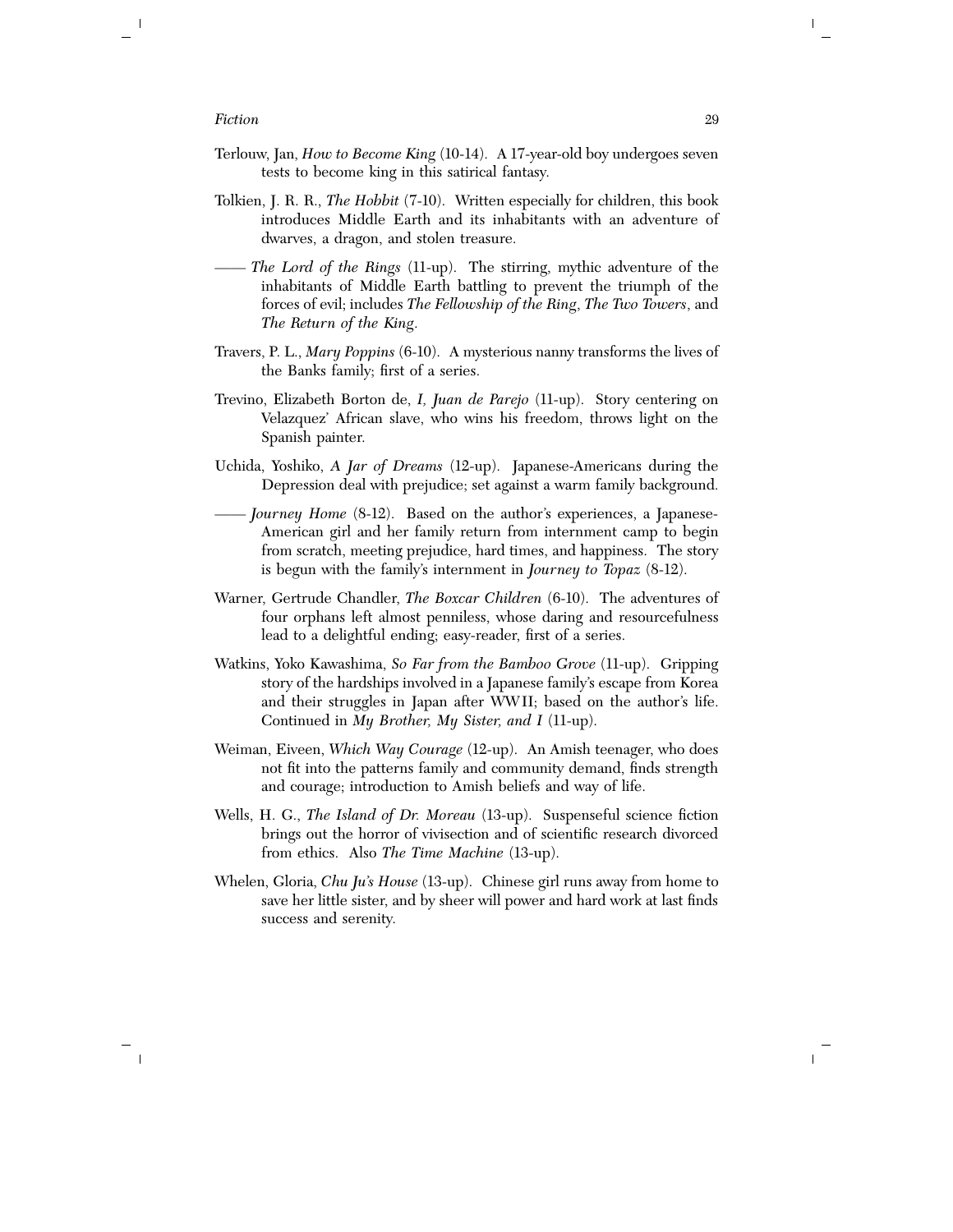- —— *Homeless Bird* (13-up). Hindu girl becomes a teenage virgin widow, and overcomes many obstacles before finding contentment; offers a deep understanding of India.
- White, E. B., *Charlotte's Web* (7-up). Friendship between a pig and a remarkable spider who saves his life.
- Wier, Ester, *The Loner* (10-up). The evolution of an outcast orphan, who learns that people do need each other.
- Wilder, Laura Ingalls, *The Little House in the Big Woods* (5-10). First of the autobiographical stories about a pioneer family; full of worthwhile human values. Later books in the series are written for progressively older children.
- Wilder, Thornton, *The Bridge of San Luis Rey* (15-up). Examination of the lives of the several people killed when a bridge collapses, asking the question: why *these* people?
- Williams [Bianco], Margery, *The Velveteen Rabbit* (4-8). Right before it must be destroyed, a beloved toy is saved by becoming real.
- Williams, Vera B., *Scooter* (7-12). Particularly well-told story of a spunky girl who moves to New York City with her mother and makes new friends.
- Wojciechowska, Maia, *A Single Light* (12-up). In this touching tale of renewal, a deaf and speechless girl in rural Spain, rejected by those around her, eventually leads others to change their lives by allowing them to see themselves for what they really are.
- Wyss, Johann, *Swiss Family Robinson* (9-up). Through ingenuity, humor, and optimism, a shipwrecked family survive their adventures on a deserted tropical island.
- Yep, Laurence, *Dragonwings* (11-up). A boy growing up in San Francisco's Chinatown in the early 1900s comes to understand his father's obsession with flight, while the father realizes the importance of human relationships.
- Yumoto, Kazumi, *The Friends* (11-14). Curious about death, three schoolmates observe an old man, which unexpectedly changes the lives of all four for the better.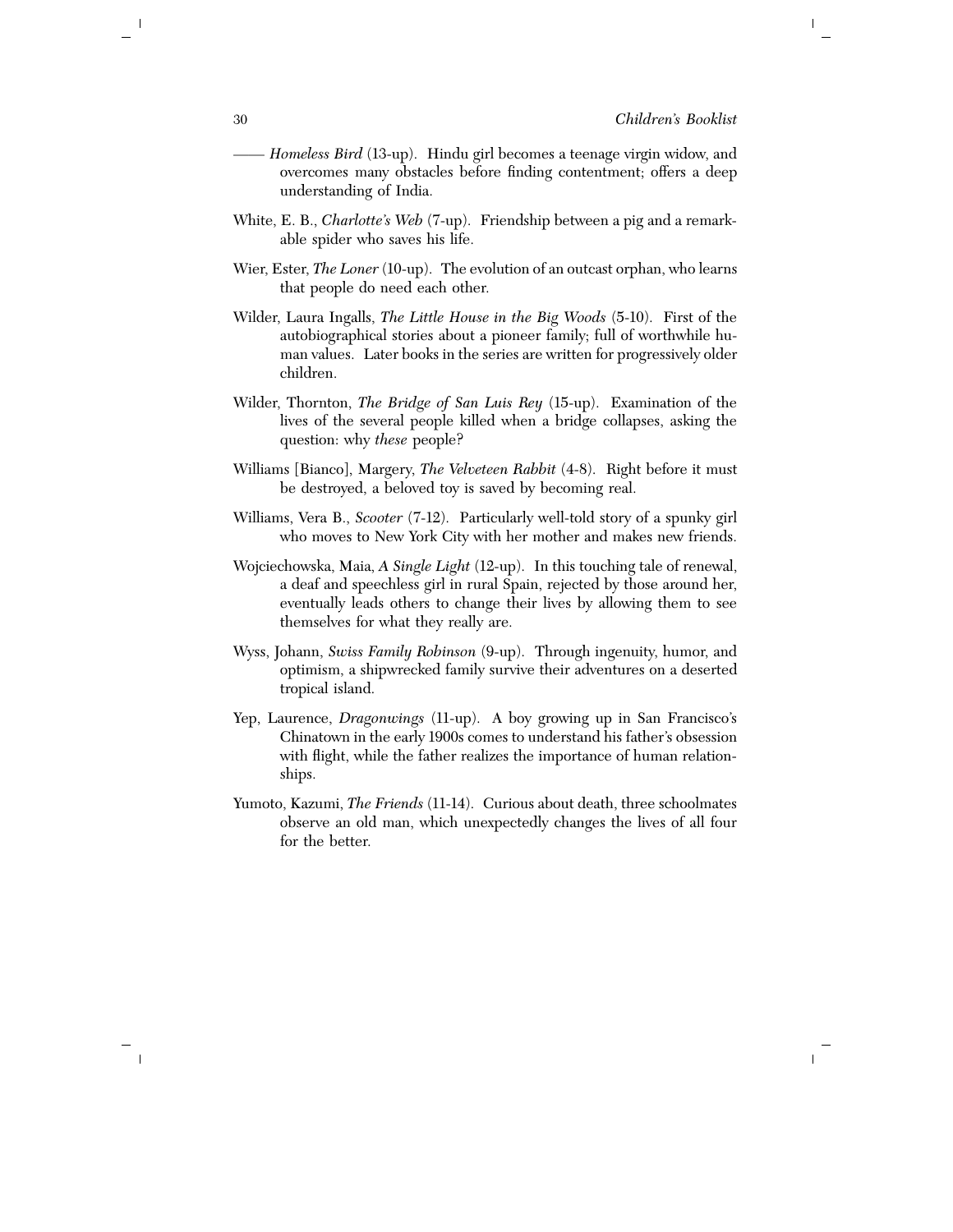#### Myths and Tales

- <span id="page-32-0"></span>Adams, Edward B., ed., *Two Brothers and Their Magic Gourds* (5-8). Korean tale of forgiveness and good triumphing over selfishness.
- Aesop, *The Fables of Aesop* (all ages). Classic fables in many editions.
- Andersen, Hans Christian, *Fairy Tales* (4-up). Many editions, both collections and picture books.
- *Arabian Nights* (5-up). Several good collections of these classic tales are available, as well as picture books of individual tales.
- Bailey, John, Kenneth McLeish, and David Spearman, comp., *Gods and Men: Myths and Legends from the World's Religions* (10-up). Thirty brief tales on the themes of creation, good and evil, and heroes and prophets.
- Baker, Betty, *At the Center of the World* (7-12). Papago and Pima myths of creation of the earth and its inhabitants.
- Beach, Milo Cleveland, *The Adventures of Rama* (7-up). Brief retelling of the Ramayana with illustrations from a 16th-century Mughal manuscript.
- Bryson, Bernarda, *Gilgamesh* (8-up). Fine retelling of the Babylonian epic.
- Burton, W. F. P., *The Magic Drum* (6-up). Well-told selection of Central African tales.
- Cole, Joanna, comp., *Best-Loved Folktales of the World* (all ages). Two hundred fairy and folk tales from all over the globe, indexed by category (age, reading aloud, plot themes, etc.) and arranged by region.
- Colum, Padraic, *The Children of Odin: The Book of Northern Myths* (7-up), *The Children's Homer* (7-up), and *The Golden Fleece, and the Heroes Who Lived Before Achilles* (7-up). Excellent versions of these traditions, illustrated with beautiful pen and ink drawings.
- D'Aulaire, Ingri & Edgar, *D'Aulaire's Book of Greek Myths* (5-12) and *D'Aulaire's Norse Gods and Giants* (5-12). Lavishly illustrated retellings of the Greek and Norse myths are a good introduction for younger children.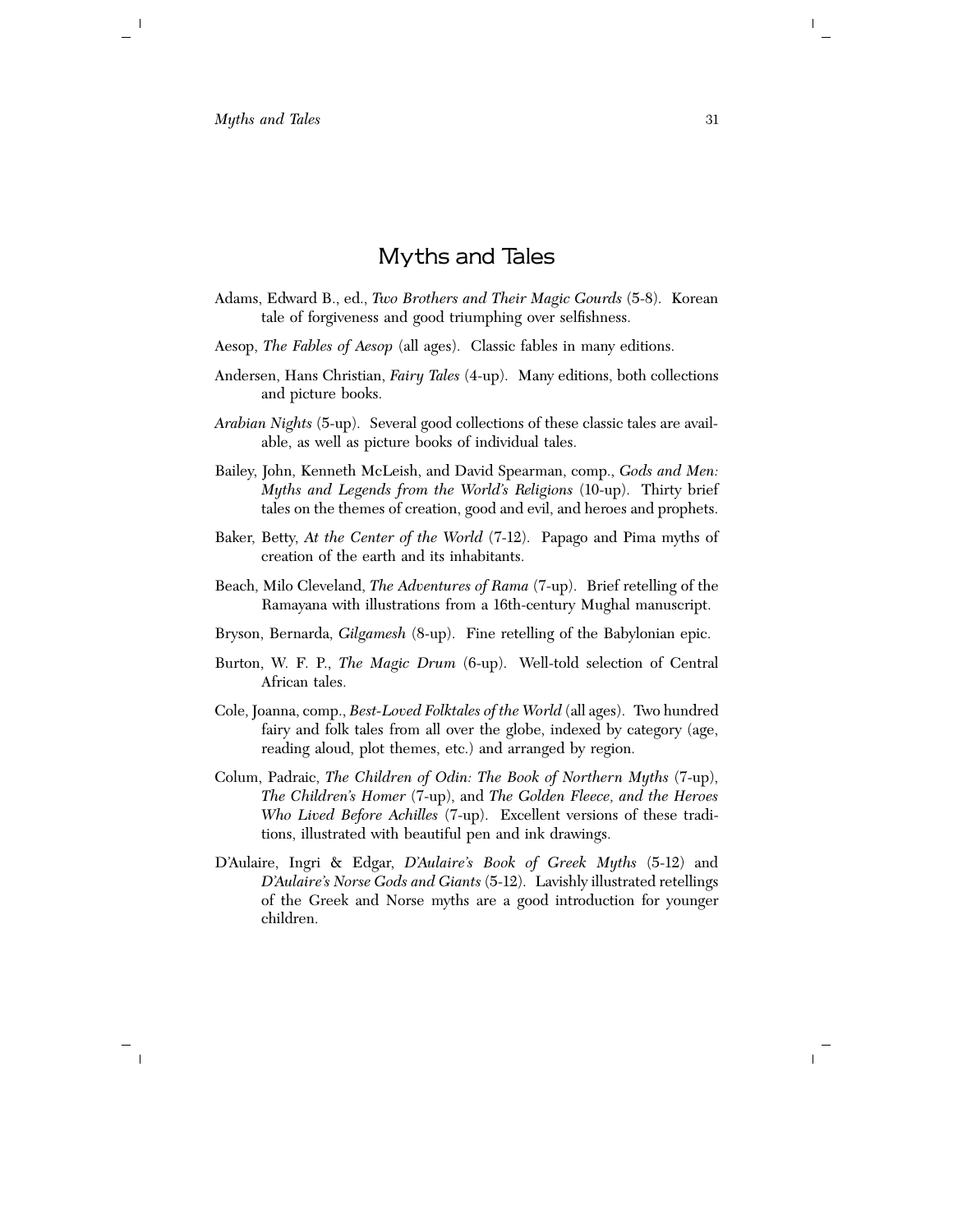- —— *East of the Sun and West of the Moon* (5-10). Twenty-one traditional Norwegian folktales, well and simply told with humor.
- De Armond, Dale, *The Seal Oil Lamp* (5-up). Eskimo tale that brings out respect for nature and animals.
- de Gerez, Toni, *Louhi, Witch of North Farm* (3-7). Picture book of this tale from the Finnish Kalevala.
- Dharma Publishing, *Jataka Tales* series (3-up). Individual tales with full-page color illustrations celebrate the power of compassion and wisdom.
- Edmonds, I. G., *Trickster Tales* (5-up). Stories from many countries featuring trickster figures.
- Gaer, Joseph, *The Fables of India* (8-up). Large collection of well-told tales taken from *The Panchatantra, The Hitopadesa,* and *The Jatakas*.
- —— *The Adventures of Rama* (11-up). Retelling of the *Ramayana*.
- Gifford, Douglas, *Warriors, Gods and Spirits from Central and South American Mythology* (10-up). Selection of tales from Amerindian cultures, with color illustrations; Schocken World Mythology series.
- Goble, Paul, *Buffalo Woman* (4-up). Plains Indian tale shows the transforming power of love and the kinship of humans and animals.
- Green, Roger Lancelyn, *Tales of Ancient Egypt* (9-up). Good retelling of many Egyptian myths and tales; informative prologue.
- Grimm, Jacob and Wilhelm, *Fairy Tales* (all ages). Many editions of collections and individual tales.
- Harris, Geraldine, *Gods and Pharaohs from Egyptian Mythology* (8-up). Egyptian myths and tales of the pharaohs, with color illustrations; Schocken World Mythology series.
- Hillerman, Tony, *The Boy Who Made Dragonfly* (8-up). Zuni myth about a drought which ruined the corn crop, and a heroic boy who helped to rescue his people.
- Hodges, Elizabeth Jamison, *Serendipity Tales* (7-12). A happy adaptation of Oriental stories based on a 16th-century Venetian work.
- Hodges, Margaret, *The Golden Deer* (5-9). Picture book of one of the Jataka tales, telling how Buddha as a stag caused a king to respect all life.
- Hoffman, E. T. A., *Tales of Hoffman* (8-up). Best known for ''Nutcracker and the King of Mice'' on which Tchaikovsky based his ballet, and Offenbach's opera, "The Tales of Hoffman." Imaginative and haunting stories with beautiful imagery and insights on human nature.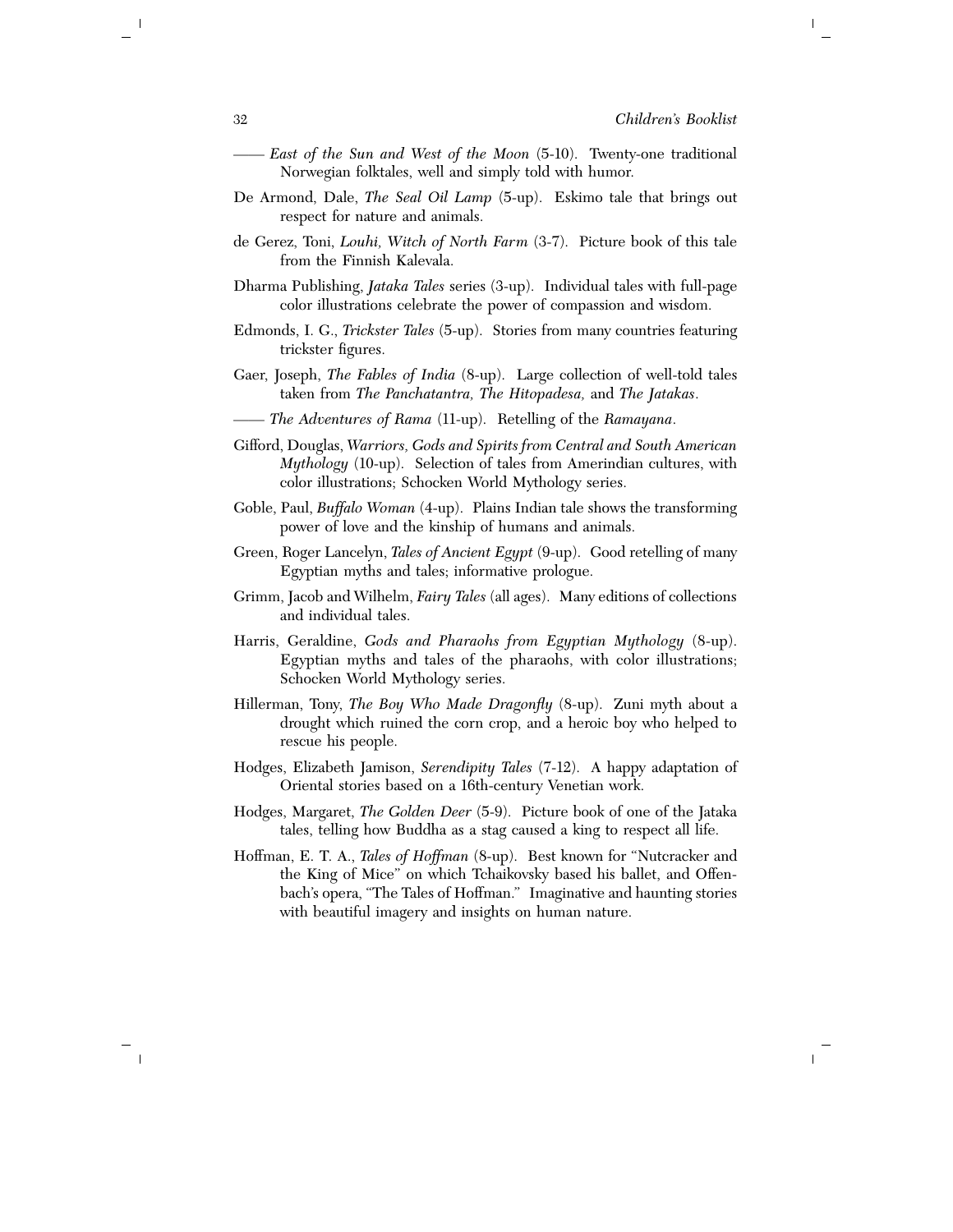- Homer, *The Odyssey*, trans. Robert Fitzgerald (11-up). Blank verse translation for adults that is clear and colorful enough to excite the interest of children.
- Humphries, Rolfe, trans., *The Aeneid of Virgil* (14-up). A verse translation that captures the color and tone of this Roman epic.
- Hutchinson, Veronica, *Chimney Corner Stories* (3-7). Many familiar stories in a version particularly suited for reading aloud, including ''The Pancake,'' ''Cinderella,'' and ''Billygoats Gruff''; author of several other collections.
- Hutton, Warwick, *Noah and the Great Flood* (3-7). Effectively illustrated retelling of the Bible story.
- Jaffrey, Madhur, *Seasons of Splendor* (8-up). Hindu tales associated with festivals of the year, introduced with reminiscences from the author's childhood in India.
- James, Grace, *Green Willow and Other Japanese Fairy Tales* (5-up). Fine selection of 38 tales, with color plates.
- Khan, Noor Inayat, *Twenty Jataka Tales* (4-up). An excellent selection of these symbolic adventures of nonviolence and compassion.
- Lang, Andrew, *The Adventures of Odysseus* (8-up). Well-told prose version of Homer's *Iliad* and *Odyssey* as one story.
- —— *The Blue Fairy Book* (4-up). 37 tales including favorites from the Arabian Nights, Perrault, and many others; one of the series of "Color" Fairy Books.
- Lanier, Sidney, ed., *The Boy's King Arthur* (8-12). Traditional retelling of the Arthurian legend adapted from Mallory's *Morte d'Arthur*; some archaic language.
- Lattimore, Deborah Nourse, *Why There Is No Arguing in Heaven* (6-10). Picture book retelling the Mayan creation story.
- Lester, Julius, *The Tales of Uncle Remus* (5-12). Contemporary retelling of the Brer Rabbit stories that keeps the spirit of the original, well illustrated; first of three collections.
- Lum, Peter, *The Stars in Our Heaven: Myths and Fables* (12-up). Stories from world mythologies, including Babylonian, Egyptian, Greek, Chinese, Indian, and Norse, concerning many constellations and stars.
- Manitonquat (Medicine Story), *The Children of the Morning Light* (7-up). Well-told Wampanoag tales from Massachusetts, covering creation of earth, man, seasons, and wanderings of the tribe.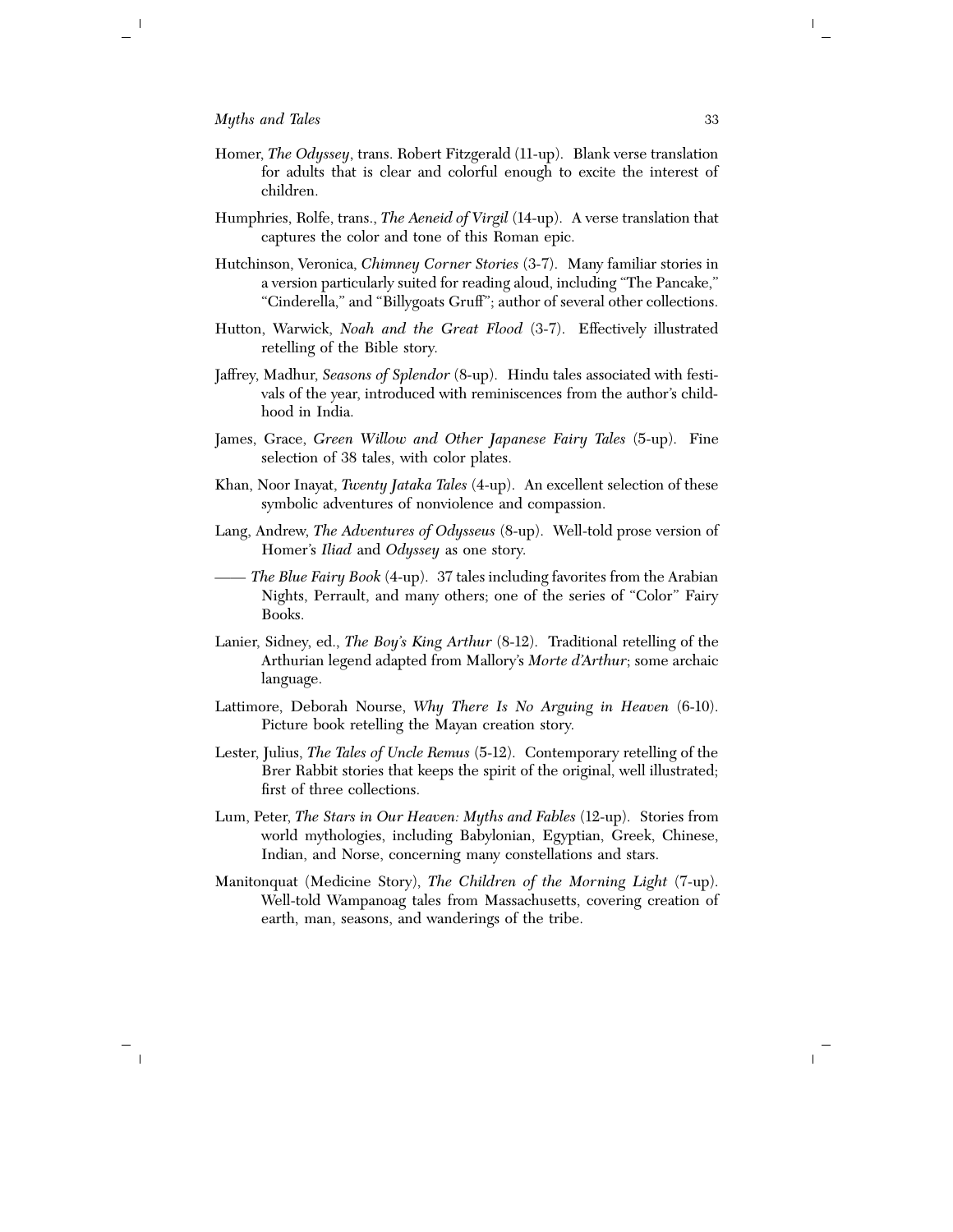- Manton, Jo, and Robert Gittings, *The Flying Horses: Tales from China* (9-up). Spans the earliest folktales to a 20th-century incident.
- Martignacco, Carole, *The Everything Seed: A Story of Beginnings* (4-up). Striking yet simple retelling of how the primordial seed ''unfolded to become everything in the Universe.''
- Martin, Fran, *Raven-Who-Sets-Things-Right* (8-up). Good retelling of 10 Northwest-coast Indian tales, beginning with the creation; informative introduction.
- Mayer, Marianna, *Beauty and the Beast* (6-10). Well-told, beautifully illustrated version of this classic tale.
- Mayer, Mercer, *East of the Sun and West of the Moon* (3-10). Picture book skillfully combines elements from ''The Frog Prince'' and ''East o' the Sun, West o' the Moon''; exquisitely illustrated.
- Mayo, Gretchen Will, *Star Tales* (4-10). North American Indian legends about the stars and constellations.
- McDermott, Gerald, *Anansi the Spider* (3-8) and *The Magic Tree* (4-8). Two dramatically illustrated, effectively told African tales.
- —— *Arrow to the Sun* (3-up). Striking illustrations bring to life this insightful telling of a Pueblo Indian initiation tale. Also *Raven: A Trickster Tale from the Pacific Northwest* (4-8).
- —— *The Voyage of Osiris* (7-up). The trials and triumph of Osiris and Isis, with the author's distinctive illustrations.
- Morris, Kenneth, *The Fates of the Princes of Dyfed* (12-up). Retelling of the Welsh Mabinogion; continued in the *Book of the Three Dragons*.
- —— *The Chalchiuhite Dragon* (12-up). A mysterious green dragon-stone signals the return of the legendary god-king Quetzalcoatl.
- Pavlat, Leo, *Jewish Folktales* (7-up). Handsome anthology of stories based on the history, religion, and customs of the Jewish people.
- Perrault, Charles, *Fairy Tales* (all ages). Available in collections and as individual picture books.
- Richardson, Frederick, *Great Children's Stories: Classic Volland Edition* (3-7). Traditional European tales, such as ''The Little Red Hen,'' ''The Old Woman and Her Pig," and "The Straw Ox"; notable illustrations.
- San Souci, Robert D., *The Faithful Friend* (5-10). West Indian folktale of two friends, black and white, who save each other through their loyalty, bravery, and goodness.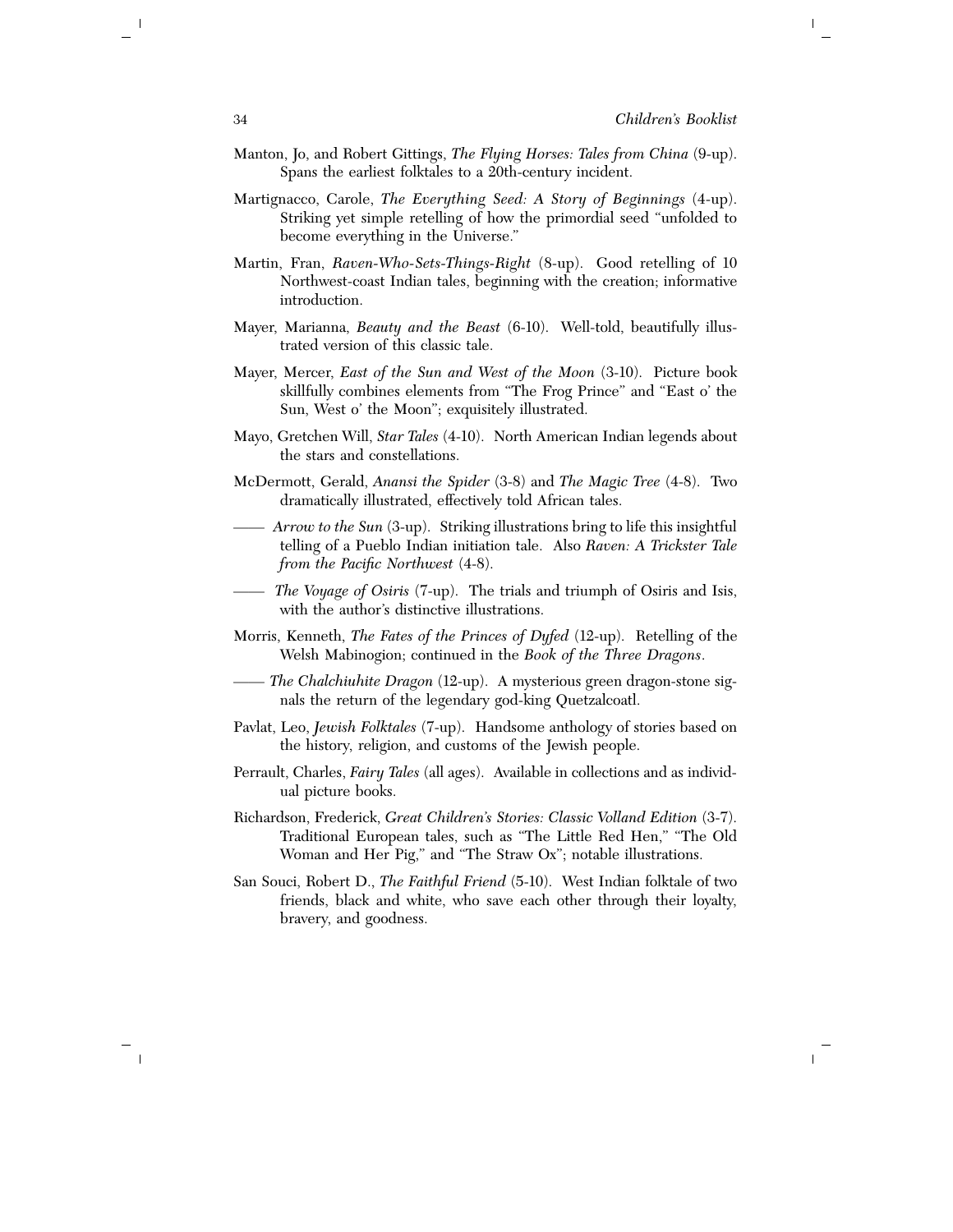- —— *The Legend of Scarface* (4-10). Blackfoot Indian tale of a hero, unattractive in appearance, who triumphs through kindness, courage, and determination; notable illustrations.
- Schwab, Gustav, *Gods and Heroes: Myths and Epics of Ancient Greece* (10-up). Translation of German standard work; more complete than most collections, told with simplicity and restraint.
- Schwaller de Lubicz, Isha, *Her Bak* (14-up). Story of a boy's spiritual coming of age; vol. 1, subtitled *The Living Face of Ancient Egypt*, gives real insight into the life and culture of Ancient Egypt, while vol. 2, subtitled *Egyptian Initiate*, illuminates the religion of the inner sanctuary.
- Seeger, Elizabeth, *The Five Sons of King Pandu: The Story of the Mahabharata* (12-up) and *The Ramayana* (12-up). Excellent retellings of these great Hindu epics. Though lengthy, both are necessarily abridgments, but faithful in spirit and content.
- Serraillier, Ian, *Beowulf the Warrior* (10-up). Fine verse version of the Anglo-Saxon epic.
- Shah, Idries, *World Tales* (5-up). Shows ''the extraordinary coincidence of stories in all times, in all places''; informative notes and color illustrations.
- Singer, Isaac Bashevis, *Naftali the Storyteller and His Horse, Sus* (10-up). Well-written, amusing stories with a Jewish setting give the reader a wonderful sense of this religious tradition through a mixture of wit and wisdom.
- Sleator, William, *The Angry Moon* (4-8). Tlingit Indian tale of bravery and magic.
- Steptoe, John, *Mufaro's Beautiful Daughters: An African Tale* (7-12). Cinderella tale of two village daughters — one loving, the other selfish who journey to the city seeking to marry the King; picture book.
- —— *The Story of Jumping Mouse* (6-up). Plains Indian tale of a mouse's sacrifice to reach the far-off land; beautifully illustrated.
- Storm, Hyemeyohsts, *Seven Arrows* (13-up). The inner meaning of Plains Indian symbology seen against the horrific disruptions of native life and spirit caused by contact with Europeans; illustrated with historic photos and color shield paintings.
- Sutcliff, Rosemary, *Black Ships Before Troy: The Story of The Iliad* and *The Wanderings of Odysseus: The Story of The Odyssey* (7-up). Superior retellings of Homer's epics, brought to life by Alan Lee's dramatic, beautiful illustrations on almost every page.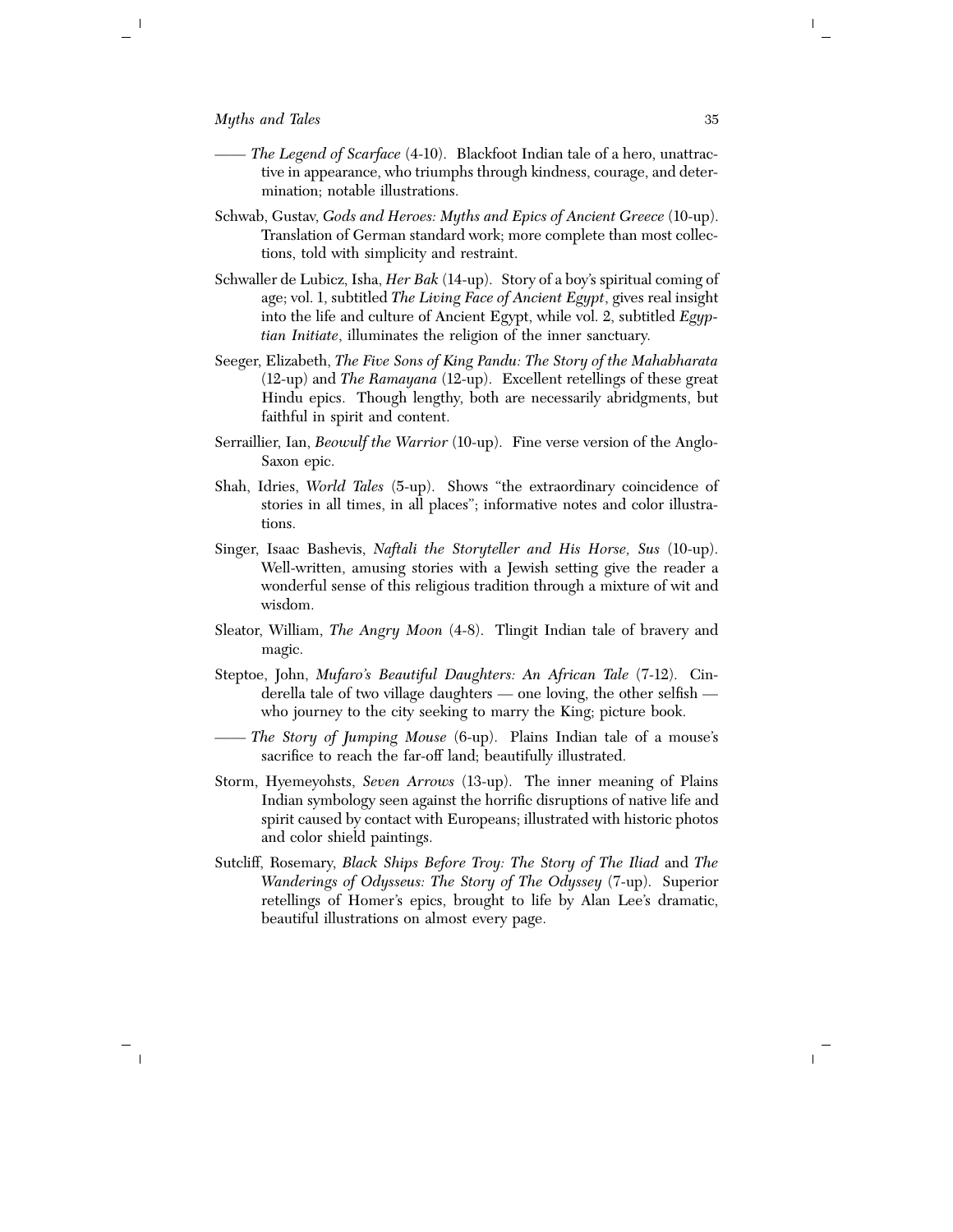- Timpanelli, Gioi, *Tales from the Roof of the World* (5-10). Four Tibetan folktales offer a balance of humor, drama, and magic.
- Traven, B., *The Creation of the Sun and the Moon* (7-up). Well-told version of ancient Mexican creation stories.
- Troughton, Joanna, *Sir Gawain and the Loathly Damsel* (3-8). Quest of King Arthur, and Sir Gawain's self-sacrifice and kindness; beautifully illustrated picture book.
- Westwood, Jennifer, *Gilgamesh and Other Babylonian Tales* (12-up). Includes the stories of Marduk and Tiamat, the Flood, Adapa and the South Wind, and Inanna in the Underworld; informative introduction and notes.
- Wilde, Oscar, *The Selfish Giant* (4-up). Fable depicting the power of love and unselfishness.
- Wolkstein, Diane, *The Red Lion* (6-12). Ancient Persian tale about facing what is before us; beautifully illustrated in the Persian miniature style.
- Young, Ed, *Lon Po Po* (5-9). A Red-Riding Hood story from China, with expressive illustrations. Also *Seven Blind Mice* (2-6).
- Zeeman, Ludmila, *Gilgamesh the King* (5-12) Picture book retelling the first portion of the myth of Gilgamesh; concluded in two further picture books.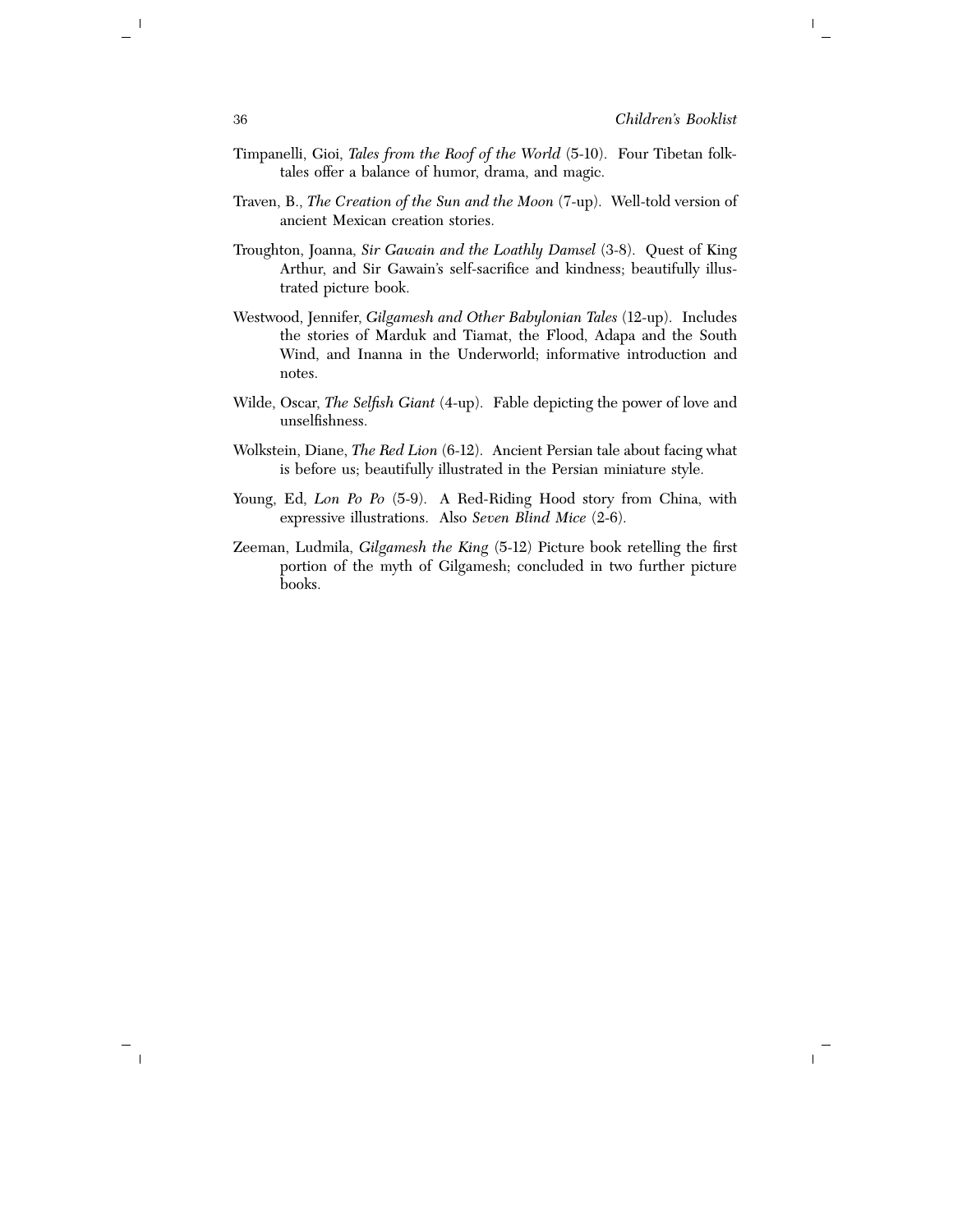#### Religions of the World

<span id="page-38-0"></span>Franklin Watts, publisher, *My Heritage* series (4-8). Simple introduction to various religions through the eyes of a child growing up in each faith; new titles added occasionally.

Aggarwal, Manju, *I Am a Muslim* and *I Am a Sikh* Lawton, Clive, *I Am a Jew* Pettenuzzo, Brenda, *I Am a Pentacostal* Roussou, Maria, *I Am a Greek Orthodox*  Samarasekara, Dhanapala, *I Am a Buddhist*

Silver Burdett, publisher, *World Religions* series (9-up). The basic beliefs, history, customs, celebrations, sects, and daily life in six world religions; illustrated with color photos and drawings.

Bahree, Patricia, *The Hindu World* Bancroft, Anne, *The Buddhist World* Brown, Alan, *The Christian World* Charing, Douglas, *The Jewish World* Singh, Daljit & Angela Smith, *The Sikh World* Tames, Richard, *The Muslim World*

- Bach, Marcus, *Had You Been Born in Another Faith* (12-up). Splendid introduction to nine world faiths, encouraging the reader to ''move into the spiritual habitude of another's mind and heart'' and find that ''the spirit inherent in religions is found to be one spirit when we truly put ourselves in the other person's place.''
- Buscaglia, Leo, *Seven Stories of Christmas Love* (12-up). Stories from the author's life that illustrate the importance of love and caring.
- De Paola, Tomie, *The Parables of Jesus* (3-12). Picture book featuring 17 New Testament parables.
- Edmonds, I. G., *Hinduism* (11-up) and *Islam* (11-up). Thorough introductions to the beliefs and history of these religions; author of many thoughtprovoking nonfiction books for young people.
- Fellows, Lawrence, *A Gentle War: The Story of The Salvation Army* (11-16). The history, goals, and work of this Christian group.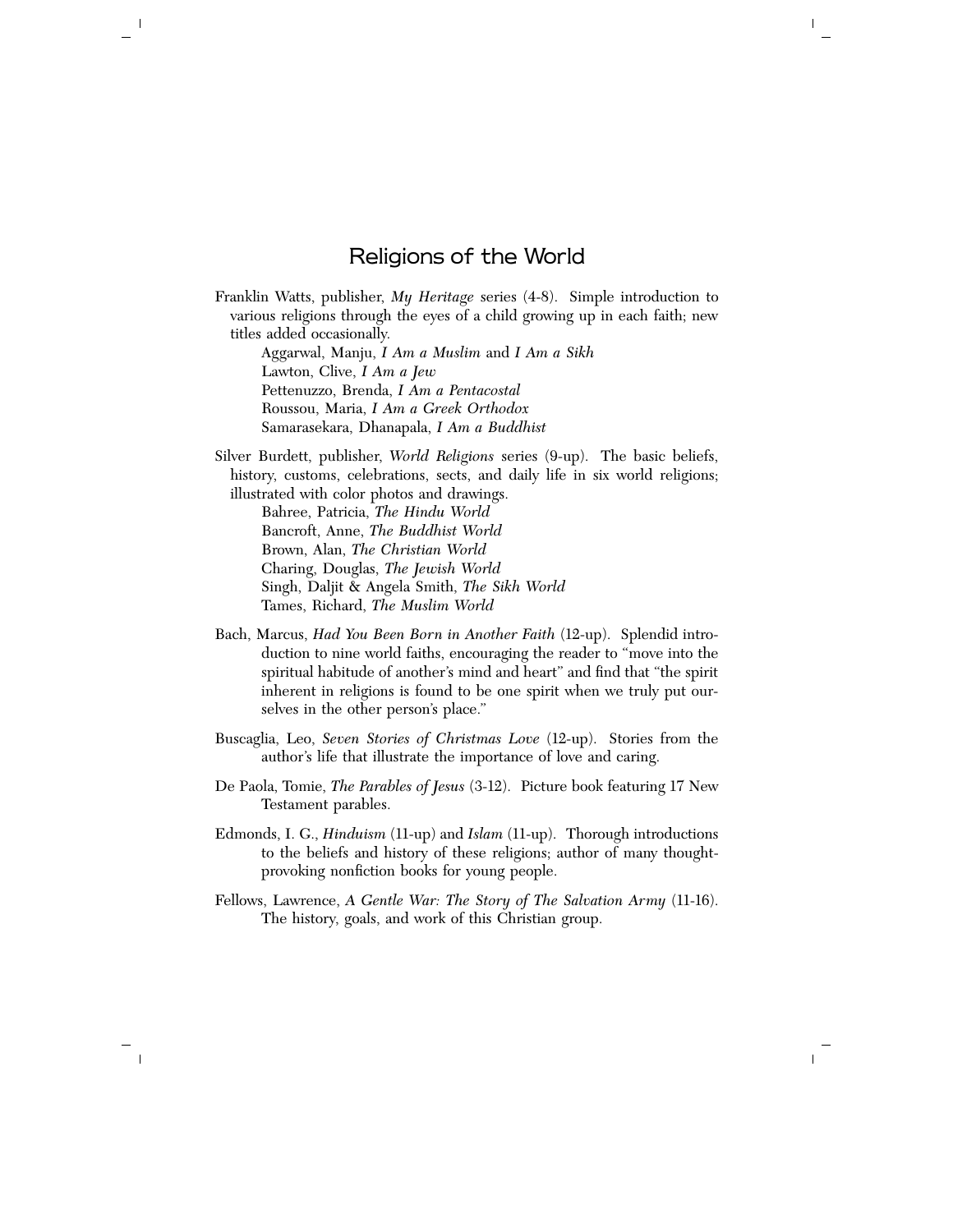- Fitch, Florence Mary, *Their Search for God* (12-up). Sympathetic coverage of Hinduism, Confucianism, Taoism, Shinto, and Buddhism.
- Freedman, Russell, *Confucius: The Golden Rule* (7-up). Confucius' life and ideas explained simply, and his influence on more equable government and opportunity for all people.
- Ganeri, Anita, *What Do We Know about Buddhism?* (7-12). Introduction to the basic history, beliefs, sects, customs, texts, and stories of Buddhism, with many illustrations. Series contains books by the same author on Christianity, Hinduism, Islam, Judaism, Sikhism, as well as several ancient and traditional cultures.
- —— *Buddhist Festivals throughout the Year* (7-12). Basic history and beliefs of Buddhism, and the main festivals of its practitioners; many illustrations. Series contains books by the same author on Christian, Hindu, Jewish, Muslim, and Sikh festivals throughout the year.
- —— *The Guru Granth Sahib and Sikhism* (7-12). Discussion of Sikhism and its holy book. Also by this author, *The Tipitaka and Buddhism*, *The Ramayana and Hinduism*, *The Qur'an and Islam*, *The Torah and Judaism,* and *The Bible and Christianity*.
- Gibran, Kahlil, *The Prophet* (13-up). Poetically expressed spiritual philosophy of life.
- Glubok, Shirley, *The Art of India* (6-12). Introduces Indian art simply, in relation to the Hindu, Jain, and Buddhist religions; author of many introductory art books.
- Kurelek, William, *A Northern Nativity: Christmas Dreams of a Prairie Boy* (6-up). Author-artist depicts the Nativity in various Canadian settings during the Depression, asking "If it happened there, why not here? If it happened then, why not now?" Thought-provoking, filled with compassion, and universal in its spiritual message.
- Landaw, Jonathan, *The Story of Buddha* (5-12). Simply told biography communicates the atmosphere of Buddha's teachings and work.
- Meredith, Susan, *The Usborne Book of World Religions* (11-up). Comprehensive information about all the major world religions, as well as some less well-known faiths, can serve as a quick reference for children and adults; illustrated.
- Moses, Jeffrey, *Oneness: Great Principles Shared by All Religions* (12-up). Brief quotations from many world religions show agreement on 14 basic principles, such as the Golden Rule and God is within.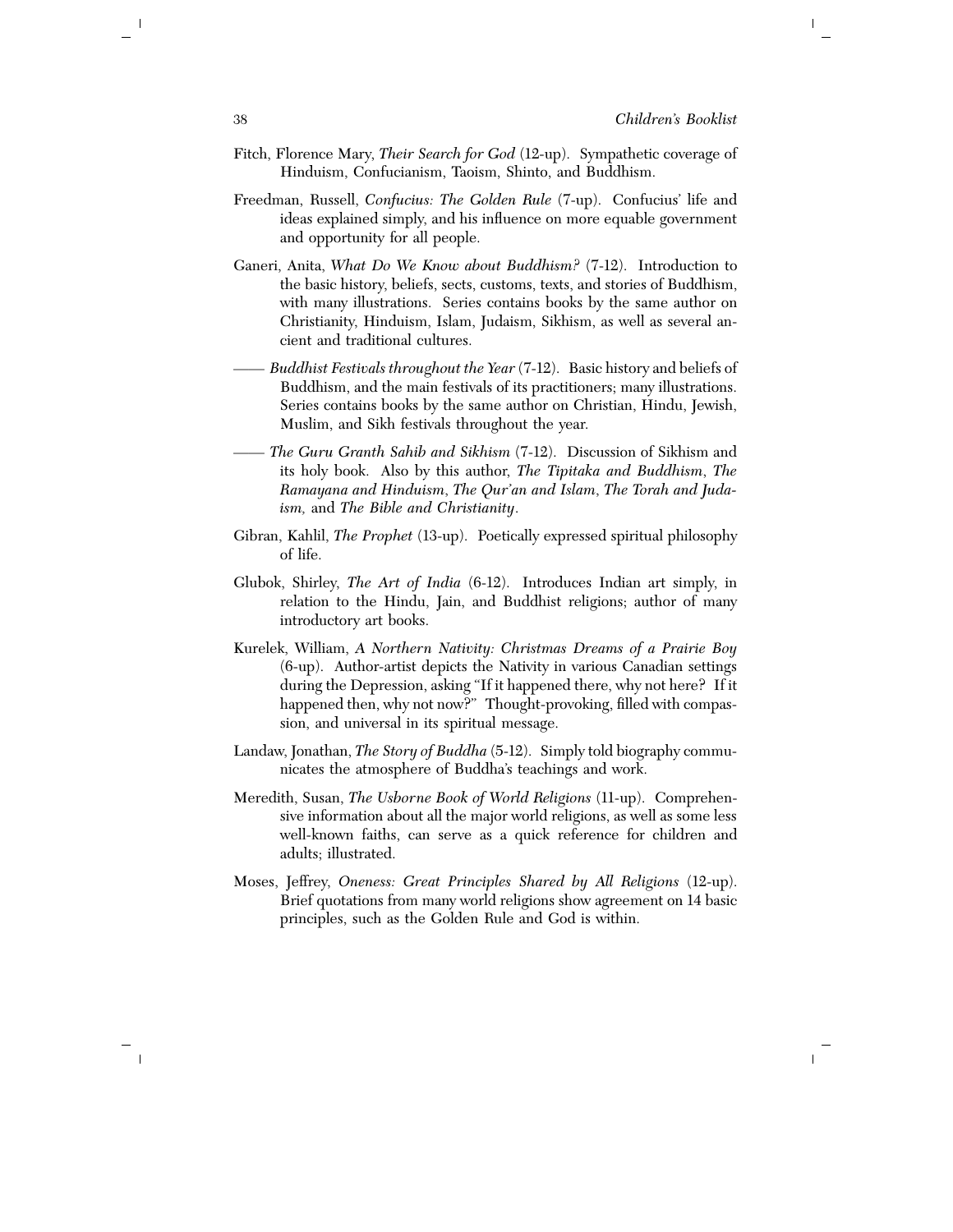- Rice, Edward, *The Five Great Religions* (12-up). Contemporary look at Hinduism, Buddhism, Judaism, Islam, and Christianity, stressing the mystical.
- Rossel, Seymour, *Judaism* (10-up). Informative introduction to the history, beliefs, holidays, and branches of Judaism.
- Seeger, Elizabeth, *Eastern Religions* (12-up). Thoughtful presentation of the history and philosophy of Hinduism, Buddhism, Confucianism, Taoism, and Shinto.
- Serage, Nancy, *The Prince Who Gave up a Throne* (5-9). Introductory biography of the Buddha, concentrating on his youth.
- Singh, Mala, *The Story of Guru Nanak* (5-11). Life of the founder of Sikhism, stressing brotherhood, kindness, and good deeds.
- Snelling, John, *Buddhist Festivals* (8-14). Discussion of Buddhist festivals throughout the year.
- Ward, Hiley H., My Friends' Beliefs (10-up). This "young reader's guide to world religions'' covers Jewish, Buddhist, Hindu, and Muslim traditions, while over half the book examines various Christian denominations.
- Yolen, Jane, *Simple Gifts: The Story of the Shakers* (12-up). The origins, history, practices, and beliefs of this Christian sect, sympathetically but objectively told.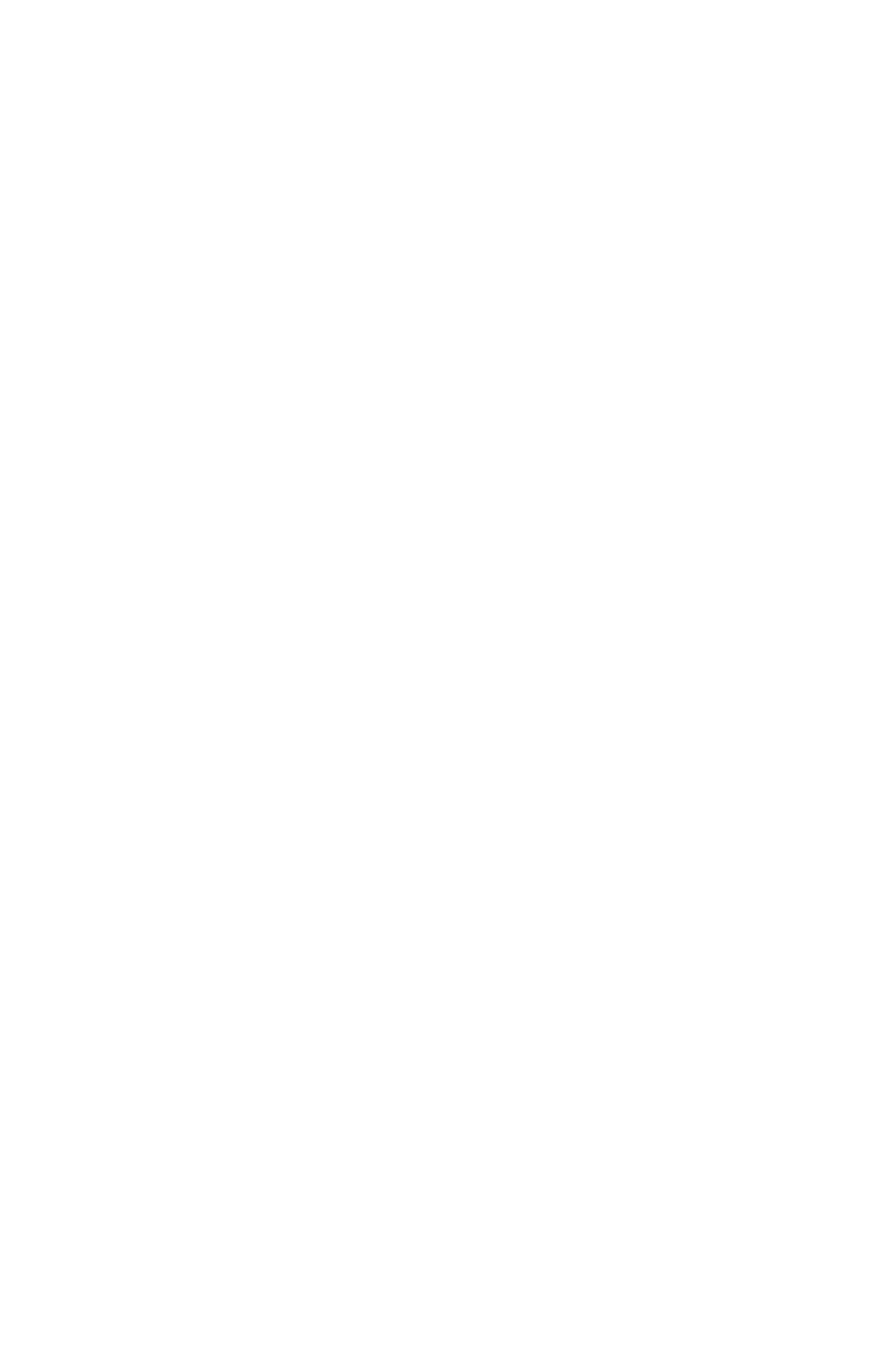#### Poetry

- <span id="page-42-0"></span>Adams, Adrienne, comp., *Poetry of Earth* (all ages). Selections from great poets about the earth and its creatures communicate a sympathy for life and its oneness.
- Adoff, Arnold, *All the Colors of the Race* (10-up). Sensitive poems exploring the feelings of a child whose father is white and whose mother is black.
- Aldan, Daisy, comp., *Poems from India* (12-up). Wide selection from Sanskrit hymns, religious texts, and court poetry; old Tamil poetry; and modern verse.
- Atwood, Ann, *Haiku-vision: In Poetry and Photography* (9-up). Uses the camera as an aid in developing a sense of oneness with nature and of poetry as an experience of the spirit.
- —— *My Own Rhythm: An Approach to Haiku* (9-up). Introducing three Japanese master-poets leads to a discussion of the inner dimension of poetry and of our vision of life; with poems and photographs by the author.
- Bierhorst, John, ed., *In the Trail of the Wind* (12-up). Valuable anthology of many North and South American Indian poems, songs, prayers, and incantations; notes and glossary. Compiler of many other collections of Native American material.
- Blake, William, *Songs of Innocence* (5-up). Illustrated with colorful woodcuts by Harold Jones.
- Burgess, Gelett, *The Goops and How to Be Them* (4-7). Tongue-in-cheek verses on manners and consideration for others.
- de Gerez, Toni, *2-Rabbit, 7-Wind: Poems from Ancient Mexico Retold from Nahuatl Texts* (12-up). This unusual collection includes a historical note by the compiler. Also *My Song Is a Piece of Jade* (10-up) which contains a selection of poems side by side in English and Spanish.
- Dickinson, Emily, *I'm Nobody! Who Are You?* (4-up). Picture book of the author's poems, selected for children.
- Dunning, Stephen, Edward Lueders, and Hugh Smith, comps., *Reflections on a Gift of Watermelon Pickle and other Modern Verse* (9-up). Unusual selection of modern poems for young people.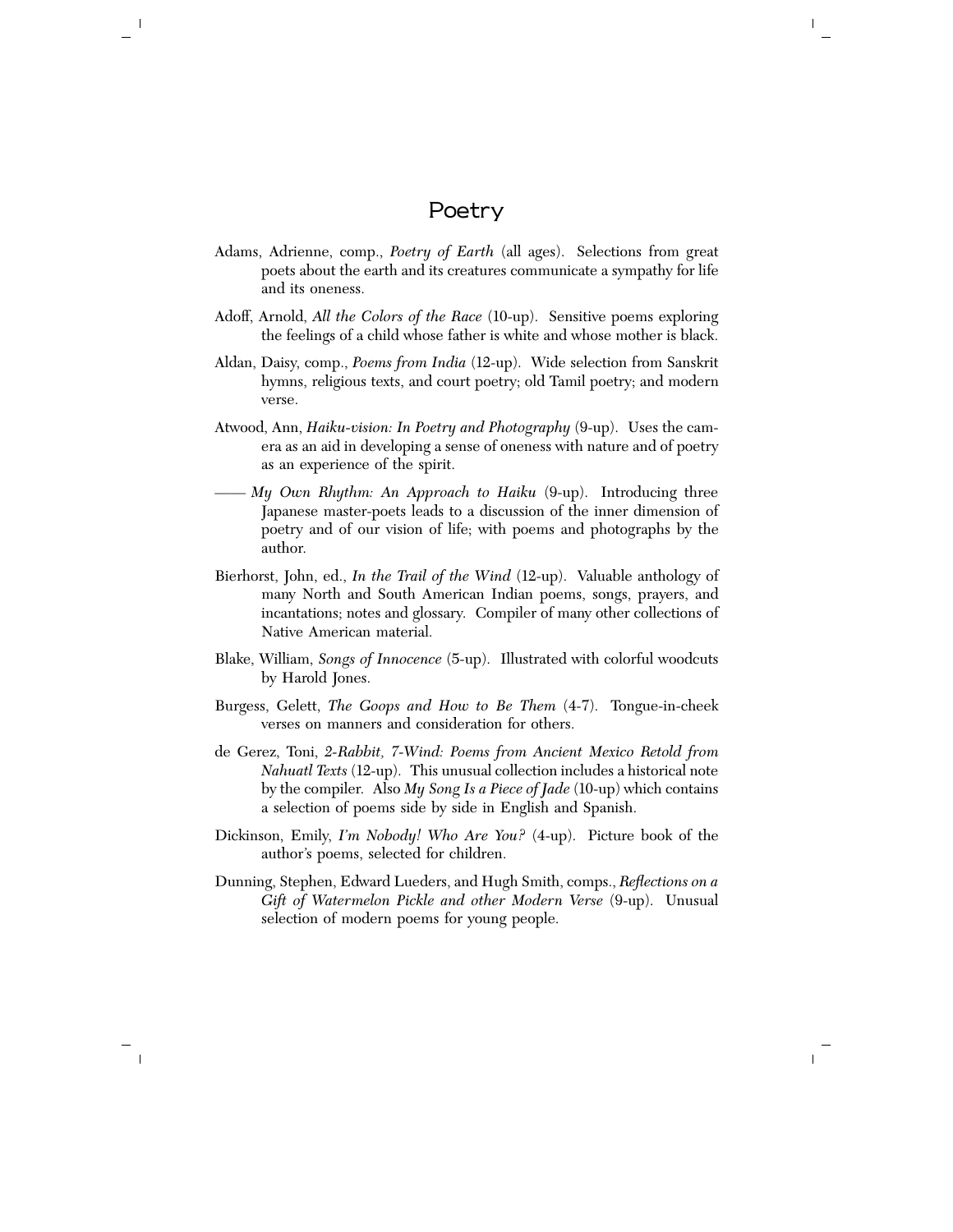- Fisher, Aileen, *Cricket in the Thicket* (3-up). Sensitive, almost microscopic observations of flora and fauna.
- Fleischman, Paul, *Joyful Noise: Poems for Two Voices* (7-up). Poems about insects written as duets for people to read aloud together.
- Frost, Helen, *Spinning through the Universe: A Novel in Poems from Room 214* (10-14). The author writes a series of poems from the teacher and children of a fifth-grade class which reveal their lives and feelings.
- Frost, Robert, *You Come Too* (8-up). This selection for young people includes many favorites.
- Fyleman, Rose, *A Fairy Went A-Marketing* (3-up). Picture book with the theme of having and letting go.
- Greenfield, Eloise, *Night on Neighborhood Street* (4-10). Gentle poems about the life of people in an African-American part of a city.
- Hopkins, Lee Bennett, comp., *A Song in Stone: City Poems* (7-up). Poems celebrating city life, illustrated with photographs.
- Hughes, Langston, *The Dream Keeper and Other Poems* (9-up). Selections for children from this poet's work.
- Janeczka, Paul B., *The Place My Words Are Looking For* (12-up). Modern poets share their poems, thoughts, inspirations, and memories about writing poetry.
- Khayyam, Omar, *The Rubaiyat of Omar Khayyam,* trans. William Fitzgerald (12 up). Persian Sufi poetry on the impermanence of life; many editions.
- Larrick, Nancy, *Piping Down the Valleys Wild* (all ages). Fine anthology of classic and modern poems.
- Lewis, Richard, comp., *Miracles: Poems by Children of the English-speaking World* (all ages). A collection testifying to "the power and value of the poetic vision that is an integral part of childhood.''
- —— *The Moment of Wonder* (11-up). Chinese and Japanese poetry on nature, landscapes, seasons, and man, illustrated with paintings by Chinese and Japanese masters.
- —— *Out of the Earth I Sing* (8-up). Poetry and song of primitive peoples of the world illustrated with photos of artifacts.
- Longfellow, H. W., *Hiawatha's Childhood,* ill. Errol Le Cain (4-7). Selections from Hiawatha's childhood as a picture book; a still briefer selection is available in *Hiawatha,* ill. Susan Jeffers (4-7).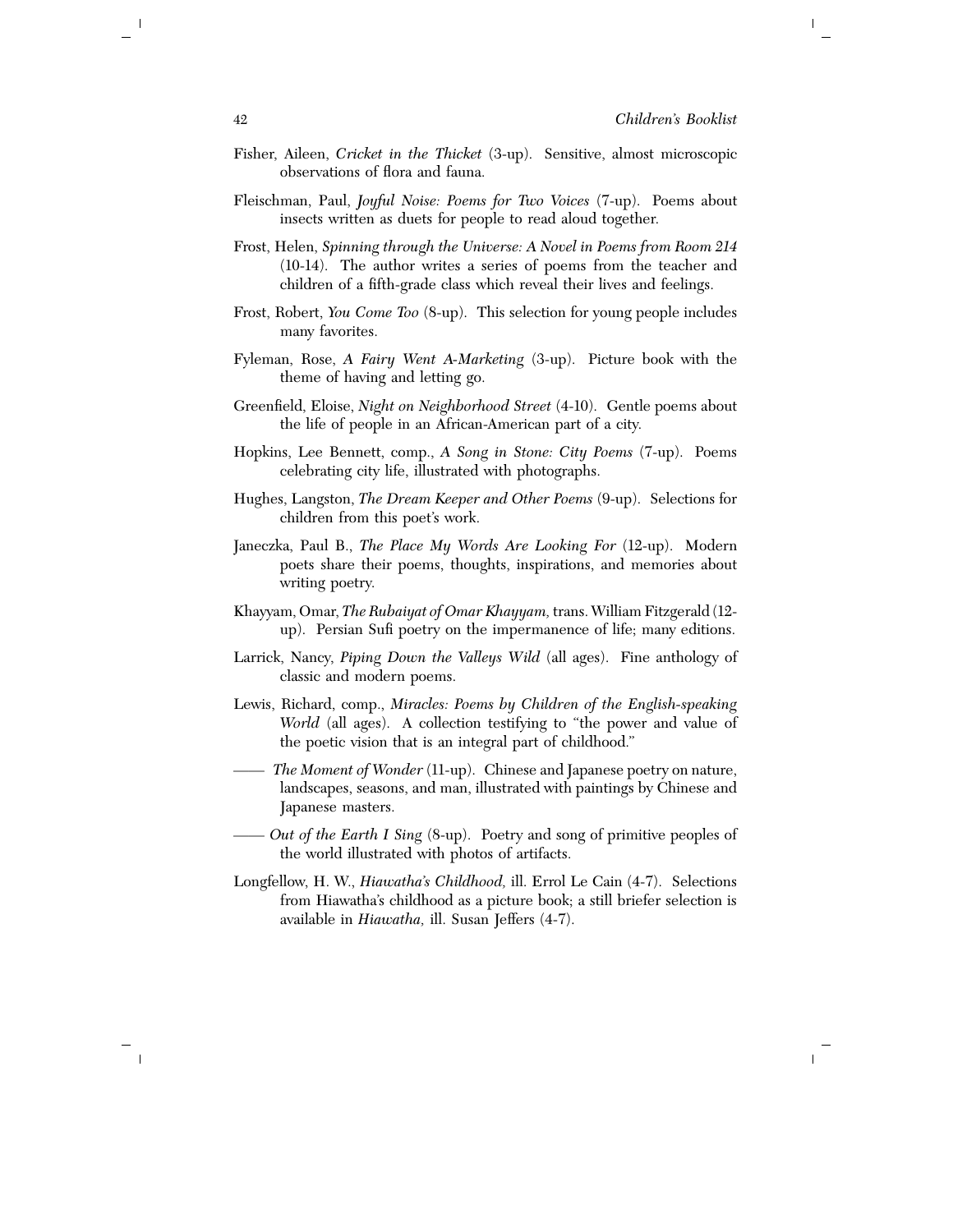- Mizumura, Kazue, *Flower Moon Snow: A Book of Haiku* (7-up). Haiku poems in praise of nature, illustrated with the author's woodcuts.
- Moore, Lilian, *I Thought I Heard the City* (7-up). Poems expressing city moods.
- Nye, Naomi Shihab, *This Same Sky* (14-up). Collection of poems about the natural world and its human and animal inhabitants, written by 20thcentury poets outside the United States.
- Opie, Iona and Peter, *A Family Book of Nursery Rhymes* (2-6). A treasury of 358 memorable rhymes illustrated on almost every page.
- Plotz, Helen, comp., *Imagination's Other Place: Poems of Science and Mathematics* (12-up). Wonderful, often suggestive, selections on this unusual theme.
- *Poetry for Young People Series*, Sterling Publishing Co. (11-up). Biography and selection of about 20 poems or parts of poems from each poet, with color illustrations; titles include *Henry Wadsworth Longfellow, Carl Sandburg, William Carlos Williams, Walt Whitman*, and *William Wordsworth*, among others.
- Richardson, Frederick, ill., *Mother Goose: Classic Volland Edition* (2-up). Beautiful color illustrations make this Mother Goose extra-special.
- Roberts, Elizabeth Madox, *Under the Tree* (4-11). Direct, timeless poems of childhood.
- Stevenson, Robert Louis, *A Child's Garden of Verses* (all ages). This classic of children's poetry comes in many editions and abridgments.
- Untermeyer, Louis, comp., *Rainbow in the Sky* (all ages). Large anthology of many favorite children's poems, with informative notes.
- Volavkova, Hana, ed., *I Never Saw Another Butterfly* . . . (12-up). Children's drawings and poems from Terezi'n Concentration Camp (1942–44) portray the resilience of the human spirit while bringing home the tragedy of the death camps.
- Watson, Clyde, *Father Fox's Pennyrhymes* (3-8). Simple, nonsense nurseryrhymes and detailed illustrations evoke the seasons in rural Vermont with whimsy and humor.
- Whitman, Walt, *Voyages,* comp. Lee Bennett Hopkins (12-up). Over 50 selections span the poet's life and include some of his most famous verses; handsomely produced.
- Wyndham, Robert, *Chinese Mother Goose Rhymes* (1-6). Charming translation of over 40 Chinese children's rhymes, riddles, and chanting games; fine illustrations.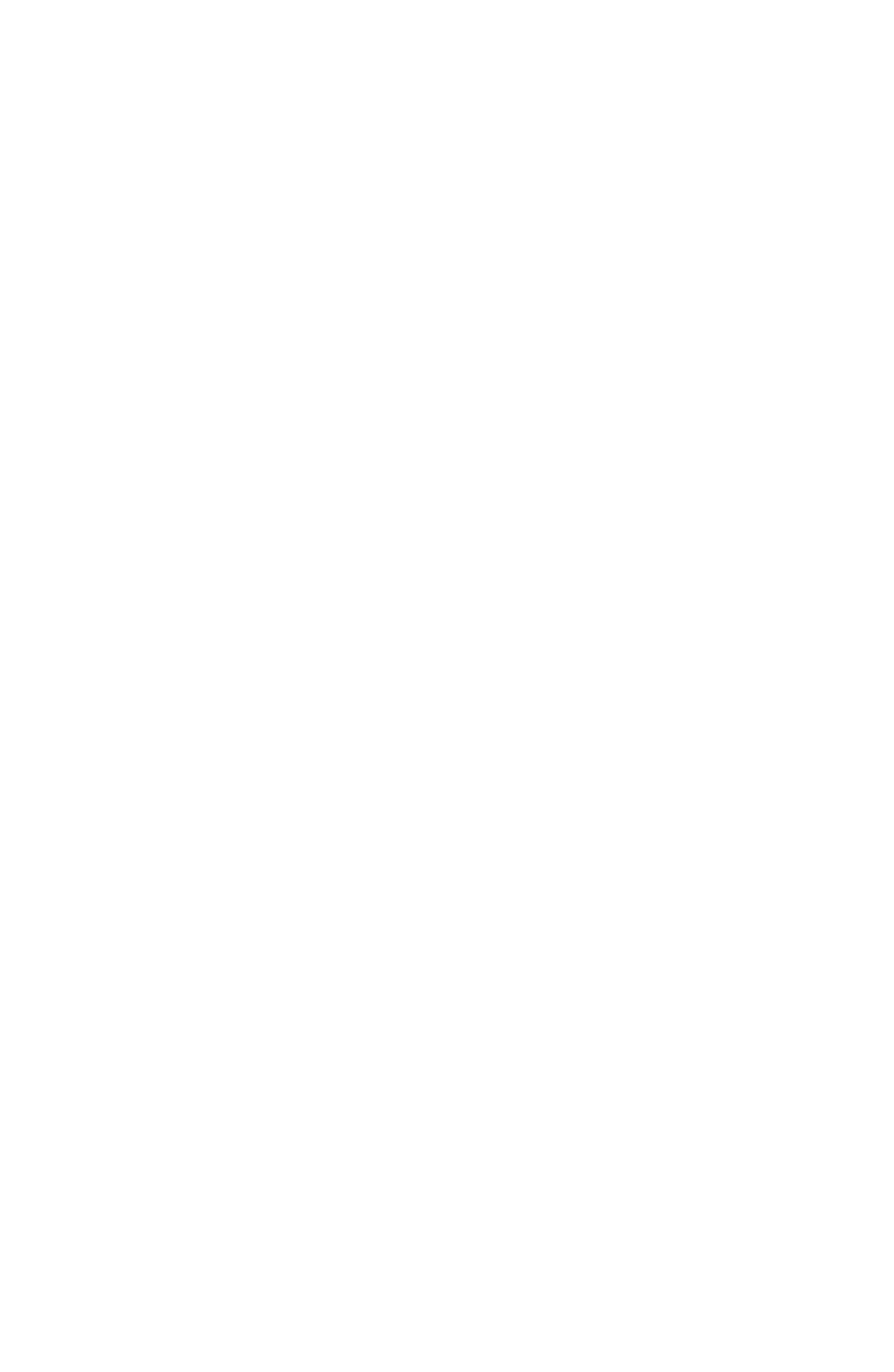## Science and Nature

#### <span id="page-46-0"></span>**Nonfiction**

- Adamson, Joy, *Born Free* (12-up). The Adamsons raise a lion cub and prepare it for release to the wild.
- Arnosky, Jim, *Deer at the Brook* (2-6). Picture book of deer introduces nature watching to young children. Also *All Night Near the Water* (3-6).
- —— *Drawing from Nature* (12-up). Artist shares not only valuable techniques for drawing but also his love for and keen observation of nature; continued in *Drawing Life in Motion* (12-up).
- —— *Secrets of a Wildlife Watcher* (11-up). Tells how to find animals and get close enough to watch them by explaining how they live.
- Bash, Barbara, *Ancient Ones: The World of the Old-Growth Douglas Fir* (5-12). Picture book captures the atmosphere of the old-growth forest in describing the life cycle of the firs and the web of life they support.
- Baylor, Byrd, *The Desert Is Theirs* (4-up), and *The Other Way to Listen* (7-up). These books bring out the oneness of nature and man, and ways of getting in tune with nature and oneself.
- Billington, Elizabeth T., *Understanding Ecology* (8-12). This basic presentation explains ''how all living things affect each other and the world they live in.''
- Bird, Christopher, *The Secret Life of Plants* (14-up). Brings together fascinating research on consciousness in plant life.
- Boeke, Kees, *Cosmic View: The Universe in 40 Jumps* (6-up). A journey in scale to the limits of space and into the atom, imaginatively yet accurately done; provides a cosmic perspective on mankind.
- Boone, J. Allen, *Kinship with All Life* (10-up). Real-life experiences showing the oneness of all life and how animals communicate with each other and with people who understand them. Also *Adventures in Kinship with All Life* (10-up).
- Brown, Vinson, *Reading the Woods* (12-up). Encourages a sense of wonder through understanding the woods, explaining the influence of climate and weather, and how man and animals fashion woods. Also *Knowing the Outdoors in the Dark* (12-up).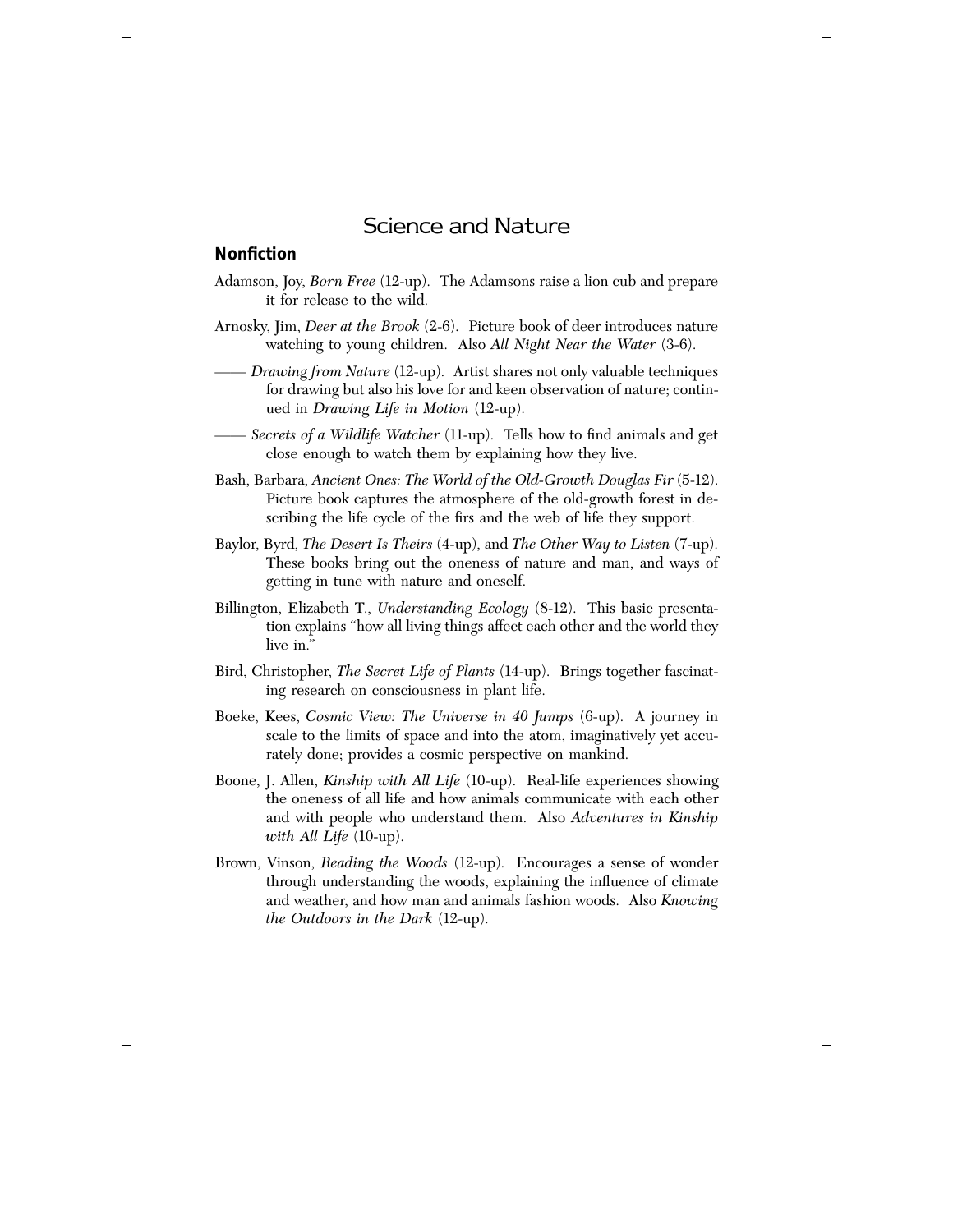- Carrighar, Sally, *Moonlight at Midday* (15-up). Natualist visiting Northern Alaska for a year stays for ten because of her interest in and love for the people, native and settlers. Strong readers will find much of interest concerning the Alaskan people, land, and wildlife.
- Darwin, Charles, *Voyage of the Beagle*, abridged by Millicent E. Selsam (12 up). Darwin's account of his formative journey around South America; edited for young people.
- Duensing, Edward and A. B. Millmoss, *Backyard and Beyond: A Guide for Discovering the Outdoors* (10-up). A fascinating book filled with useful information as well as deeper insights into the wonders of one's own backyard; good index and bibliography.
- Durrell, Gerald, *My Family and Other Animals* (10-up). Often hilarious stories from the author's childhood in Corfu, focusing on the natural habitat and his eccentric family and friends; very well written.
- —— *Three Tickets to Adventure* (10-up). One of the author's many books about expeditions to collect animals for zoos, full of humor and love of nature; others include *The New Noah*, *The Whispering Land, The Drunken Forest*, etc.
- —— *A Practical Guide for the Amateur Naturalist* (10-up). Walking tours through 17 environments illustrate many activities for the naturalist; full of hands-on knowledge.
- Earth Works Group, The, *50 Simple Things Kids Can Do to Save the Earth* (6-12). Clearly presents ways children can respect and care for their home planet.
- Facklam, Margery, *Bees Dance and Whales Sing: The Mysteries of Animal Communication* (5-10). Discussion of the ways in which a wide variety of animals communicate leads to an appreciation of the marvels and oneness of life. Also *Partners for Life: The Mysteries of Animal Symbiosis* (5-12).
- Farre, Rowena, *Seal Morning* (11-up). Memoir of the author's life from 10 to 17 with her aunt and many wild pets in an isolated, North Scotland cottage. Remarkable descriptions of this silent, remote wilderness highlight her unusual adventures — most humorous, a few sad.
- Fiarotta, Phyllis and Noel, *Snips and Snails and Walnut Whales: Nature Crafts for Children* (4-up). Crafts using natural materials such as pods, leaves, rocks, and shells.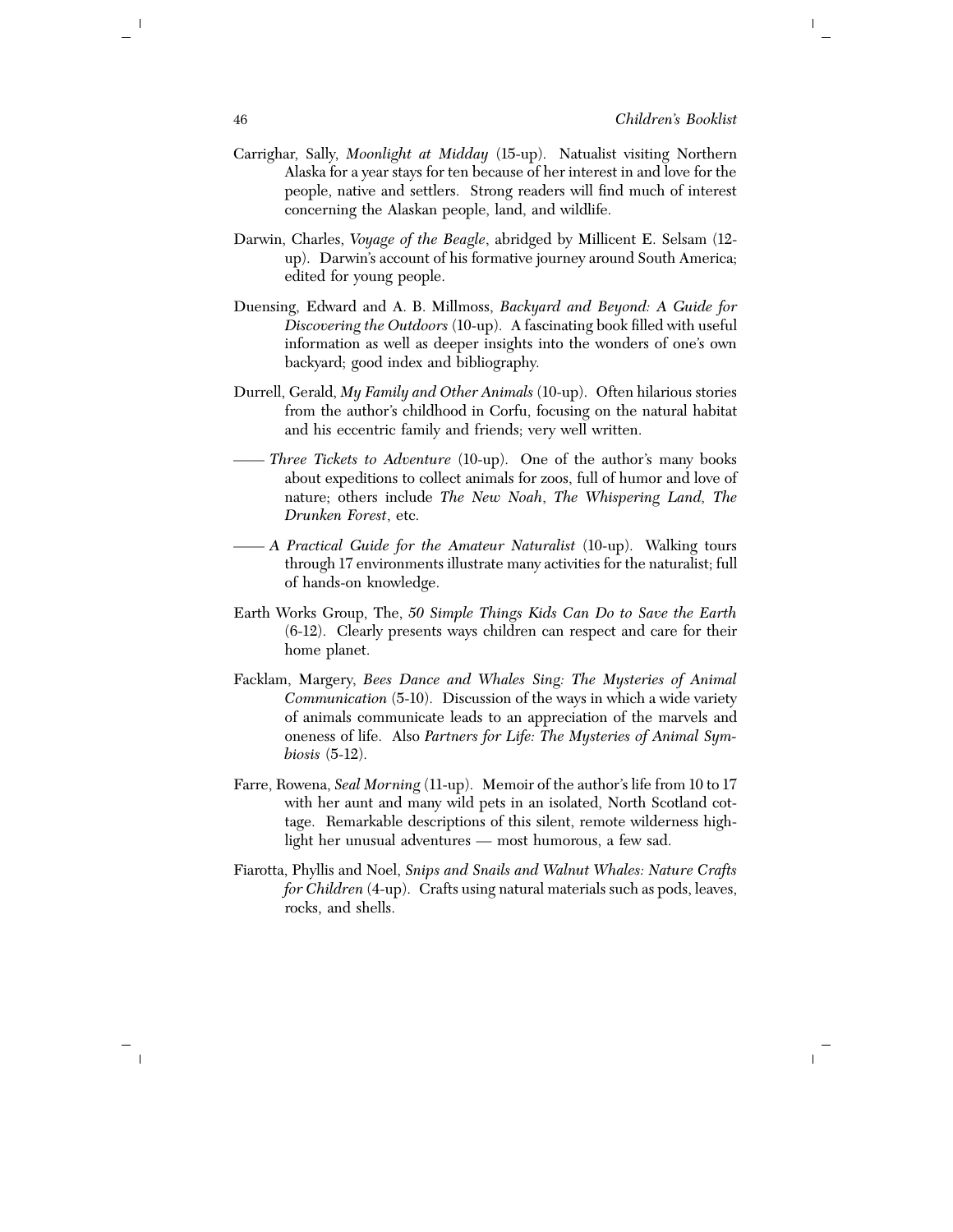- Goudey, Alice E., *The Day We Saw the Sun Come Up* (5-8) and *Houses from the Sea* (5-8). Sensitive handling of nature themes of day and night and of sea shells.
- Grillone, Lisa, and Joseph Germaro, *Small Worlds Close Up* (all ages). Scanning electron microscope photos of 31 familiar objects informs while stimulating the imagination.
- Hatchett, Clint, *The Glow-in-the-Dark Night Sky Book* (all ages). Eight star maps divided by season, with stars that glow for easy use outdoors in the dark; also maps with the constellations as imagined by the ancients.
- Herriot, James, *All Creatures Great and Small* (13-up). Memoirs of a vet in Northern England, full of humor and love of animals; first of a series.
- Hirschi, Ron, *Who Lives in . . . the Forest?* (2-4). Lovely photos invite the very young to look at animals in the forest; one of a series.
- Hirst, Robin and Sally, *My Place in Space* (4-8). A brother and sister pinpoint their location on earth and in the universe for a skeptical bus driver.
- Hogner, Dorothy Childs, *Endangered Plants* (10-up). Describes endangered North American plants and how to help preserve and enjoy them.
- Jaspersohn, William, *How the Forest Grew* (6-12). A clearing becomes a climax forest over a period of 200 years in this picture book.
- Jeffers, Susan, *Brother Eagle, Sister Sky* (5-12). Using words attributed to Chief Seattle, this beautiful picture book describes respect and love for the earth and concern about its destruction.
- Kohl, Judith, and Herbert, *The View from the Oak: The Private Worlds of Other Creatures* (10-up). Tells how creatures from spiders to whales sense space and time, and communicate; written with humor.
- Krupp, E. C., *The Big Dipper and You* (5-up). Gives readers of any age a ready and easy reference for finding our place in the physical universe. Also *The Comet and You* (5-up).
- Lorenz, Konrad Z., *King Solomon's Ring* (12-up). Informative and amusing anecdotes about animals by one of the founders of modern ethology.
- Maxwell, Gavin, *The Otters' Tale* (8-14). Appealing, factual account of three adopted otters, abounding in photos; based on the author's *Ring of Bright Water.*
- Miles, Betty, *Save the Earth! An Ecology Handbook for Kids* (7-11). Discusses land, air, and water pollution, with projects that illustrate ecological problems and possible solutions.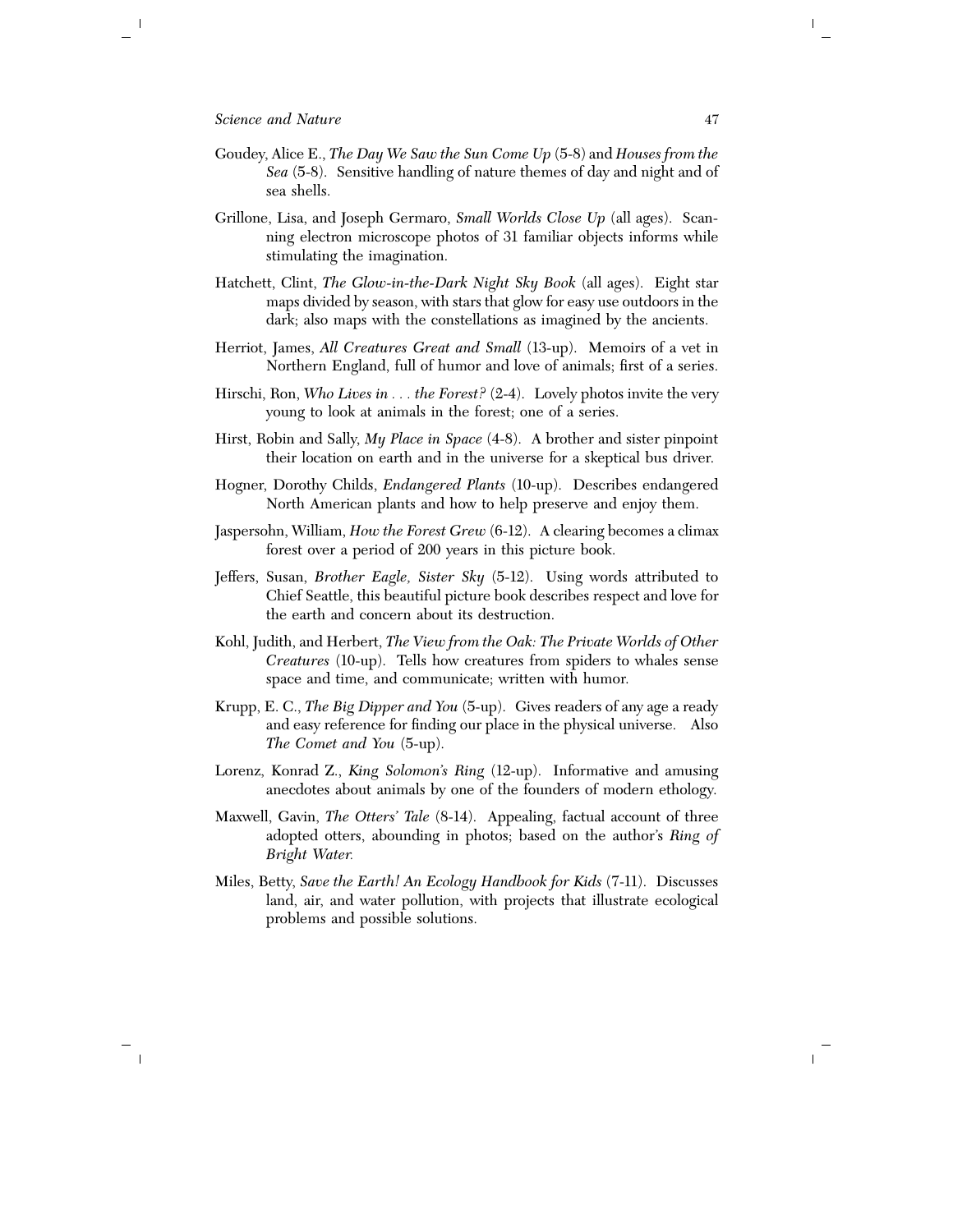- Milord, Susan, *The Kids' Nature Book: 365 Indoor/Outdoor Activities and Experiences* (all ages). Informative, thoughtful, and originally presented, it sharpens observation of nature; ideal for family participation, black and white illustrations on every page.
- Poortvliet, Rien, *Dogs* (8-up). The author's illustrations some done for accuracy, others for humorous effect — and anecdotes about his own well-loved dogs make this an unusually appealing tribute to dogs of many types.
- Pringle, Laurence, *The Gentle Desert: Exploring an Ecosystem* (8-12). Study of North American deserts, their plants and animals, and human impact on them; author of many nature and environmental books.
- Provensen, Alice and Martin, *Our Animal Friends at Maple Hill Farm* (3-7) and *The Year at Maple Hill Farm* (3-7). Character and idiosyncrasies of the animals on the authors' farm, and their experience of the passing seasons in these picture books.
- Rotner, Shelley and Ken Kreisler, *Nature Spy* (4-7). Photographs encourage youngsters to take a close look at the world around them.
- Selsarn, Millicent, *Backyard Insects* (2-5), and *All Kinds of Babies* (2-5). Two of the author's appealing science books for the very young.
- Simon, Seymour, *Hidden Worlds: Pictures of the Invisible* (5-up). X-ray, scanning electron microscope, telescope, and stop action are among the techniques used to gain an unusual view of the world.
- —— *Look to the Night Sky: An Introduction to Star Watching* (5-up). This practical text helps children grasp the awesome magnificence of our solar system and universe.
- Suzuki, David, *Looking at Plants* (7-12). Introduction to plants, with projects to help children discover nature for themselves. Also *Looking at Insects*  $(7-12)$ .
- Tresselt, Alvin, *The Gift of the Tree* (4-10). The process of an oak dying and returning to the soil, aided by many animals and plants, is poetically told in this picture book; formerly titled *The Dead Tree*.
- Weiss, Malcolm E., *Sky Watchers of Ages Past* (10-up). Thoughtful discussion of how and why ancient peoples tracked astronomical objects, using various Amerindian, Egyptian, and Ancient European examples.
- Wick, Walter, *A Drop of Water*, (6-up). Exceptional photographs and thoughtful text explain many characteristics of water, ice, snow, clouds, soap bubbles, etc., in this picture book.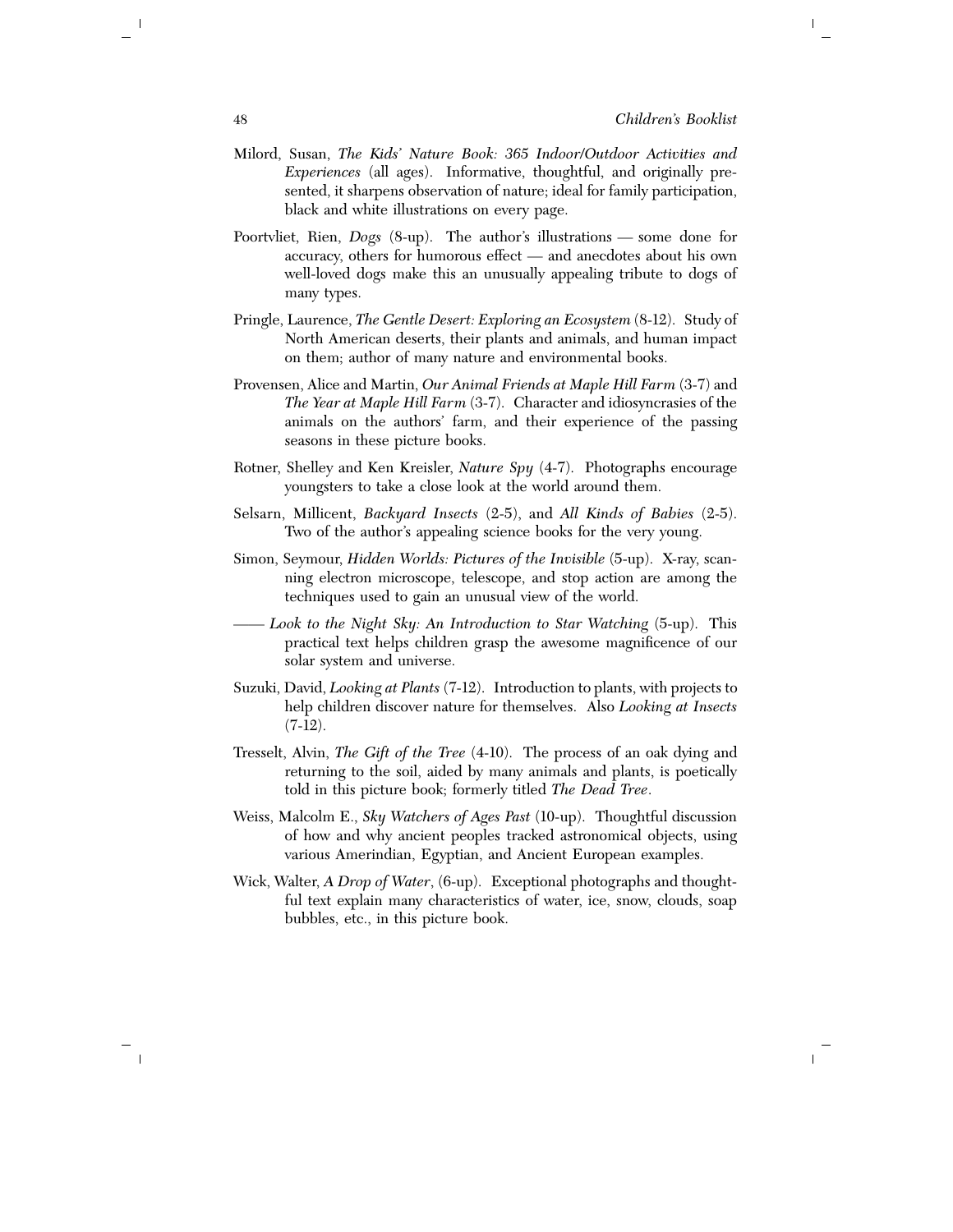#### **Fiction**

- Baker, Jeannie, *Window* (4-10). Wordless picture book of elaborate collages shows how a little boy's wilderness home in Australia is engulfed by the city as the years go by. Also *Home*.
- Banks, Kate, *A Gift from the Sea* (5-11). With few words, this picture book suggests the many adventures a rock has undergone from the time of the dinosaurs till a boy finds it at the beach.
- Blake, Robert J., *The Perfect Spot* (4-up). In this picture book, a boy and his artist father walk through the woods looking for the perfect spot to paint.
- Burnford, Sheila, *The Incredible Journey* (9-up). The friendship among two dogs and a cat, and their will to survive, on a 250-mile trek through the Canadian wilderness.
- Burningham, John, *Hey! Get Off Our Train* (3-9). Picture book where one night a boy and his dog go around the world on his toy train, letting endangered animals join them one by one.
- Carrighar, Sally, *One Day on Beetle Rock* (12-up). Fictionalized but scientifically accurate account of a June day in the life of various members of the animal community in the High Sierras.
- Cherry, Lynne, *The Great Kapok Tree* (5-11). Centered on the interdependence of rainforest life and the importance of preserving the trees.
- Fish, Helen Dean, *When the Root Children Wake Up* (4-8). Beautifully illustrated story from the early 1900s about the waking of life in spring, its flourishing in summer, and its return to the earth in autumn.
- George, Jean Craighead, *Julie of the Wolves* (11-14). An Eskimo girl, protected by wolves while lost on the tundra, gains appreciation of her heritage and her oneness with nature.
- —— *My Side of the Mountain* (10-up). A city boy survives in the wilderness, learning about the plants and animals.
- —— *Who Really Killed Cock Robin?* (9-14). An ecological detective story, where young investigators discover how interrelated seemingly separate or trivial environmental factors are.
- Goffstein, M. B., *Natural History* (3-6). Simple, effective presentation of the brotherhood of all life.
- Holling, Holling Clancy, *Pagoo* (6-9). The life story of a hermit crab, beautifully illustrated.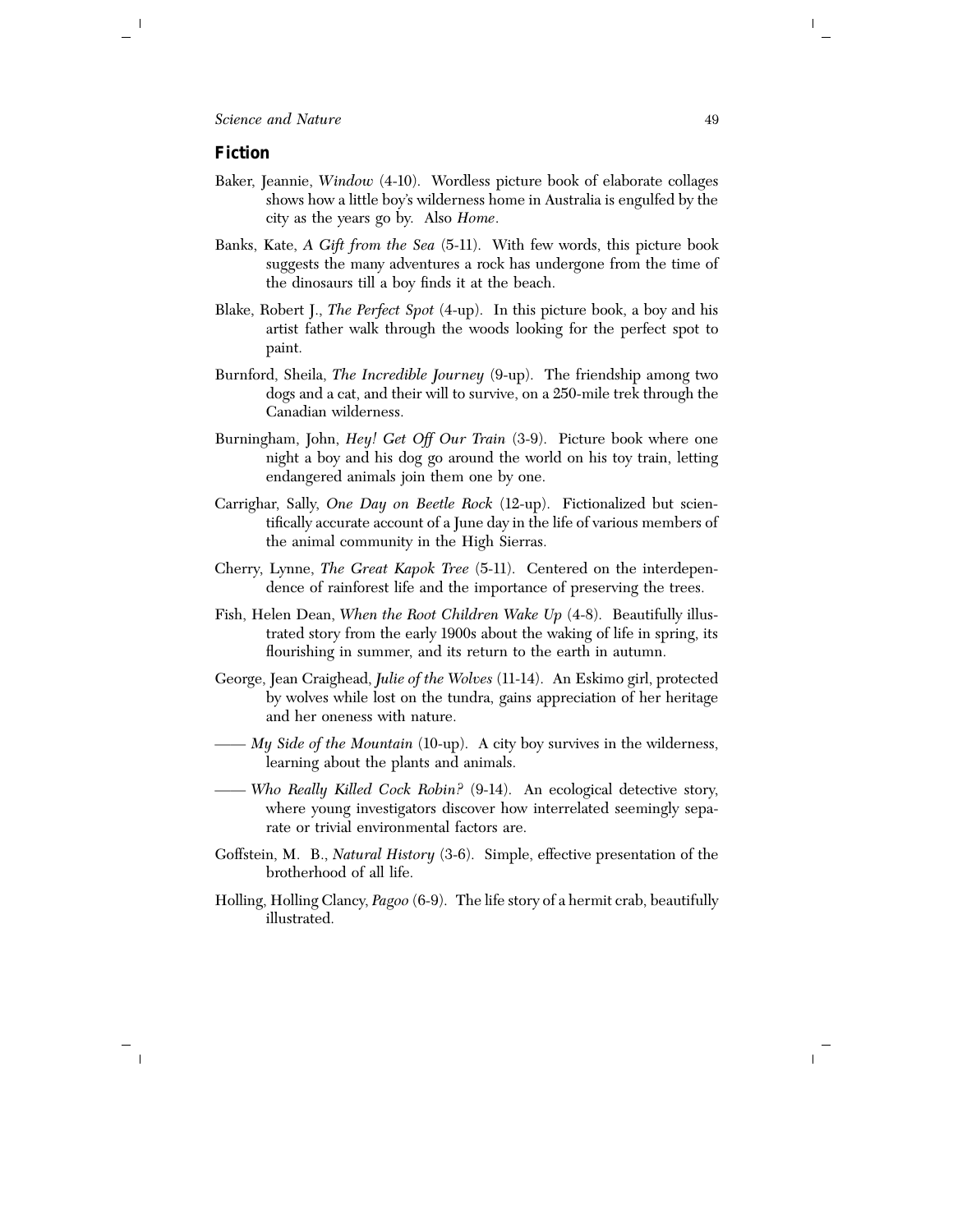- McNulty, Faith, *The Lady and the Spider* (4-8). A gardener spares a spider living in her lettuce plant; brings out the value of all life.
- Morey, Walt, *Canyon Winter* (11-up). A city boy, stranded in the wild for six months with an old prospector, gains strength, understanding, and a true friend; plea for environmental responsibility and appreciation of nature.
- Mowat, Farley, *Owls in the Family* (9-12). Humorous story of a boy's love of nature — especially animals — while growing up in Canada.
- Robertson, Keith, *In Search of a Sandhill Crane* (10-14). A teenager from the city matures while staying with his aunt in the country.
- Rounds, Glen, *The Blind Colt* (5-11). Tells how a blind wild colt survives his first year in the Badlands of Montana, finally to be befriended by a young boy; fine nature descriptions.
- Salten, Felix, *Bambi: A Life in the Woods* (6-10). Classic story of a deer, and of man's impact on the forest.
- Seton, Ernest Thompson, *Lives of the Hunted* (10-up) and *Wild Animals I Have Known* (10-up). Beautifully told, but often sad, stories of animals by a master nature author.
- Seuss, Dr., *The Lorax* (4-8). Fable on the importance of preserving the environment.
- Simon, Mina and Howard, *If You Were an Eel, How Would You Feel?* (3-6). Imaginative, poetic presentation of various animals.
- Skofield, James, *All Wet! All Wet!* (3-7). Wordless story about nature seen by a small boy on a rainy day.
- Smith, E. Boyd, *The Farm Book* (4-9). Simple story of two city children spending time on a farm, as well as beautiful, accurate illustrations, reveal New England rural life and values in 1910.
- Tejima, Keizaburo, *The Bears' Autumn* (2-7). Striking double-page color woodcuts depicting a bear and cub fishing for salmon at night. Also *Owl Lake* (3-8).
- Titchenell, Elsa-Brita, *Once Round the Sun* (5-9). Combining science with fun, Peter's "Big Year" provides many lessons about natural rhythms and phenomena.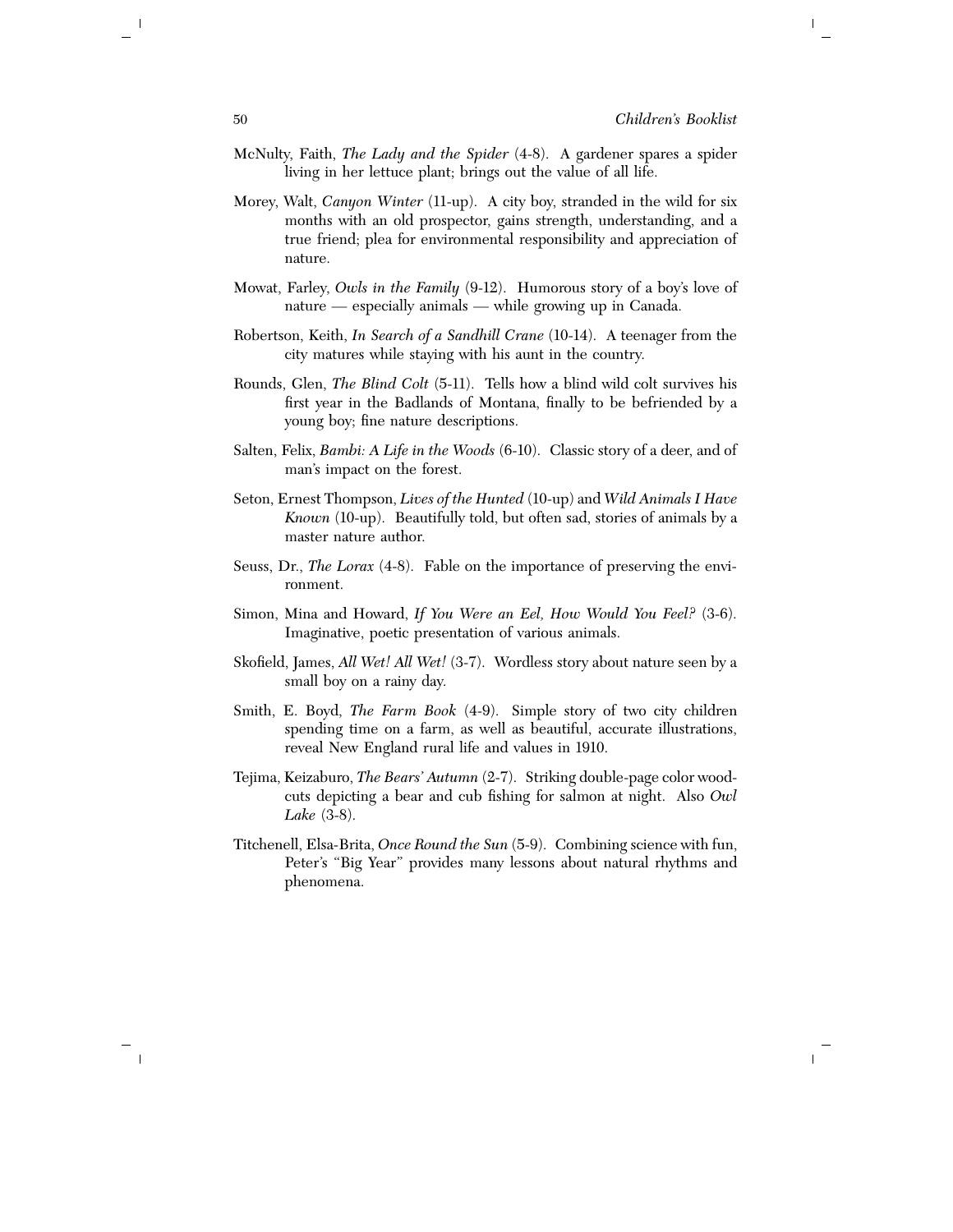### <span id="page-52-0"></span>Nonfiction and Biography

(Other nonfiction under Science and Nature; fictionalized biographies under Fiction.)

- Alexander, Sally Hobart, *Mom Can't See Me* (5-up). From the point of view of her 9-year old daughter, the author tells her own story of living fully despite blindness; illustrated with photographs.
- Aliki, *Mummies Made in Egypt* (5-12). Discusses ancient Egyptian beliefs on death, explaining how mummies and tombs were prepared.
- Al-Windawi, Thura, *Thura's Diary: My Life in Wartime Iraq* (12-up). Memoir by a 19-year-old Iraqi girl of the 2003 US invasion of Iraq and its effects on the life of her family and friends.
- Ancona, George, *Helping Out* (3-7). Photographs of children who are enjoying helping adults with many different types of work.
- Atwood, Ann, and Erica Anderson, *For All That Lives* (7-up). Photographs illustrate brief quotations from Albert Schweitzer on reverence for, and the oneness of, all life.
- Bartholomew, Carol, *My Heart Has 17 Rooms* (13-up). Autobiography of an American woman who helped at a small Indian hospital in the late 1950s.
- Beard, Daniel Carter, *The American Boys Handy Book* (7-15). Reprint of 1890 manual covering making kites, aquariums, knots, boats, puppets, camping, fishing, etc., by the founder of Boys Scouts of America. Also *How to Amuse Yourself and Others: The American Girls Handy Book* by Adelia and Lina Beard (7-14).
- Ching, Lucy, *One of the Lucky Ones* (11-up). Inspiring story of the determined struggle and triumph of a Chinese girl over blindness, superstition, and prejudice.
- Churchill, Winston, *Heroes of History* (12-up). Sketches of notable historical figures compiled from Churchill's *History of the English-Speaking Peoples.*
- Dolan, Edward F., Jr., *Animal Rights* (11-15). Discusses the moral issues concerning mankind's uses of and relations with animals.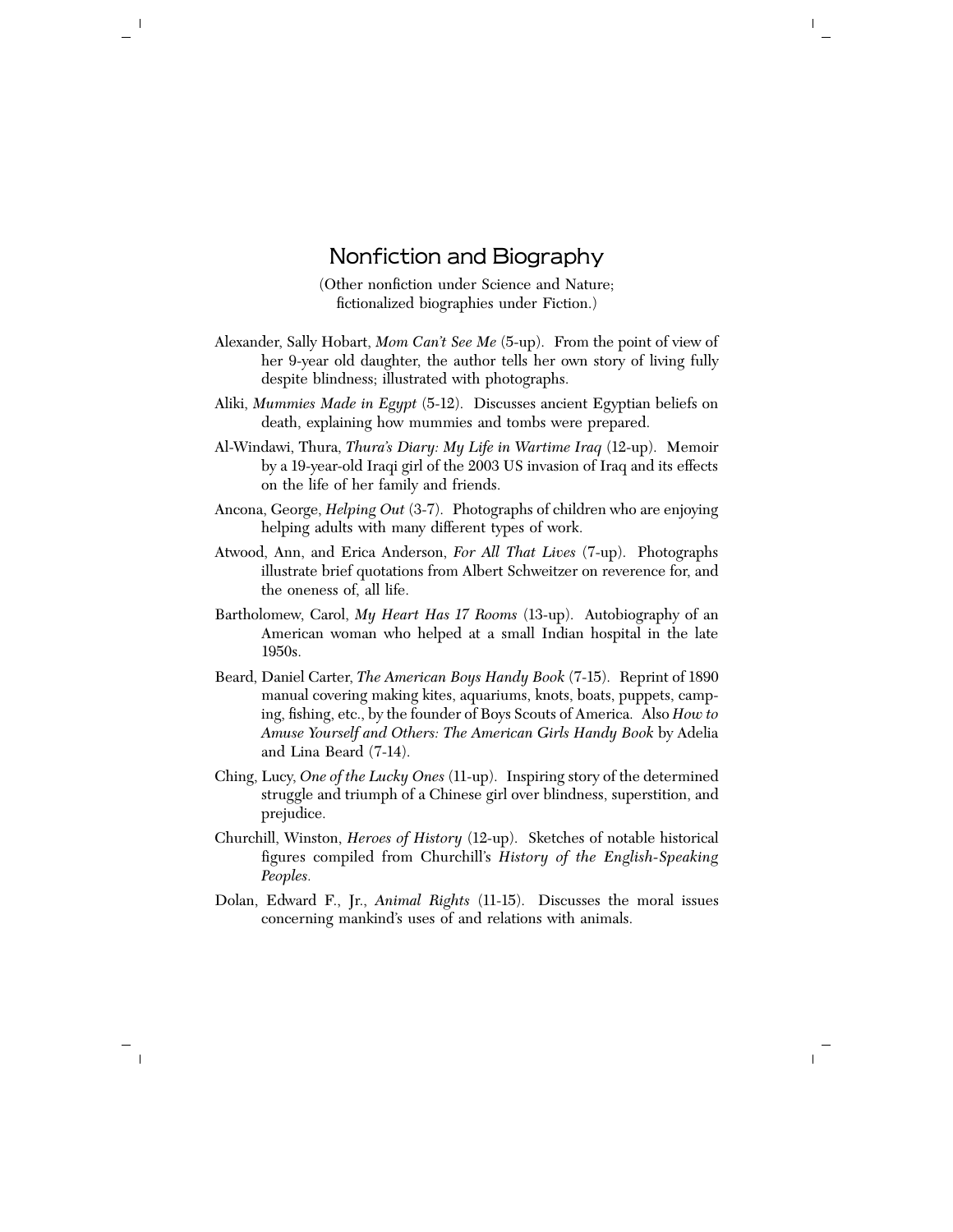- Edmunds, I. G., *Second-sight: People Who Read the Future* (11-up). Intelligent discussion of prophecy in the West, covering Nostradamus, Jean Dixon, and Edgar Cayce in some depth.
- Earnshaw, Ruth, and Katherine S. Kinderman, *In the Eye of the Typhoon* (15 up). Memoir of an American married to a Chinese professor living in China from the late 1930s through the Japanese occupation and Cultural Revolution, when her husband was blacklisted.
- Epstein, Beryul and Samuel, *Who Says You Can't?* (12-up). Biographies of people in the 1960s who achieved public good through effort and vision.
- Frank, Anne, *The Diary of a Young Girl* (11-up). Journal of a Jewish girl hiding from the Nazis in a secret Dutch apartment in WWII.
- Freedman, Russell, *Kids at Work: Lewis Hine and the Crusade against Child Labor* (8-up). About one photographer's fight in the early 20th century to end child labor, including many of his evocative photos of the children themselves.
- Gaes, Jason, *My Book for Kids with Cansur* (4-10). In this "Child's Autobiography of Hope," an 8 year-old shares his experiences with cancer in order to help other children; illustrated by his brothers.
- Gandhi, M. K., *My Experiments With Truth* (14-up). Autobiography of the spiritual and personal struggles of India's great pacifist and patriot.
- Gardner, Martin, *Aha! Gotcha: Paradoxes to Puzzle and Delight* (10-up). Paradoxes from logic, probability, numbers, geometry, time, and statistics intrigue and challenge reasoning power and intuition. Also *Aha! Insight*  $(10-up).$
- Gilbreth, Frank, Jr., *Cheaper by the Dozen* (10-up). Efficiency experts raise 12 children in this amusing reminiscence. Continued in *With Bells on Their Toes* (11-up) and *Time out for Happiness* (12-up).
- Gold, Phyllis, *Please Don't Say Hello* (8-12). A family moving to a new neighborhood serves as a vehicle for this intelligent explanation of autism; by the mother of an autistic child.
- Greenberg, Jan and Sandra Jordan, *The Painter's Eye: Learning to Look at Contemporary American Art* (12-up). Analysis by the authors and quotations from artists help readers gain an appreciation for the elements and principles of painting in contemporary art. Also *The Sculptor's Eye*  $(12-up).$
- Griffin, John Howard, *Black Like Me* (14-up). A white man, having medically darkened his skin, travels through the 1950s South as a black man.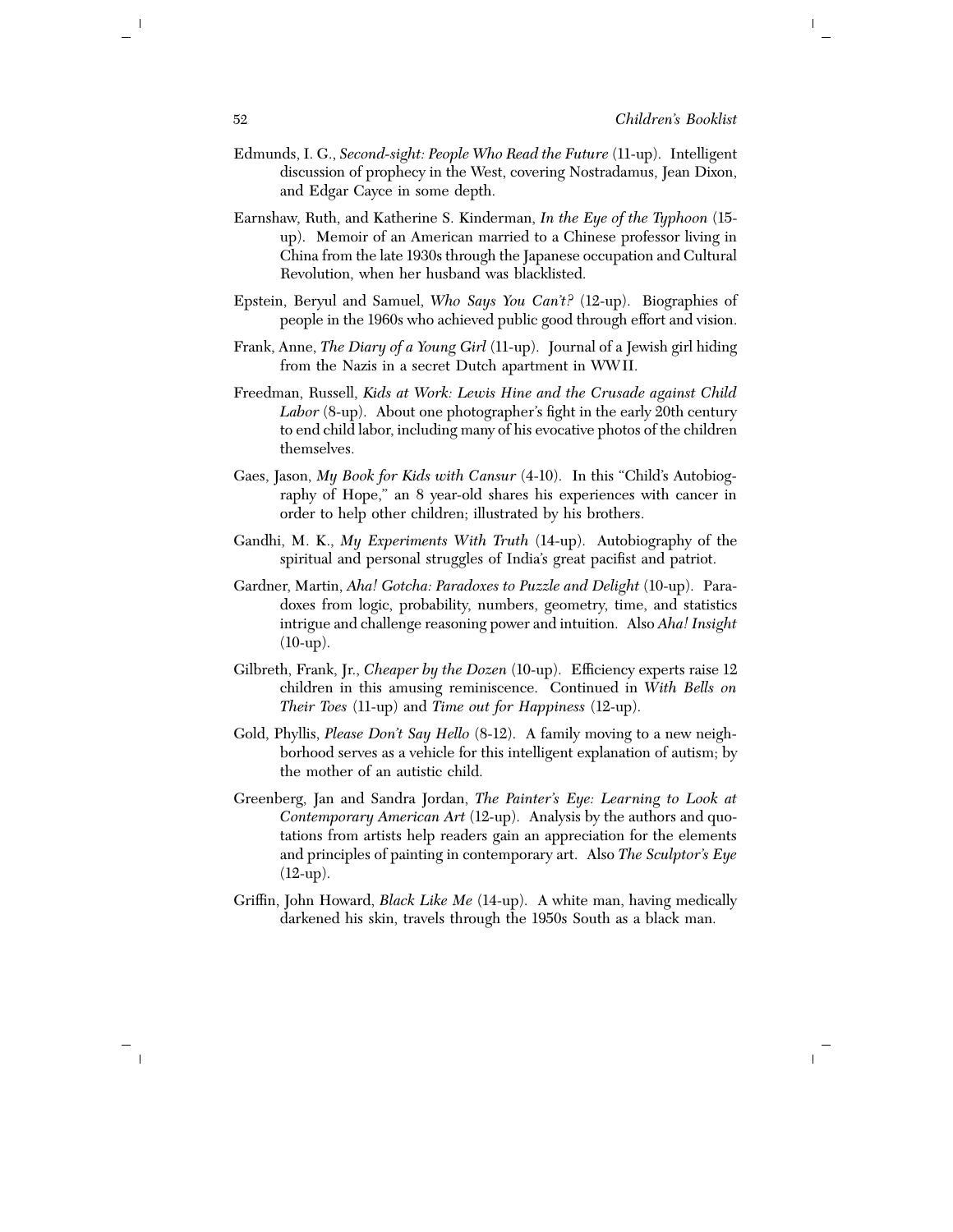- —— *A Time to Be Human* (12-15). A thoughtful examination of racism written for young people.
- Heide, Florence Parry, and Judith Heide Gilliland, *The House of Wisdom* (5-9). Picture book about the famous library in 9th-century Baghdad, focusing on the boy who became the greatest translator of Aristotle's works into Arabic.
- Hendrickson, Karen, *Baby and I Can Play* (3-12). Picture book acquaints older siblings with enjoyable activities they can initiate with an infant brother or sister, including positive things they can do when they resent the baby.
- Henry, Madeleine, *Little Madeleine* (13-up). Interesting recollections of a girl growing up with her seamstress mother in 1920s France; first of a series.
- Heyerdahl, Thor, *Kon-Tiki* (10-up). True adventure of sailing across the Pacific in a replica of an Incan raft to prove the ancients could have done so; available in youth and adult versions.
- Hocken, Sheila, *Emma and I* (12-up). A young Englishwoman tells of her life as a blind person, and the difference her beloved seeing-eye dog made.
- Hoose, Philip, *It's Our World, Too! Stories of Young People Who Are Making a Difference* (9-up). Profiles of many young activists who have acted on what they believe.
- Keller, Helen, *The Story of My Life* (13-up). Autobiography shows forth the spirit of right living and thinking even under the worst adversities, and the wonderful relationship between Helen and her teacher.
- Kennedy, John F., *Profiles in Courage* (11-up). Americans who stood for principle and acted on their convictions, whatever the consequences.
- Kettelkamp, Larry, *Dreams* (10-14). Gives ancient and modern ideas on dreams, their significance, and their role in human life; author of many interesting nonfiction books for young readers.
- Kherdian, David, *The Road from Home* (12-up). A son tells of his mother's experiences as the only member of her family to survive the Armenian massacres of WWI.
- Koehn, Ilse, *Mischling, Second Degree: My Childhood in Nazi Germany* (13 up). Memoir of a Nazi youth separated from her father and his family because he was half Jewish; an inside look at growing up in Nazi Germany and a powerful indictment of war.
- Konigsburg, E. L., *A Proud Taste for Scarlet and Miniver* (11-15). Unusual and effective biography of Eleanor of Aquitaine.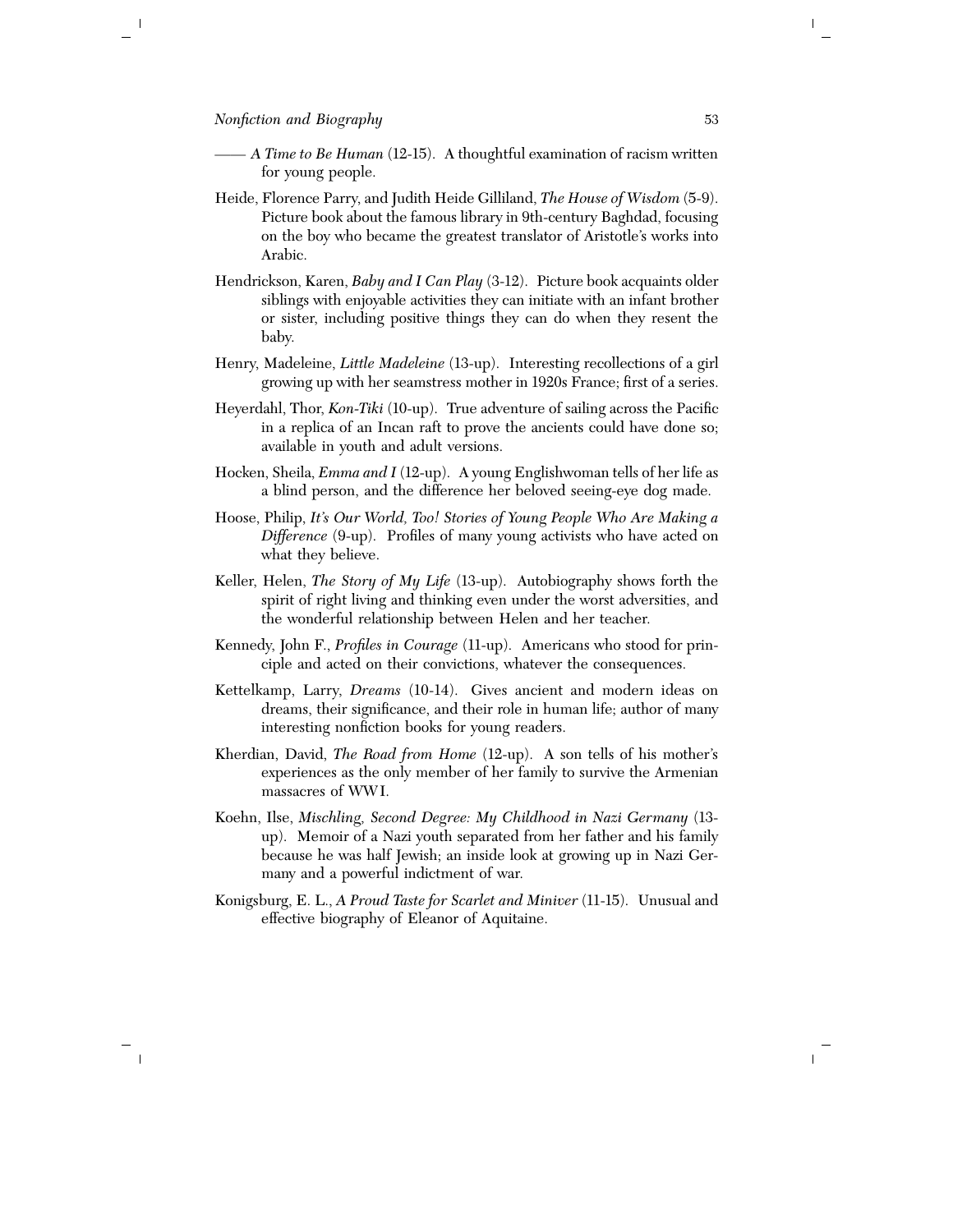- Krementz, Jill, *How It Feels When a Parent Dies* (7-up). Several young people share their experiences concerning the loss of a parent in the hope that it may help others feel less alone and unique.
- Langone, John, *Death is a Noun* (14-up). Even-handed, journalistic discussion of death and related topics such as euthanasia, abortion, murder, suicide, and immortality; author of several good nonfiction books for young people.
- Lansing, Alfred, *The Endurance* (12-up). Account of the disastrous voyage of Antarctic explorer Ernest Shackleton, and the incredible way in which no men were lost despite losing their ship and living for long periods on ice flows; a tribute to the human spirit.
- Lapierre, Dominique, *City of Joy* (15-up). Powerful, moving account of the inhabitants of a Calcutta slum, revealing the tragedy and heroism of their everyday life.
- Lester, Jules, *To Be a Slave* (12-up). Stories of US slavery, most told in the words of former slaves. This powerful indictment gives insight into African-American history and the horrors of slavery of any kind.
- Maruld, Toshi, *Hiroshima no Pika* (9-up). A family's experience when the atomic bomb dropped on Hiroshima is movingly told in this picture book in the interest of peace. A powerful book, perhaps for younger children best read with parents.
- McNeer, May, and Lynd Ward, *Armed with Courage* (8-12). Biographies of Florence Nightingale, M. K. Gandhi, George Washington Carver, Father Damien, Jane Addams, Wilfred Greenfell, and Albert Schweitzer.
- Mebane, Mary E., *Mary: An Autobiography* (15-up). Through its details, this slow-moving autobiography allows readers to relive the experiences of an African-American girl growing up in rural North Carolina in the 1930s and '40s, who, with the encouragement of her aunt and father, overcomes horrendous obstacles to get a superior education.
- Meigs, Cornelia, *Invincible Louisa* (10-14). Award-winning biography of Louisa May Alcott and her family.
- Meyer, Edith Patterson, *In Search of Peace: The Winners of the Nobel Peace Prize 1901–1975* (12-up). Background on many individuals and organizations recognized for contributing to world peace.
- Moody, Raymond A., *Life After Life* (15-up). Reports on people's near-death experiences and how common they are.
- Peterson, Jeanne Whitehouse, *I Have a Sister My Sister Is Deaf* (4-8). Explains simply what it's like to have a deaf sibling.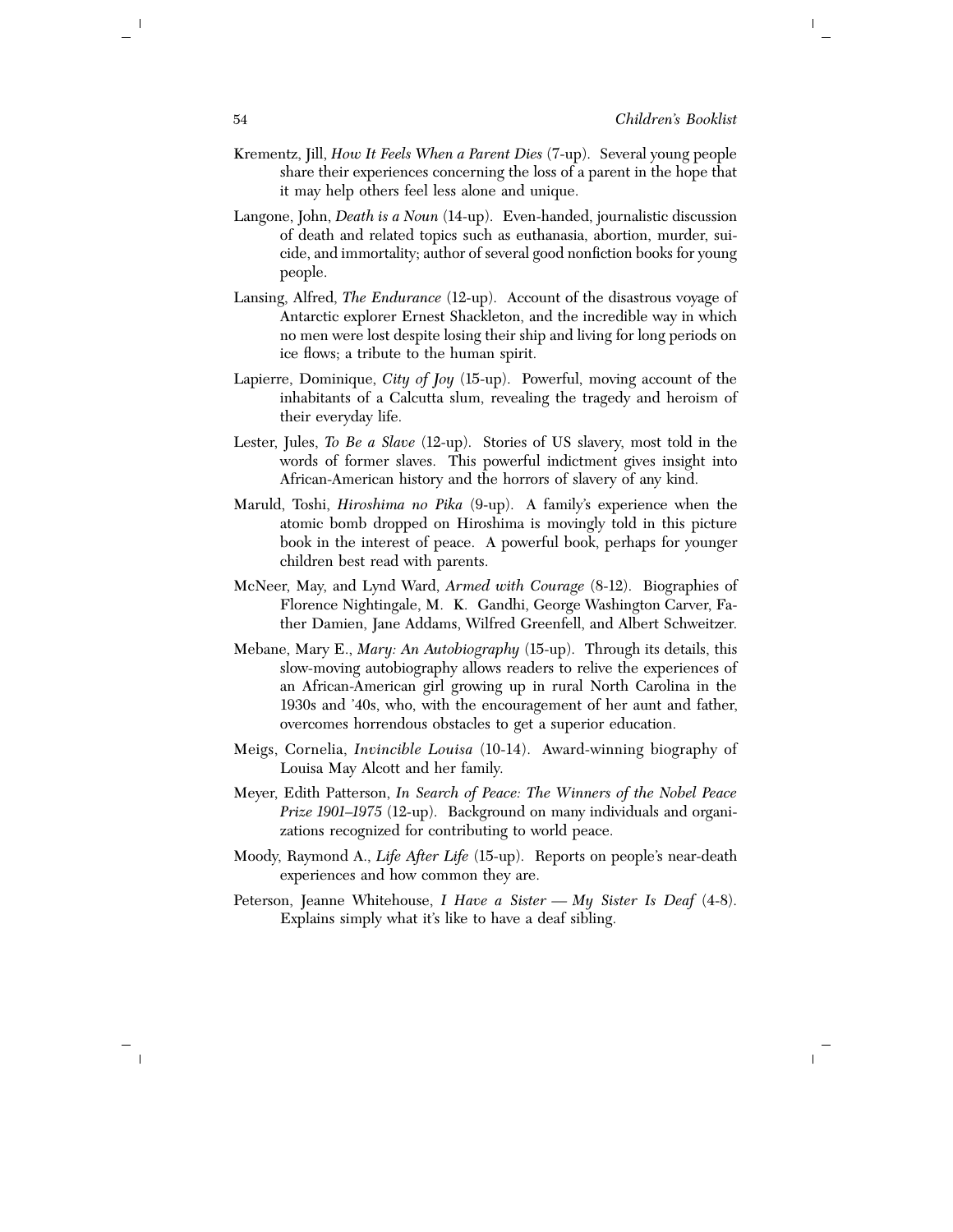- Pirsig, Robert M., *The Zen of Motorcycle Maintenance* (15-up). Father's thoughts while on a cross-country trip with his son in search of truth and self-discovery.
- Raynor, Dorka, *Grandparents around the World* (all ages). Full-page photos of grandparents and children from 25 countries.
- Reuter, Margaret, *My Mother Is Blind* (5-10). A young boy describes how everyone in his family came to terms with his mother becoming blind; illustrated with photographs.
- Richter, Elizabeth, *Losing Someone You Love: When a Brother or Sister Dies* (10-up). Sixteen young people who have lost a sibling share their feelings and difficulties in the hope of helping others in a similar situation.
- Scholes, Katherine, *Peace Begins with You* (4-9). Simple presentation of what peace means and how we can each contribute to it.
- Sís, Peter, *Starry Messenger: Galileo Galilei* (10-14). Picture book centering on Galileo's life, discoveries, and persecution by the Church.
- —— *Tibet through the Red Box*, (10-up). Picture book centering on the author's father's diary of his adventures in Tibet right before the Chinese invaded.
- Stowe, Leland, *Crusoe of Lonesome Lake* (13-up). A farmer and his family live isolated in the Canadian wilderness, building almost everything from scratch; fascinating, adventurous story of remarkable modern pioneers.
- Thoreau, Henry David, *Walden*, selec. by Steve Lowe (5-10). Picture book with short selections from Thoreau's writings, accompanied by full-page linoleum-cut pictures, describe his life in the woods.
- Weil, Lisl, *Wolferl: The First Six Years in the Life of Wolfgang Amadeus Mozart* (4-8). Picture book of Mozart's childhood at home and at the courts of Austria.
- Wolf, Bernard, *Homeless* (4-10). Picture book of photos showing half a year in the life of an 8-year-old boy and his family in rent-free housing in New York City.
- Yates, Elizabeth, *Amos Fortune, Free Man* (9-12). African slave in New England learns to read, eventually buys his freedom and later his wife's, and becomes a respected and successful tanner.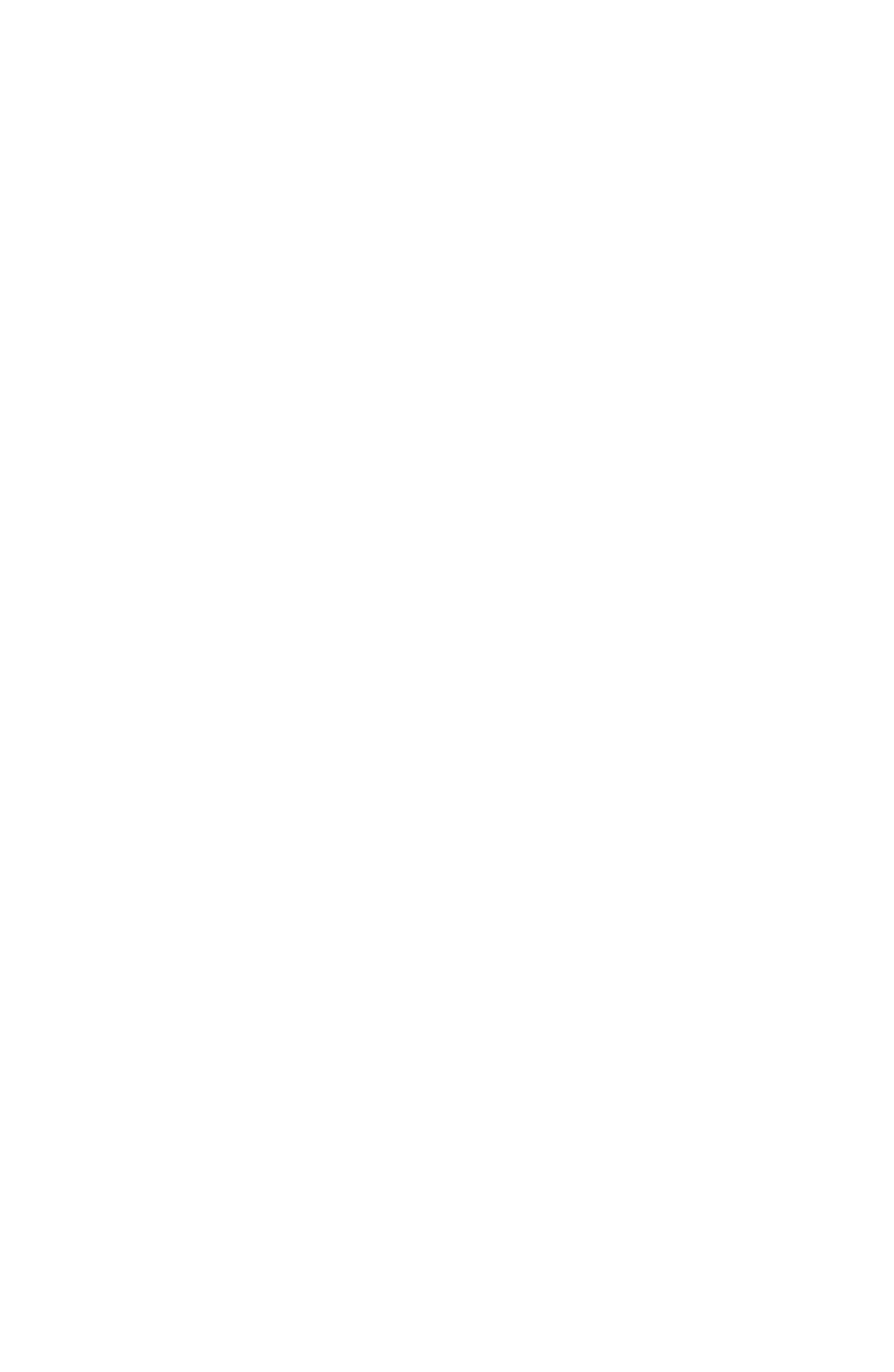#### Resource Books for Adults

- <span id="page-58-0"></span>Allison, Christine, *Teach Your Children Well*. A well-rounded collection of excerpts from classic children's literature for reading aloud, organized around traditional values such as courage and kindness.
- Armstrong, Thomas, *In Their Own Way*. Helps parents discover and encourage each child's learning styles, with many specific suggestions. Particularly good for parents of children labeled learning disabled.
- Baldwin, Rahima, *You Are Your Child's First Teacher*. The author, a mother and former Waldorf teacher, gives both a practical and spiritual perspective on the issues of rearing preschool children.
- Berends, Polly Berrien, *Whole Child/Whole Parent*. Applying the idea of the child as a spiritual being to daily problems of parenthood.
- Bettelheim, Bruno, *The Uses of Enchantment*. Classic work on the importance of fairy tales to the psychological growth of the young child.
- Bodenhamer, Gregory, *Back in Control: How to Get Your Children to Behave*. Presents practical, helpful strategies for avoiding manipulation and arguments, which allow parents to regain control of their children's misbehavior, even in very serious cases, in effective and appropriate ways.
- Brookes, Mona, *Drawing with Children*. This ''teaching and learning method that works for adults, too'' enhances creative expression by showing how to analyze objects into five basic shapes.
- Carson, Rachel, *The Sense of Wonder*. Words and photos help to keep alive the child's inborn sense of wonder and delight in nature.
- Chukovsky, Kornei, *From Two to Five*. Scholarly yet simply-written observations of the intuitive literary processes and needs of the young child.
- Cole, Robert, *The Spiritual Life of Children*. Author's talks with children reveal their innate spirituality and the ideas that many children have on religious subjects.
- Copperman, Paul, *Taking Books to Heart: How to Develop a Love of Reading in* Your Child. A program to help parents encourage their children to want to read on their own and to succeed in reading at school. Also *The Literacy Hoax*.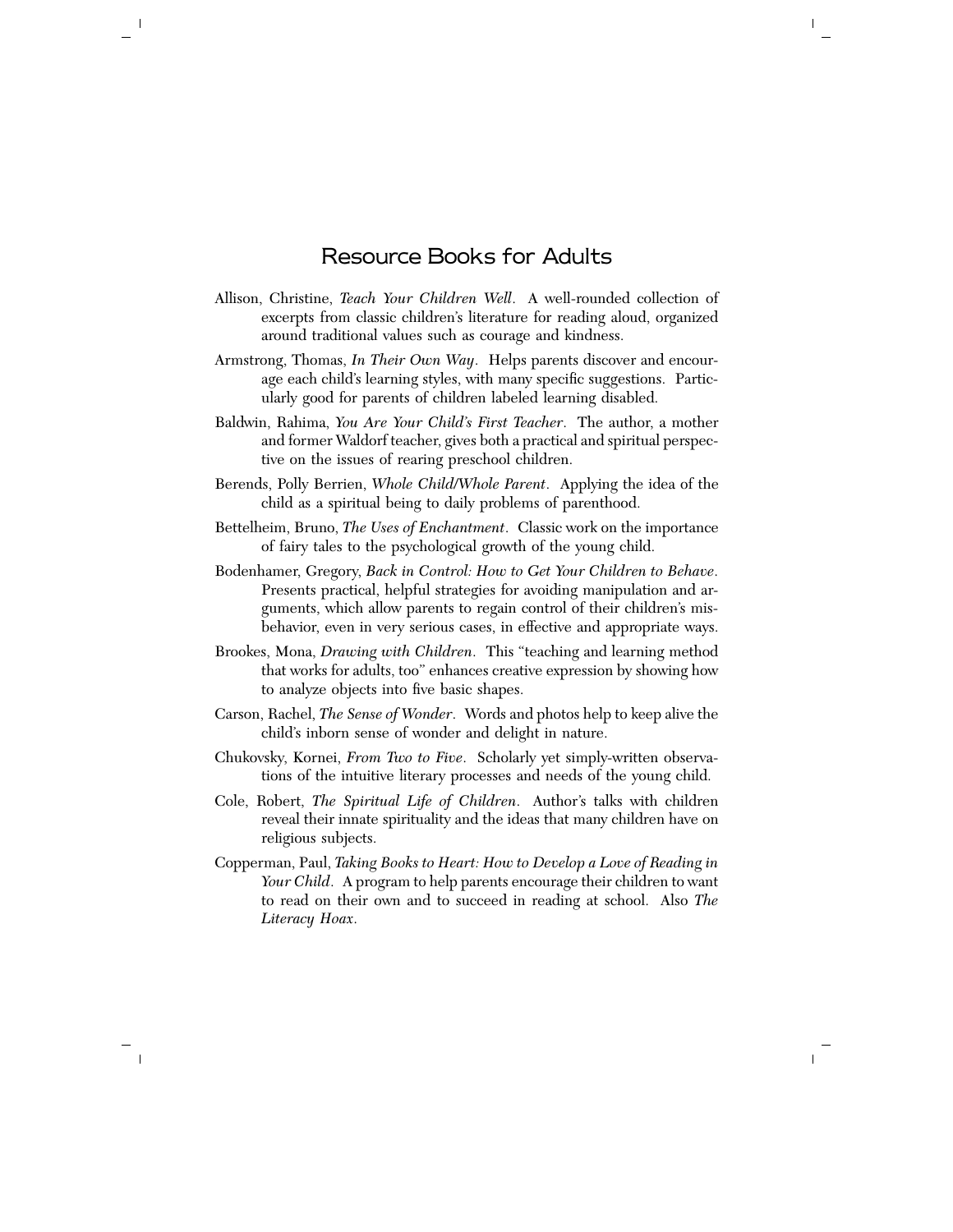- Cornell, Joseph Bharat, *Sharing Nature with Children*. Imaginative activities to help children appreciate and empathize with nature.
- Davis, Laura, and Janis Keyser, *Becoming the Parent You Want to Be: A Sourcebook of Strategies for the First Five Years*. Supportive and reassuring presentation helps parents assess their strengths and vulnerabilities, find their own vision of parenthood and family life, and work toward bringing it about.
- Dyer, Wayne W., *What Do You Really Want for Your Children?* Practical strategies for raising "no-limit" children.
- Edwards, Betty, *Drawing on the Right Side of the Brain*. Through practical exercises, the author effectively teaches older children and adults how to ''see'' — and therefore draw — like an artist, with emphasis on drawing people.
- Elium, Don and Jeanne, *Raising a Daughter*. A spiritual perspective and a realistic psychological slant make this a good source for understanding how girls develop and what they need from their parents. Contains useful lists of further resources.
- —— *Raising a Son*. Gives a practical yet inspirational and spiritually-oriented view on what it means to be a man, and how parents can help a boy achieve his positive potential.
- Elkind, David, *The Hurried Child: Growing Up Too Fast, Too Soon*. Points out negative, stressful effects of pressuring children to cope, succeed, and understand, learn, or deal with situations and knowledge for which they are not yet ready.
- —— *Miseducation: Preschoolers at Risk*. Examines dangers in pushing young children to learn school-age academic and physical skills; encourages age-appropriate activities that strengthen their spontaneous learning process and concept of self. Gives guidelines for evaluating preschool programs.
- Eyre, Linda and Richard, *Teaching Children Sensitivity*. Designed to help preteens and teens ''forget their own problems as they learn to help others.'' Also *Teaching Children Joy* and *Teaching Children Responsibility* apply to preschool and elementary school children respectively.
- Friedman, Jenny, *The Busy Family's Guide to Volunteering*. Ways to involve the entire family in volunteer activities in many fields.
- Fisher, Dorothy Canfield, *Mothers and Children*. Rich in commonsense philosophical values for those raising children today, although written 90 years ago.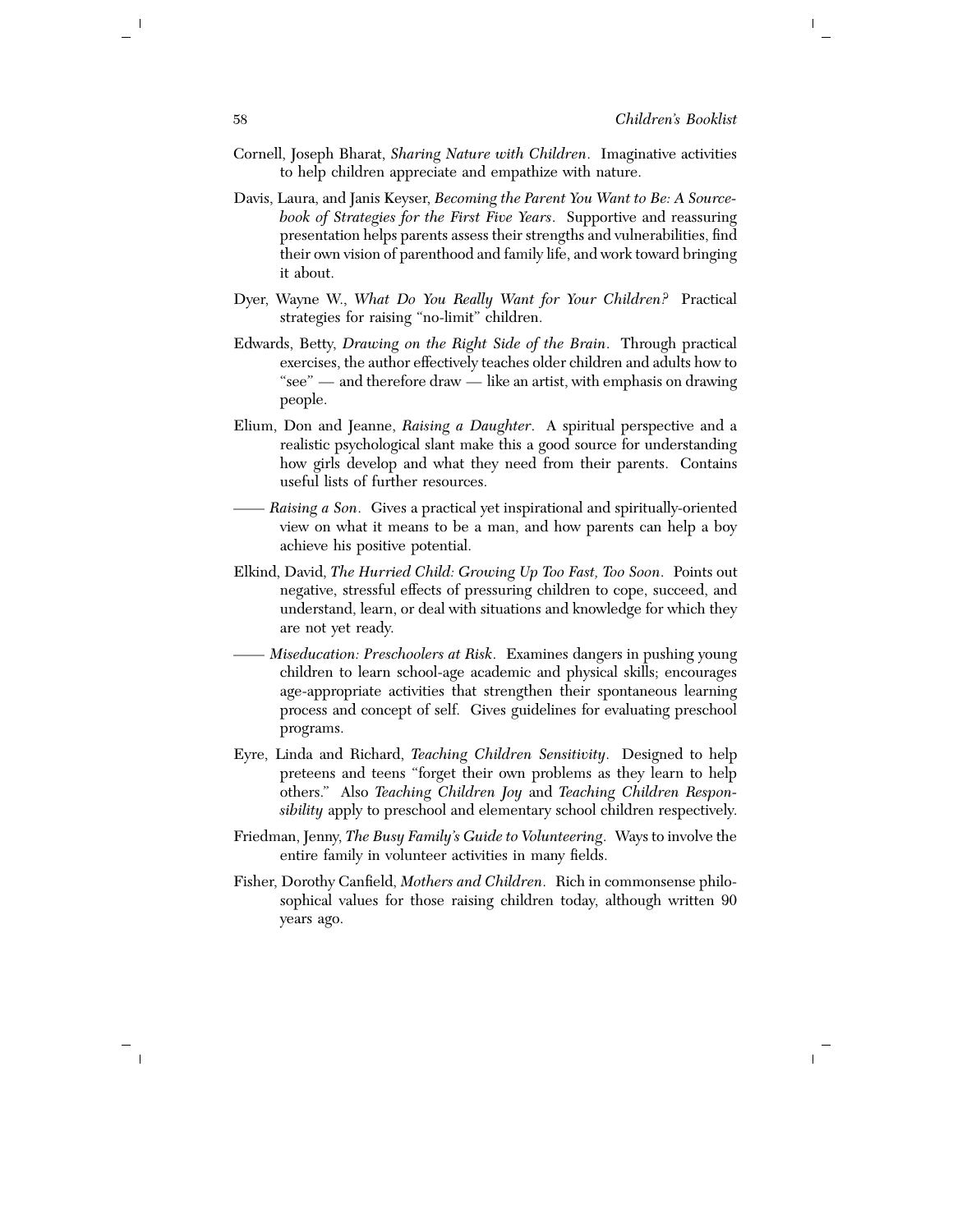- Gray, John, *Men, Women and Relationships*. Illustrates and explains some basic differences between male and female approaches and psychology in order to improve understanding and allow more effective communication between men and women.
- Hazard, Paul, *Books, Children, and Men*. A stimulating and rewarding volume for all interested in children and the books they choose.
- Hickman, Danielle and Valerie Teurlay, *101 Great Ways to Keep Your Child Entertained While You Get Something Else Done*. Simple, fun ideas for independent play activities for indoors, outdoors, travel, and special occasions.
- Jackson, Jane and Joseph, *Infant Culture*. A review of scientific studies on the consciousness and perception of very young children.
- Kabat-Zinn, Myla and Jon, *Everyday Blessings: The Inner Work of Mindful Parenting*. Practical advice centering on awareness in the present moment and the unique potentials of each child.
- Kohl, MaryAnn, *Scribble Art: Independent Creative Art Experiences for Children*. Gives instructions and ideas for over 200 open-ended art projects in all mediums. Also *First Art: Art Experiences for Toddlers and Twos*, for younger children.
- Kubler-Ross, Elisabeth, *On Children and Death*. Offers insight and help in dealing with a child's death.
- Lappe, Frances Moore, *What to Do After You Turn Off the TV*. Ideas for family activities for those who wish to decrease the time they and their children spend watching television.
- LeShan, Edna, *When Your Child Drives You Crazy*. Practical advice for parents, drawn from the author's experience as well as her professional expertise.
- Lewis, Hilda Present, ed., *Child Art*. A collection of essays on children's art as expressions of self-affirmation and inner development.
- Lickona, Thomas, *Educating for Character*. Argues the importance of encouraging ethics and good character in the classroom, and the dangers of value-neutral education.
- Lindbergh, Anne Morrow, *Gift from the Sea*. This little book, inspired by ''the primeval rhythms of the seashore," helps many families find "creative pauses'' in their complex lives.
- Montessori, Maria, *The Discovery of the Child*. Montessori's books offer an inner perspective on educating the child helpful to parents and teachers.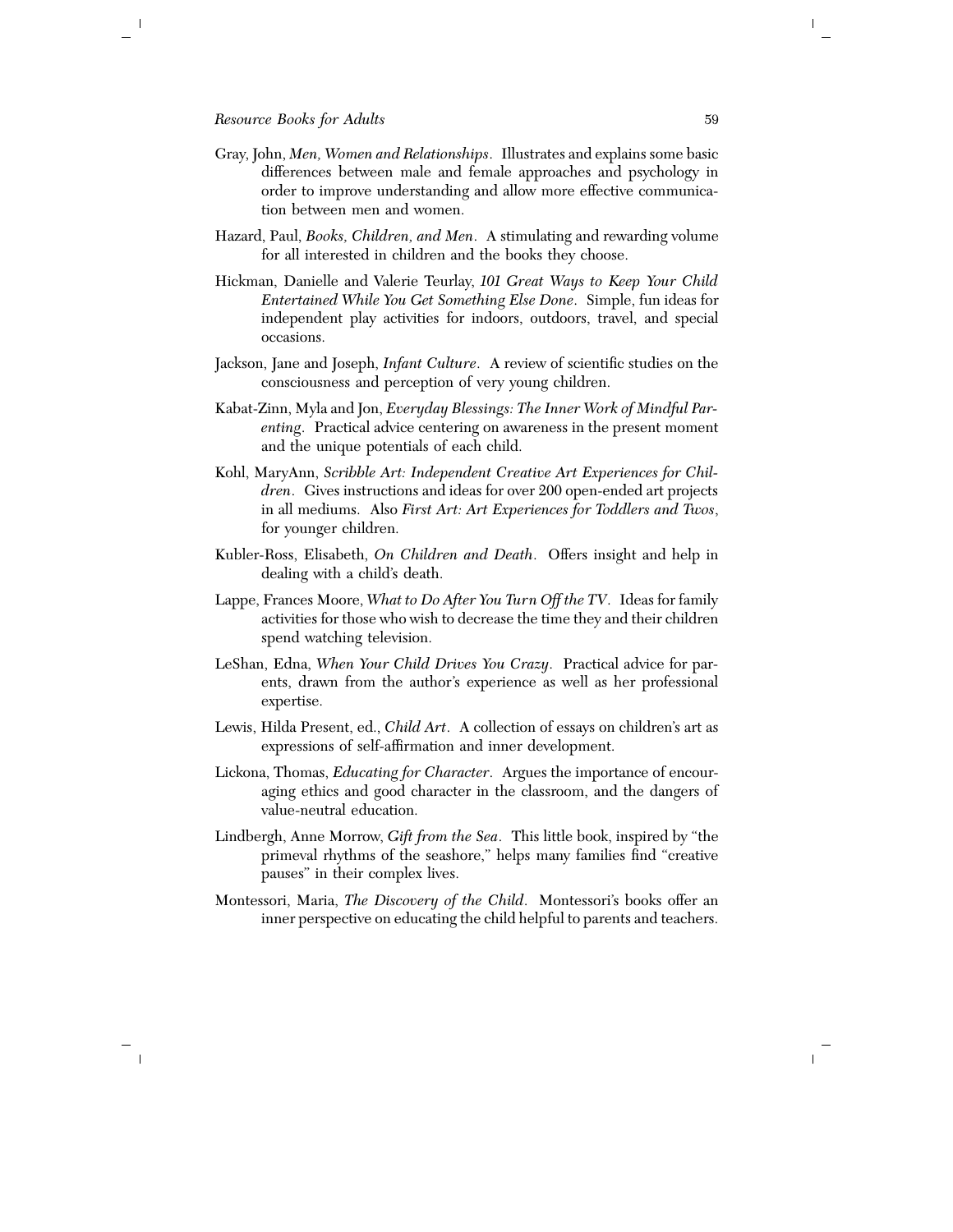- Muller, Brunhild, *Painting with Children*. Instructions from an anthroposophic standpoint for introducing young children to colors and watercolors.
- Nelsen, Jane, *Positive Discipline*. Adler-based philosophy advocating democratic decision making, natural consequences, and consistent followthrough by adults. Also, with H. Steven Glenn, *Raising Self-Reliant Children in a Self-Indulgent World*.
- Orlick, Terry, *The Cooperative Sports and Games Book*. Over 150 games and ideas for adults as well as children providing ''challenge without competition'' by focusing on team goals and sharing.
- Rockwell, Robert E., Elizabeth A. Sherwood, and Robert A. Williams, *Hug a Tree and Other Things to Do Outdoors with Young Children*. Helping young children learn about the natural world and how to care for it.
- Sawyer, Ruth, *The Way of the Storyteller*. Invaluable to parents who want to help keep their children sensitive, perceptive human beings through the use of stories; includes several excellent tales to tell.
- Sierra Madre Community Nursery School, *Nurturing Human Growth*. Many thoughtful ideas on enabling the development of the preschool child.
- Steichen, Edward, comp., *The Family of Man*. Classic work of photography showing the oneness of mankind.
- Tingley, Katherine, *Theosophy: The Path of the Mystic*. Contains sections on the home and the child from a spiritual perspective, simply and directly expressed. Also *The Gods Await*.
- Toch, Thomas, *In the Name of Excellence: The Struggle to Reform the Nation's Schools*. Discussion of educational problems, why they persist, and possible solutions.
- Verny, Thomas, with John Kelly, *The Secret Life of the Unborn Child*. Scientific findings showing the consciousness of the unborn child and the importance of the attitudes of parents toward, and their interactions with, the unborn and newborn child.
- Warner, Sally, *Encouraging the Artist in Your Child (Even if You Can't Draw)*. Over 100 home projects for children 2 to 10 which help parents facilitate their children's creativity.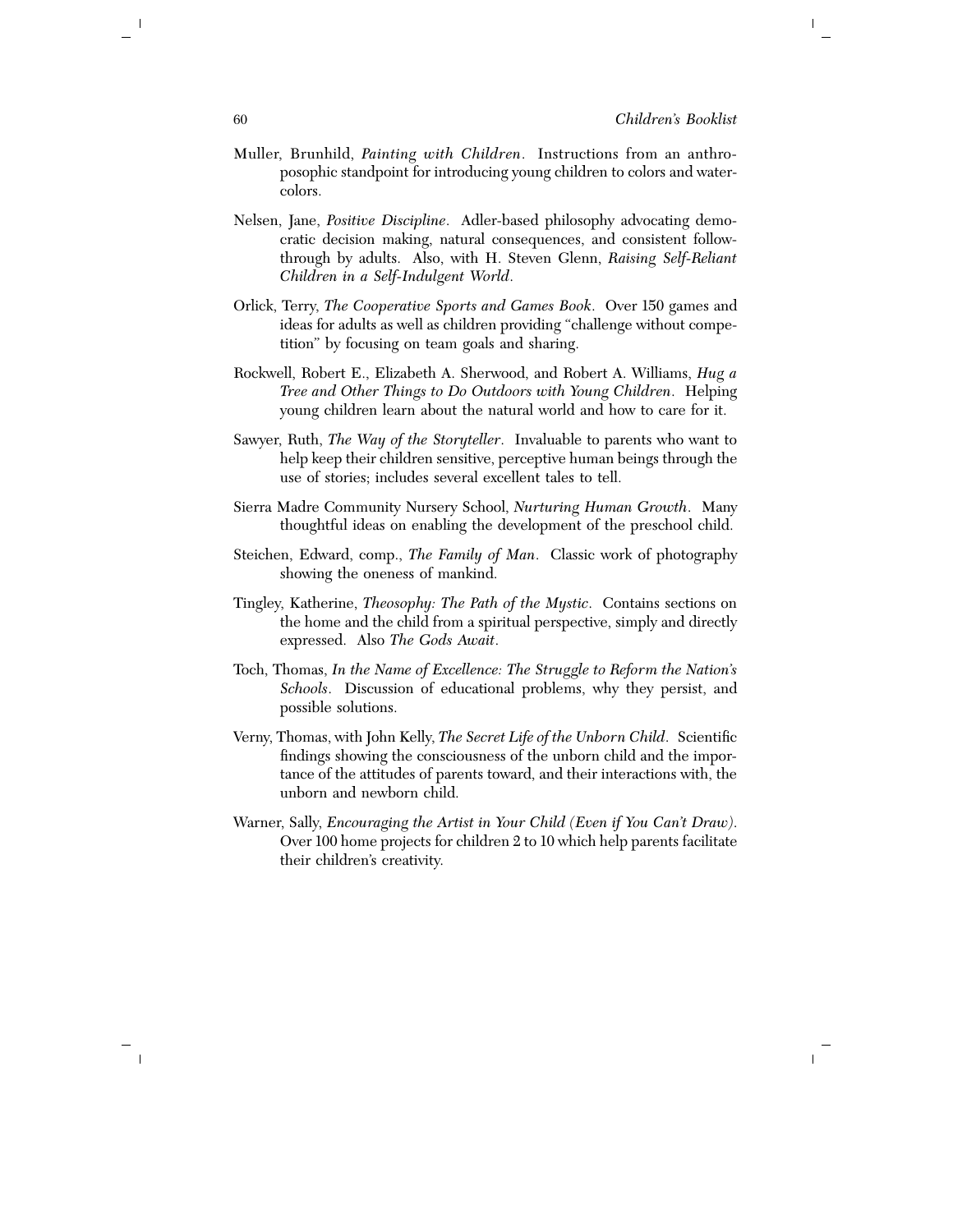## <span id="page-62-0"></span>Some Sources for Finding More Children's Books

Besides browsing in the children's section at libraries and bookstores, and asking librarians, teachers, and friends for suggestions, many annotated lists of children's literature are available. Some are more selective than others and they address different needs. Anthologies and books about children's literature often contain good bibliographies also. While some of these books can be found in bookstores, most are available in libraries, on the shelves or at the librarian's desk. A few are:

- Arbuthnot, May Hill, Margaret Mary Clark, Harriet G. Long, and Ruth M. Hadlow, *Children's Books Too Good to Miss*. An excellent selection of books for preschool through 14; annotated.
- Association for Library Service to Children, *60 Years of Notable Children's Books*. Arranged by decades from the '40s to the '90s, with appendix of theme lists and author-title index.
- Gillespie, John T. and Christine B. Gilbert, *Best Books for Children: Preschool through Middle Grades*. A large annotated list of both fiction and nonfiction books. John Gillespie has authored many bibliographies for children and young adults.
- Lima, Carolyn W. and John A., *A to Zoo: Subject Access to Children's Picture Books*. Subject index of picture books.
- Lipson, Eden Ross, *The New York Times Parent's Guide to the Best Books for Children*. Over 900 books with annotations, indexed by age as well as subject, author, illustrator, and title.
- Miller-Lachmann, Lyn, *Our Family, Our Friends, Our World: An Annotated Guide to Significant Multicultural Books for Children and Teenagers*. About 1,000 fiction and nonfiction titles from 1970 –1990, arranged by ethnic and national groups.
- National Council of Teachers of English, *Adventuring with Books: A Booklist for Pre-K – Grade 6*. An extensive, useful annotated work organized by type and subject. Appearing about every four years, it gives the best books published since the last edition.